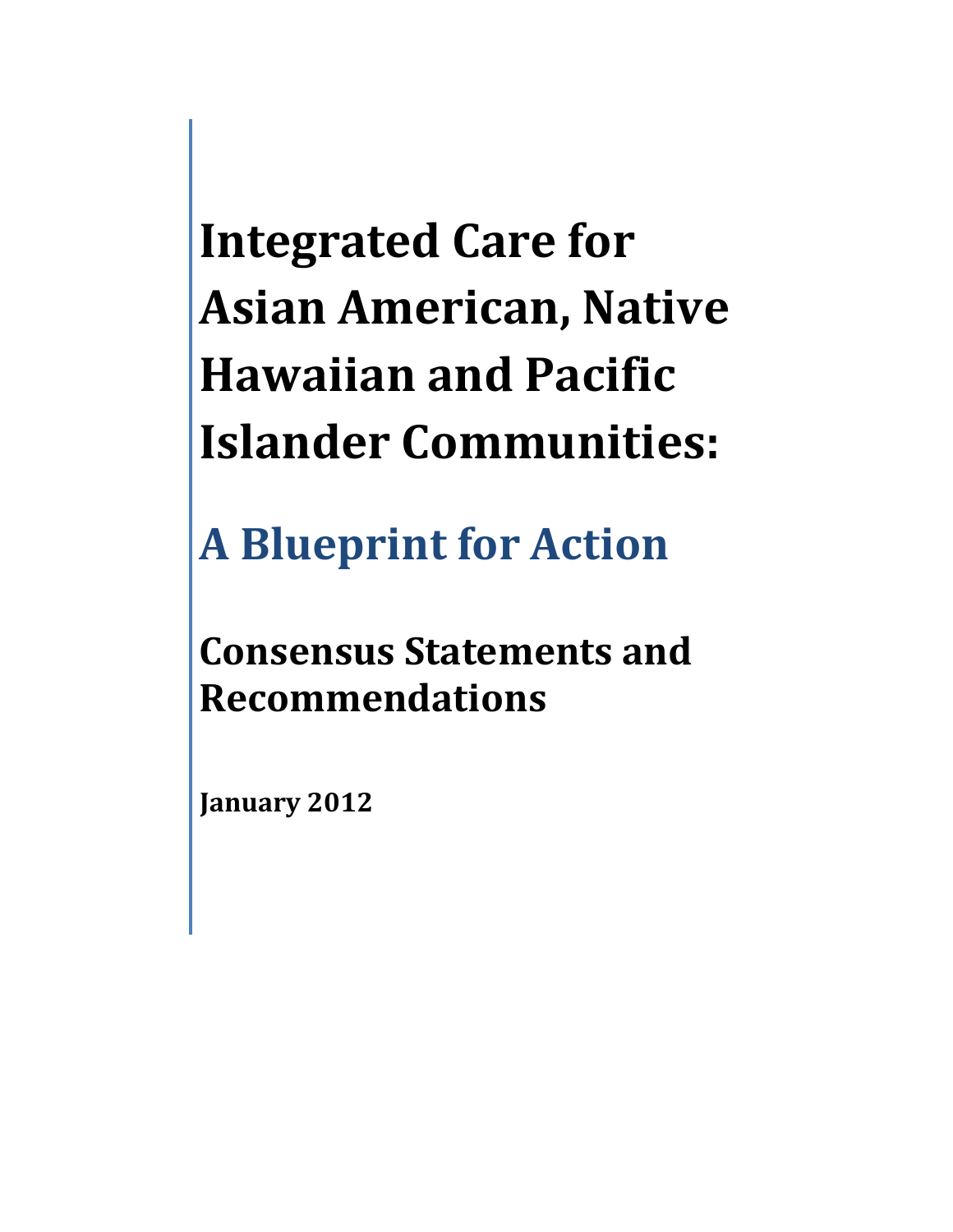# **PREPARED BY:**

Authors: DJ Ida, PhD, Janet SooHoo, MSW and Teresa Chapa, Ph.D., MPA

Editor: Teresa Chapa, Ph.D., MPA

This publication is based on research conducted by the National Asian American Pacific Islander Mental Health Association and proceedings from the 2011 national consensus meeting titled: Integrated Care for Asian American, Native Hawaiian and Pacific Islander Communities: A Blueprint for Action.

The views, opinions, and content expressed in this publication are those of the authors and conference participants and do not necessarily reflect the views, opinions, or policies of the Office of Minority Health or the US Department of Health and Human Services.

This document is in the public domain and may be used and reprinted without permission except those copyrighted materials noted for which further reproduction is prohibited without the specific permission of copyright holders.

### **Suggested citation:**

Ida, DJ, SooHoo, J and Chapa, T. **Integrated Care for Asian American, Native Hawaiian and Pacific Islander Communities: A Blueprint for Action: Consensus Statement and Recommendations.** Rockville, MD: U.S. Department of Health and Human Services, Office of Minority Health, Jan. 2012. 43p.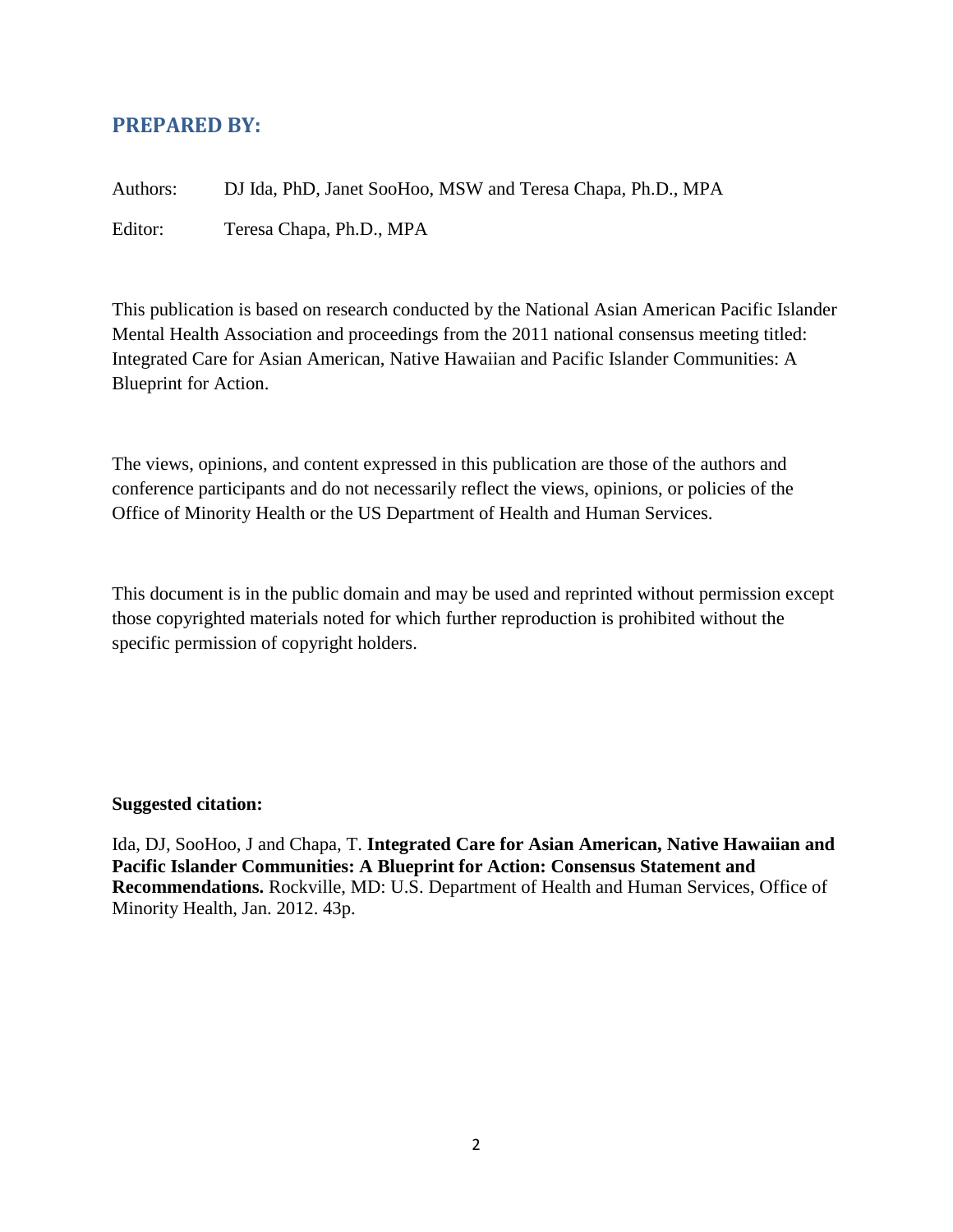# **ACKNOWLEDGEMENTS**

We would like to thank everyone who assisted in the research, planning, and execution of the expert consensus meeting, as well as with the writing and editing of this document.

### **CONSENSUS MEETING PLANNING COMMITTEE**

DJ Ida, PhD Teresa Chapa, PhD, MPA Janet SooHoo, MSW Henry Acosta, MA, MSW, LSW JR Kuo, MA Ryan Nguy

# **SPECIAL RECOGNITION**

| <b>Break-Out Group Facilitators:</b> | <b>Event Scribes:</b> |
|--------------------------------------|-----------------------|
| Ignatius Bau, JD                     | Kitty Ha              |
| Sharon Black, JD                     | Margie Lam            |
| Ed Wang, Psy.D                       | James Milan           |
| Ann Yabusaki, PhD                    | Yumi Iwai             |

Volunteers:

Ryan Nguy

Natalie Quan

Ocean Sun

Christine Tam

Angela Tang

William To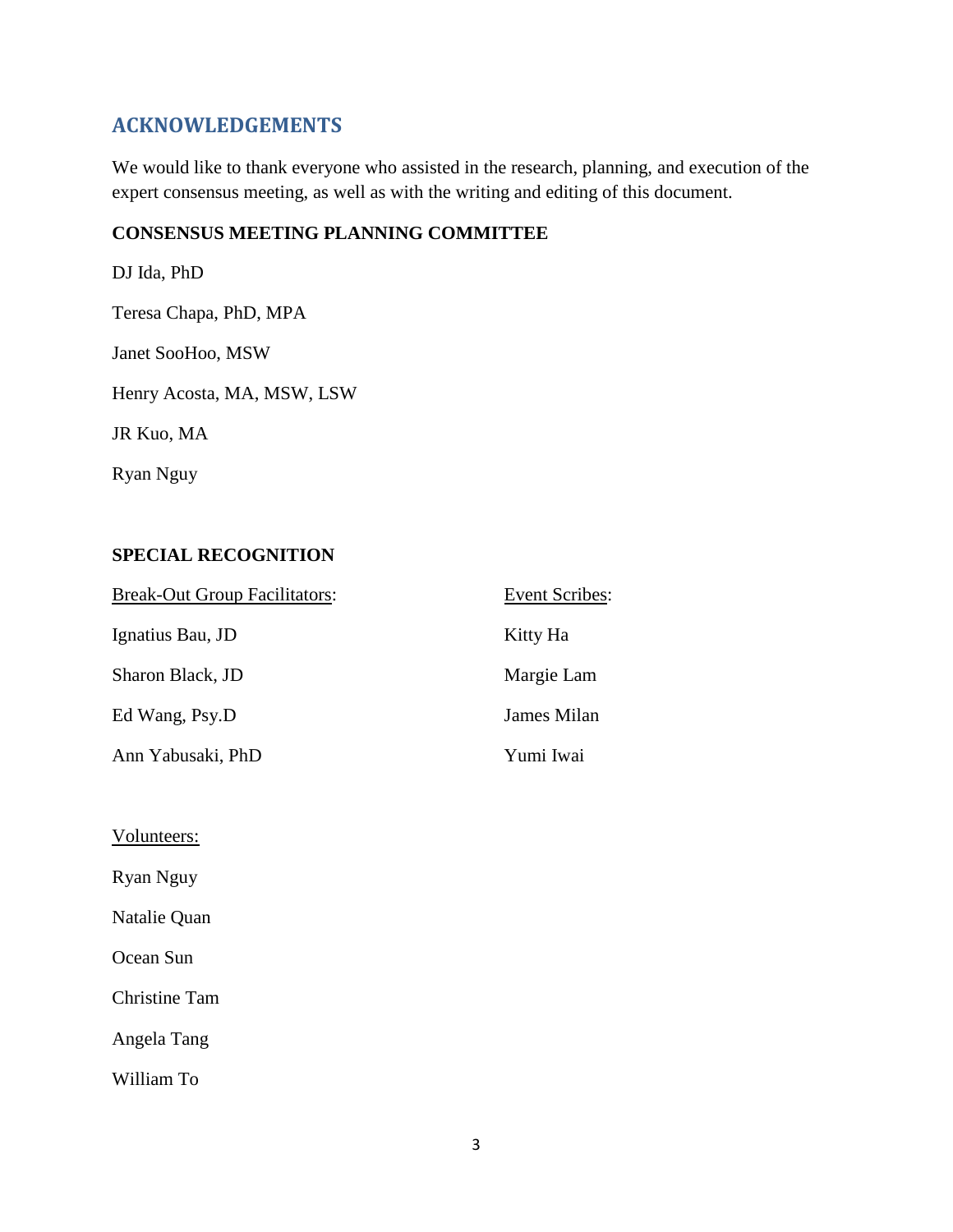# **TABLE OF CONTENTS**

| I.    |                                                                                   |
|-------|-----------------------------------------------------------------------------------|
| II.   |                                                                                   |
| III.  |                                                                                   |
| IV.   |                                                                                   |
| V.    |                                                                                   |
| VI.   |                                                                                   |
| VII.  |                                                                                   |
|       | a. A Strong Correlation between Physical Health and Behavioral Health13           |
|       | b.                                                                                |
|       | c.                                                                                |
|       |                                                                                   |
| VIII. |                                                                                   |
|       | Strategies to Eliminate Disparities through Integrated Care18<br>a.               |
|       |                                                                                   |
|       | c.                                                                                |
|       | Community-based Participatory Research and Evaluation for Integrated Care24<br>d. |
| IX.   | .26                                                                               |
| X.    | .27                                                                               |
| XI.   |                                                                                   |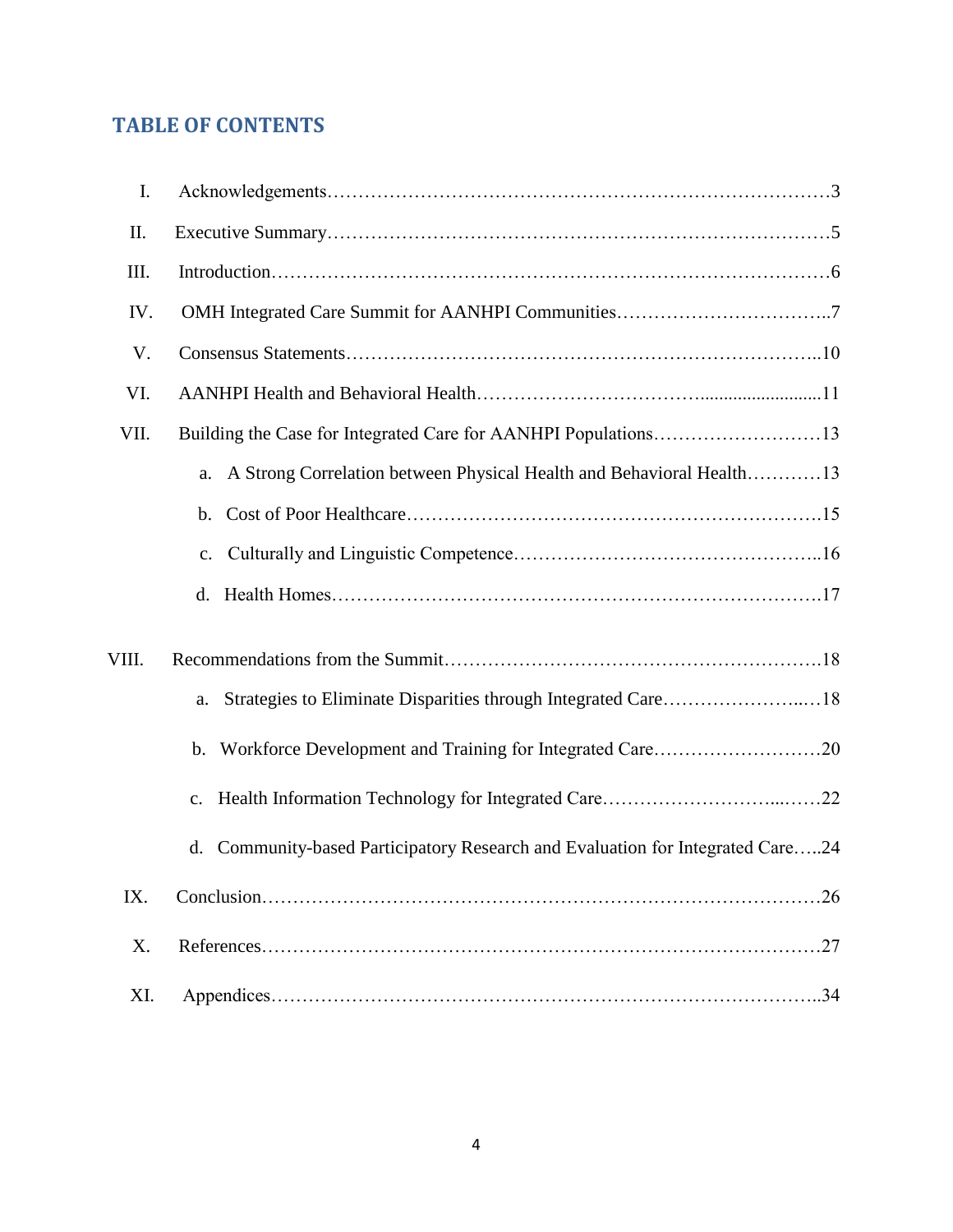# **EXECUTIVE SUMMARY**

On April 8, 2011 the U.S. Department of Health and Human Services (US DHHS) issued an action plan to reduce racial and ethnic health disparities. As part of its ongoing commitment to enhance health equity and eliminate disparities in behavioral health for racial and ethnic minority populations, the US DHHS Office of Minority Health (OMH) partnered with the National Asian American Pacific Islander Mental Health Association (NAAPIMH) to convene an historic summit titled *Integrated Care for Asian American, Native Hawaiian and Pacific Islander Communities: A Blueprint for Action.* The August 15-16, 2011 meeting in San Francisco, California brought together more than 40 key stakeholders— all committed to improving the quality of life for Asian American, Native Hawaiian, Pacific Islander (AANHPI) communities. For the first time, providers, consumers, policy makers, evaluators and administrators from the areas of primary healthcare, integrated care, mental health, substance use and disabilities came together to develop a national agenda to examine the benefits integrated care for AANHPIs. Participants identified core components most relevant to AANHPI overall health and healthcare. Recommendations were designed to inform both governmental and non-governmental partners on best approaches and models of care that take into account the unique cultural and language needs of this diverse AANHPI population.

The four break-out sessions were designed to work as think tanks and were selected based on best evidence and practices available; and resulted in the following: 1) develop strategies to implement integrated care; 2) workforce training and development; 3) use of health information technology; and 4) community based participatory research and evaluation. Although each group made independent recommendations, they collectively agreed to the following:

- Disparities exist in quality of care for AANHPIs that is a detriment to the overall health and mental health of AANHPI communities.
- Integrated care must take a public health approach, be holistic, work across the life span, include prevention and early intervention, and be person-centered, strength-based and recovery-focused.
- AANHPI leadership must be represented at OMH, SAMHSA along with other federal partners to provide oversight to implementing the recommendations outlined in this *Blueprint for Action***.**
- There is a need to expand the current workforce; focusing on who and how we train providers to work in integrated care. Workforce must include consumers and paraprofessionals in addition traditional health and behavioral health practitioners.
- Research and data collection must include AANHPIs; including granular data to reflect the diversity within and between various AANHPI populations.
- All services and research must reflect the culture and language of AANHPI communities.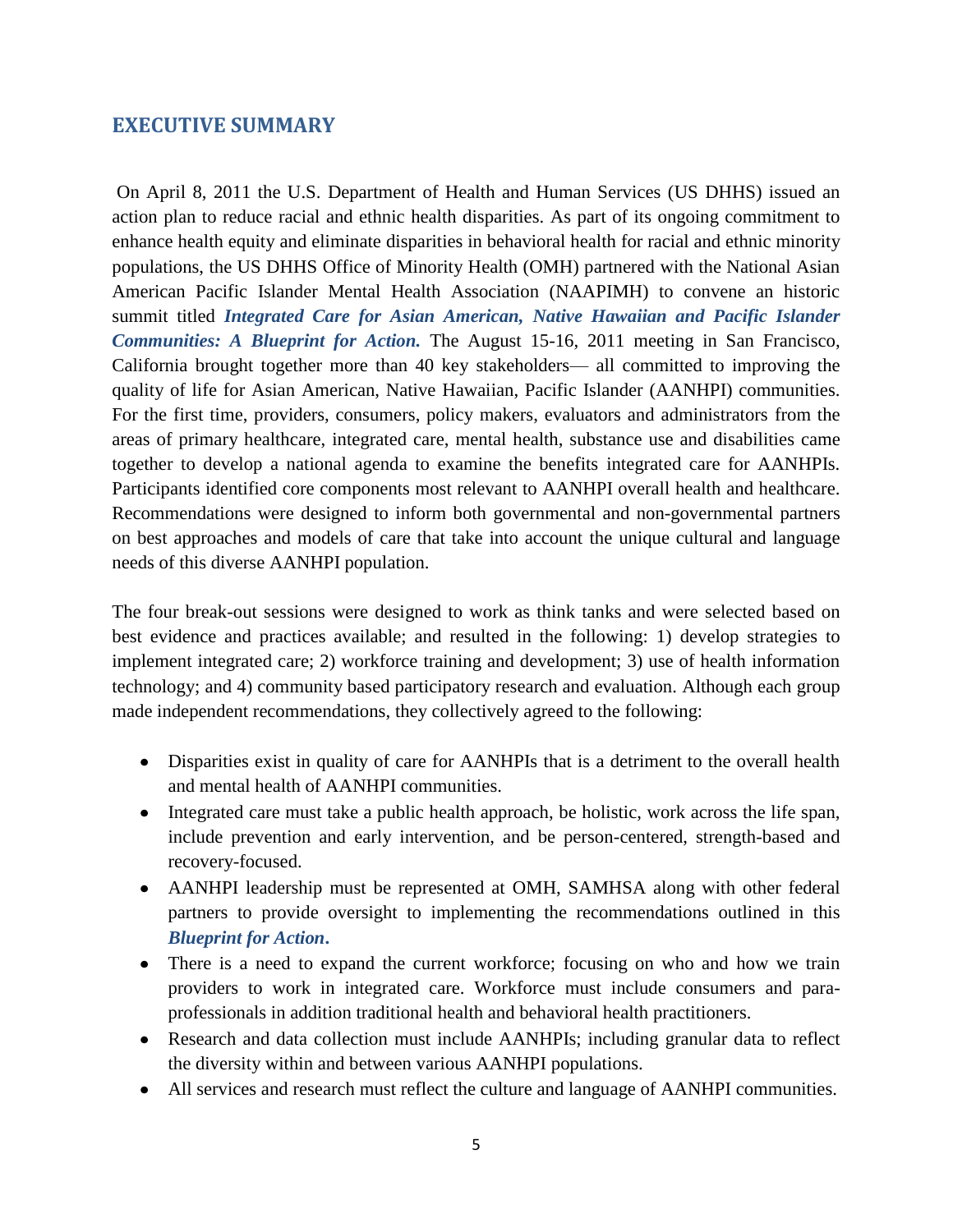# **Integrated Care for Asian American, Native Hawaiian and Pacific Islander Communities: A Blueprint for Action**

# **INTRODUCTION:**

The need to improve the healthcare system has been a topic of discussion in the United States for over a century. The passage of the Patient Protection and Affordable Care Act of 2010 and the Wellstone-Domenici Mental Health Parity and Addiction Equity Act of 2008 sparked much debate on how to improve the quality of care for individuals living in this country. This debate is particularly significant for vulnerable populations including Asian Americans, Native Hawaiians and Pacific Islanders (AANHPIs) who often receive inadequate health and behavioral health care due to an array of factors including the critical lack of providers who have the language and cultural skills needed to meet their unique health needs.

AANHPI populations are one of the fastest growing ethnic minority communities in the US. Approximately 16.6 million AAPIs reside in the USA and represent over 30 countries of origin and more than 100 languages. Nearly two-thirds of AAPIs were foreign born, while 38 percent of Asian Americans do not speak English fluently. Most AAPIs live and reside in metropolitan areas of California, New York, Hawaii, Texas and New Jersey.

High rates of limited English proficiency compound the obstacles AANHPIs face in achieving meaningful access to good health and behavioral healthcare, as many cannot communicate effectively with healthcare providers. AANHPIs along with Hispanic/Latino populations, report the highest level of dissatisfaction with the quality of health care they receive, expressing frustration that providers do not respect or understand them (Commonwealth Fund, 2001). Failure to receive culturally and linguistically appropriate services results in the increased likelihood AANHPIs will not seek care, engage with care providers, or follow through with recommended treatments, resulting in poor adherence and premature termination of treatment. There also exists the increased risk for misdiagnosis and/or ineffective treatment plans, including unnecessary duplication of services—all potentially costly both personally and financially. Ultimately, the overall health of AANHPIs may be greatly compromised, leading to negative consequences not only for individuals, but also for families and entire communities.

Integrated care has become central to the discussion on how to improve health and behavioral healthcare quality. Because the medical sector is the primary point of entry for AANHPI's seeking health or behavioral health care, it is important to create a system of care that includes both medical and behavioral health care providers (Chung, 2002, Lu, 2002, Chapa, 2004, Chen, 2008, Ida 2009). Additionally, primary care settings often serve in identifying individuals with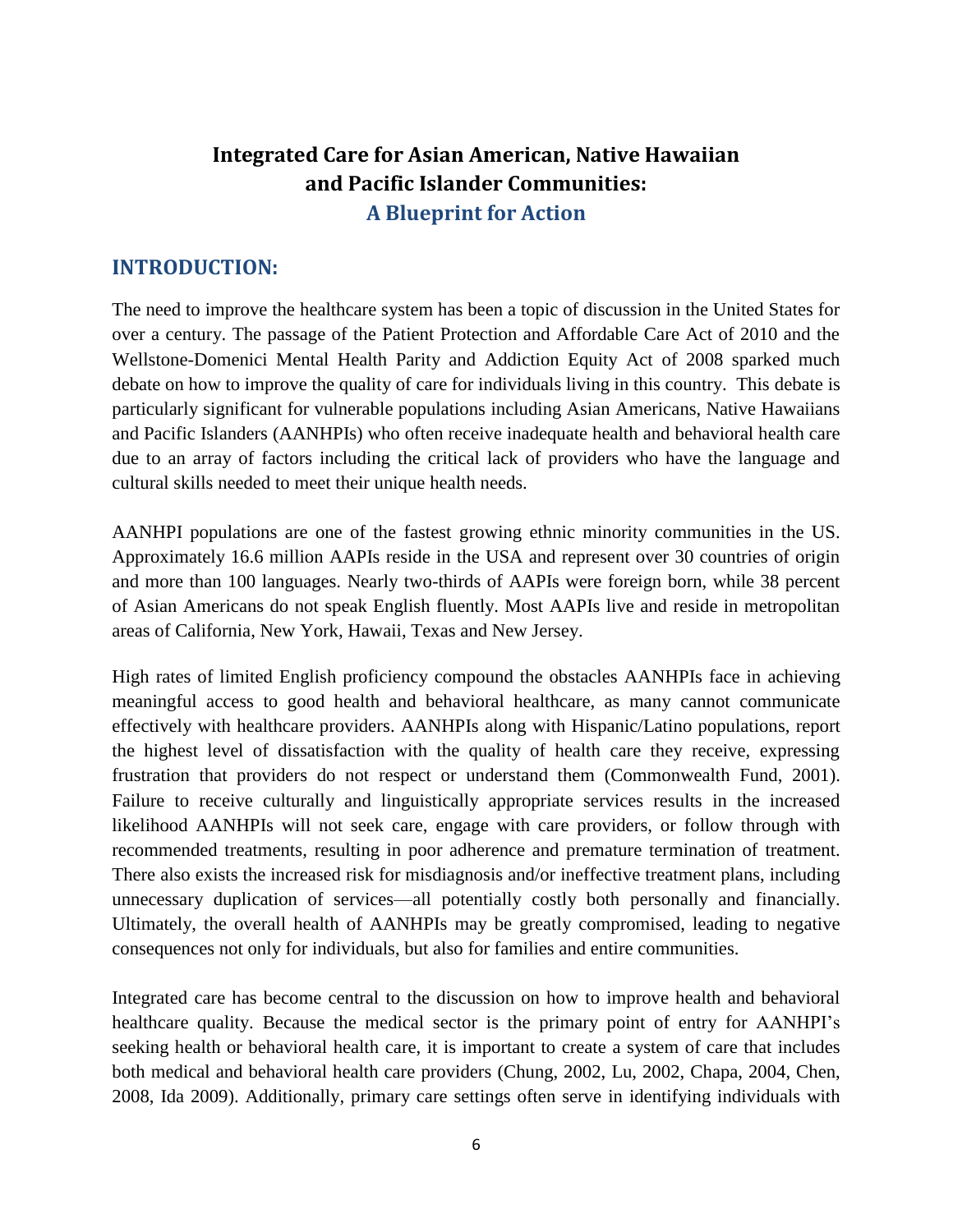undiagnosed or untreated mental disorders. By removing barriers to treatment AANHPIs are provided a venue different from specialty mental health services. Furthermore, there is a growing recognition in healthcare that the mind-body split is a false dichotomy, something AANHPIs have known all along. Finally, integrated care practices must also respect the cultures and languages of the people they serve with a bilingual and culturally competent staff and approaches, while also incorporating indigenous healing practices for success and effectiveness of care within AANHPI communities.

Reasons to incorporate integrated care models as a vehicle for improving overall health outcomes for AANHPIs include:

- 1) AANHPIs utilize primary care as a source for all health care, including behavioral health care.
- 2) A holistic approach to care is culturally congruent and consistent with AANHPI traditions that do not separate the mind, body and spirit.
- 3) Studies support integrated care approaches as effective strategies for improving health outcomes for AANHPI and for potentially reducing health disparities.
- 4) Integrated care can cut spiraling costs by reducing duplication of services encountered when there is a lack of coordination between service providers.
- 5) The perception of less stigma and shame in using primary care as entree to all health care, including behavioral health care.

# **OMH INTEGRATED CARE SUMMIT FOR AANHPI COMMUNITIES**

The 2011 HHS Action Plan to Reduce Racial and Ethnic Health Disparities highlights goals and actions that HHS will take to reduce health disparities among racial and ethnic minorities, and the Office of Minority Health is leading the charge to put the action plan into practice. One particular approach is the integration of mental health and substance abuse with primary care. OMH recognizes that primary care is often the first point of contact for minority populations, especially AANHPIs seeking behavioral and physical health interventions, and that this portal to service is perceived as less stigmatizing than specialty behavioral health settings. Coordinating services and finding the right recipe for integrated care is essential in creating an equal partnership between the primary care provider and the behavioral health professional.

OMH and its partner, the National Asian American Pacific Islander Mental Health Association (NAAPIMHA), convened a 2-day Summit in San Francisco, California on August 15 & 16, 2011 titled: *Integrated Care for AANHPI Communities: a Blueprint for Action***.** The Summit brought together key stakeholders and leading experts from the Asian American, Native Hawaiian and Pacific Islander (AANHPI) health, mental health, substance use and disability sectors and was the first ever national meeting that coalesced the different health and behavioral health related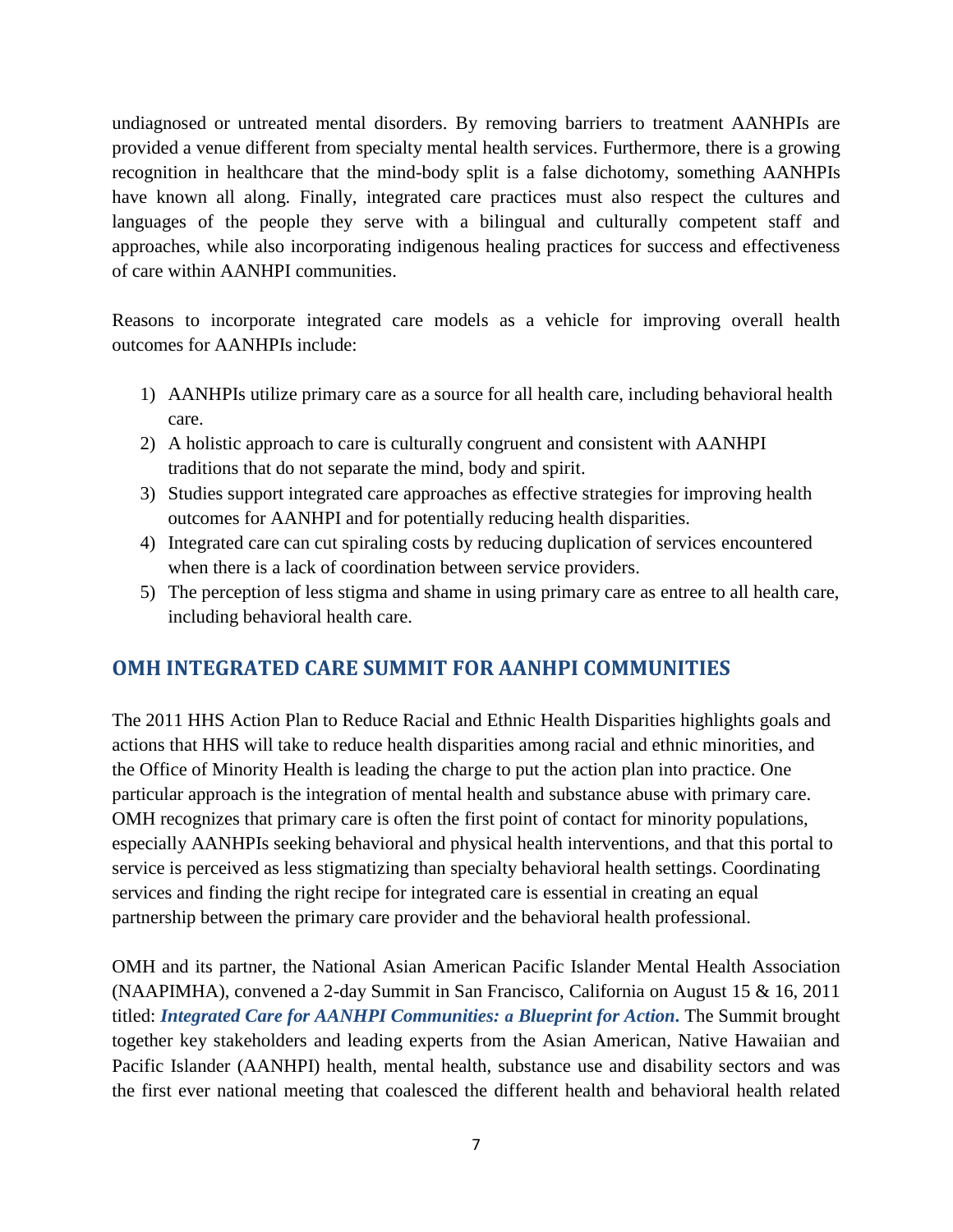fields to discuss the state of whole health of AANHPIs with integrated care as a central theme and model approach to quality of care.

The invitation-only group was comprised of over 40 individuals who crossed disciplines and included peer specialists, consumers, physicians, pharmacists, social workers, psychologists, psychiatrists, nurses, policy makers, advocates, administrators, and educators (see Appendix A for a List of Participants). Participants were selected based on knowledge and experience with AANHPI communities, subject matter expertise, ongoing advocacy efforts and overall commitment to improving the quality of life for AANHPIs. Each was expected to add value to the national dialog on integrated care for AANHPI communities. Key outcomes from the summit include the consensus statements and recommendations presented in this report.

This consensus statement and recommendation paper is the third in a series of OMH sponsored activities that address specific areas of need within underserved targeted communities, beginning with *Movilizandonos por Nuestro Futuro: Strategic Development of a Mental Health Workforce for Latinos (2010*) and *Pathways to Integrated Health Care: Strategies for African American Communities and Organizations (2011).*

In preparing for the Summit, the organizers conducted a thorough literature review, examined current integrated care programs and models for AANHPI populations, and identified key areas of concern for discussion. It would not be feasible to address all pertinent issues in a two-day summit nor try to summarize all the issues in one document. Staying too narrow in focus would also not provide the depth required to develop a meaningful Blueprint for Action, therefore the Summit focused on key integrated care areas including: 1) workforce development and training; 2) research and data collection; 3) use of health information technology; and 4) developing strategies to eliminate disparities through integrated care. Each sub group can stand alone but collectively build on each other for a stronger action plan.

The Summit opened with greetings from Teresa Chapa, PhD, MPA, Senior Policy Advisor for Mental Health at OMH and DJ Ida, PhD, Executive Director of NAAPIMHA. This was followed by three plenary sessions designed to lay the foundation for the summit discussions: 1) Developing Effective Integration Strategies for AANHPI Communities: examined different community-based integrated care programs and provided a consumer advocate testimony that drove home the need for integrated care from a patient/consumer perspective; 2) Working in a Changing Landscape: focused on the impact of the Patient Protection and Affordable Care Act has on health and behavioral health for AANHPIs, and the Massachusetts model of health care reform as an example of a state-level system change, and 3) Health Information Technology: explored the expanding role of technology in the health and behavioral health fields.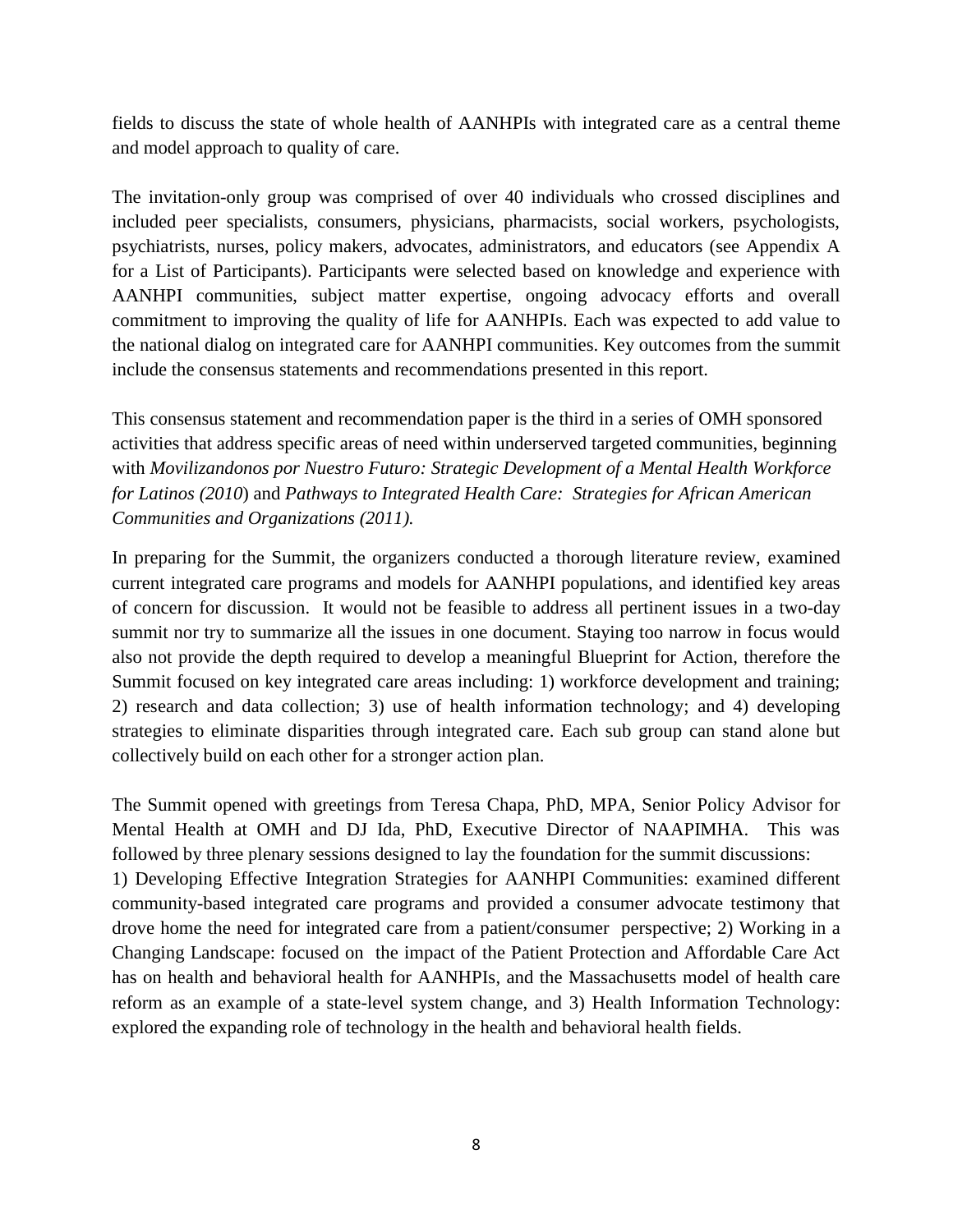The panel presentations were followed in the afternoon and the morning of the second day by four break-out groups:

- 1) Strategies to Eliminate Disparities through Integrated Care
- 2) Integrated Care Workforce Development and Training
- 3) Community-Based Participatory Research and Evaluation of Integrated Care
- 4) Health Information Technology

Participants were asked in advance to self select from one of the identified think-tank groups. Those who did not select were assigned a group to balance the number assigned to each issue. (See Appendix B for Break-out Group Rosters.) Each workgroup was assigned a facilitator and scribe and participants were charged with developing recommendations reflecting their specific content area.

The consensus statements and recommendations outlined in this document are intended to inform a broad audience including but not limited to community leaders, consumers and families, providers working with AANHPI communities, federal partners, local, state and national health and behavioral health policy makers, appointed and elected officials, and others who are interested in examining integrated care approaches for eliminating health and behavioral health disparities, designed for AANHPI communities.

The Summit participants want this *Blueprint for Action* to be used to educate stakeholders, providers and decision makers on the importance of developing, supporting and implementing models of integrated healthcare. Furthermore, if these models are to be effective, they must reflect the unique health and behavioral needs and diverse cultures and experiences of AANHPIs throughout the country.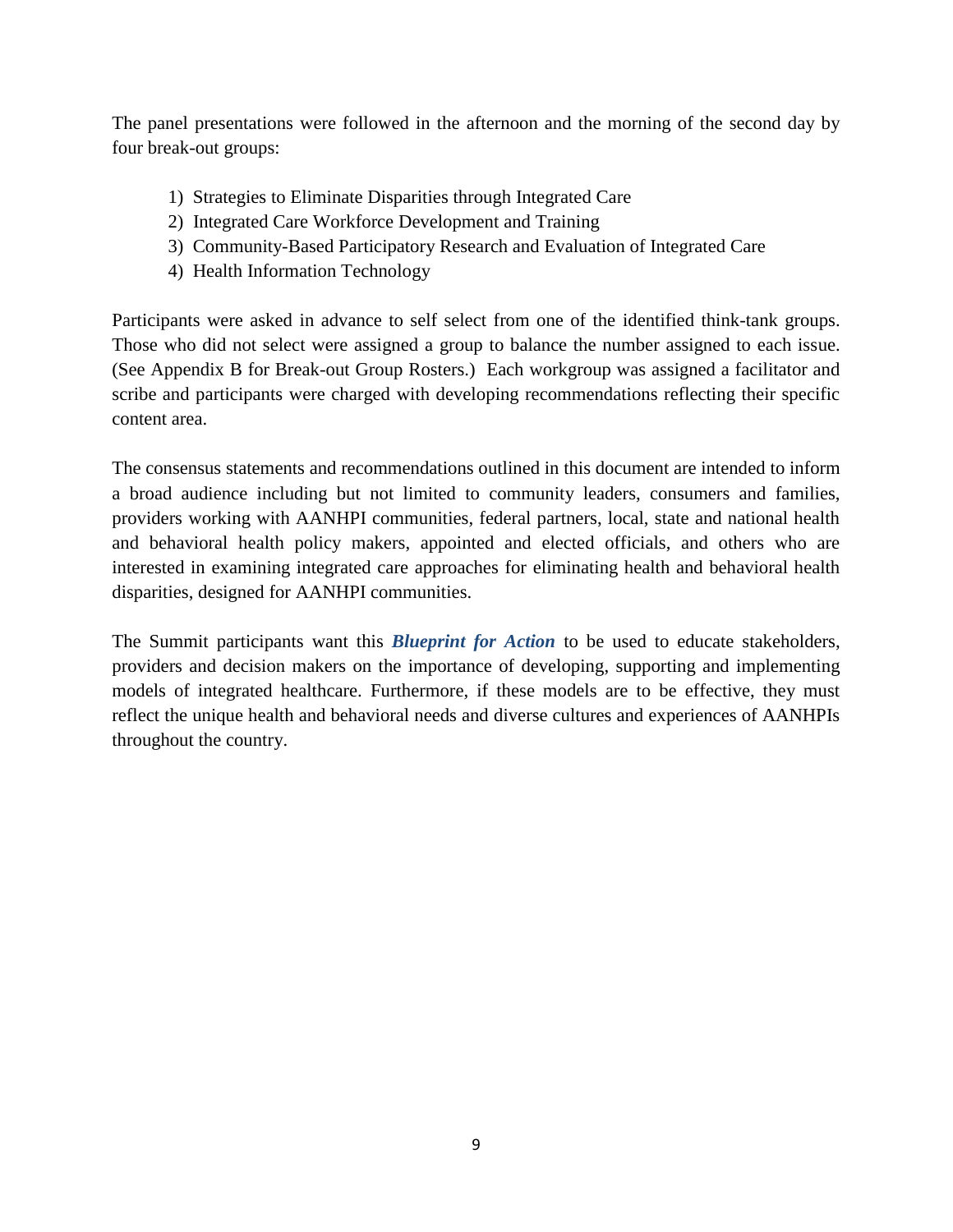# **CONSENSUS STATEMENTS**

The following consensus statements were derived from the expert participants:

- Disparities in care for AANHPIs exist to the detriment of the overall health of AANHPI populations and communities.
- Improve research and collect granular data to better assess the health and behavioral health status of each of the diverse subpopulations for AANHPIs.
- AANHPIs are in critical need for improved access and receipt of health and behavioral healthcare from a culturally and linguistically competent health and behavioral health workforce.
- Integrated care must take a public health approach! It must be holistic, work across the life span, include prevention and early intervention, be person-centered, strength-based and recovery-focused. Approaches must be capable of addressing social determinants of health such as access to food, shelter, employment and education.
- AANHPIs must have strong representation within various federal agencies with the purpose of representing the health and behavioral needs of the AANHPI communities.
- Establish a National AANHPI Integrated Care Steering Committee to work closely with OMH, SAMHSA and other federal partners to provide guidance in implementing the recommendations outlined in this *Blueprint for Action***.**

The Steering Committee should be comprised of representatives from the national health and behavioral health focused organizations (i.e. Asian Pacific Islander American Health Forum, Association of Asian Pacific Community Health Organizations, the National Asian American Pacific Islander Mental Health Association, the National Asian Pacific American Families Against Substance Abuse and the National Council of Asian Pacific Islander Physicians) and must also include peers, family members and other key stakeholders.

Maintain ongoing communication between OMH and the AANHPI community to monitor the progress of implementing this *Blueprint for Action* and its recommendations.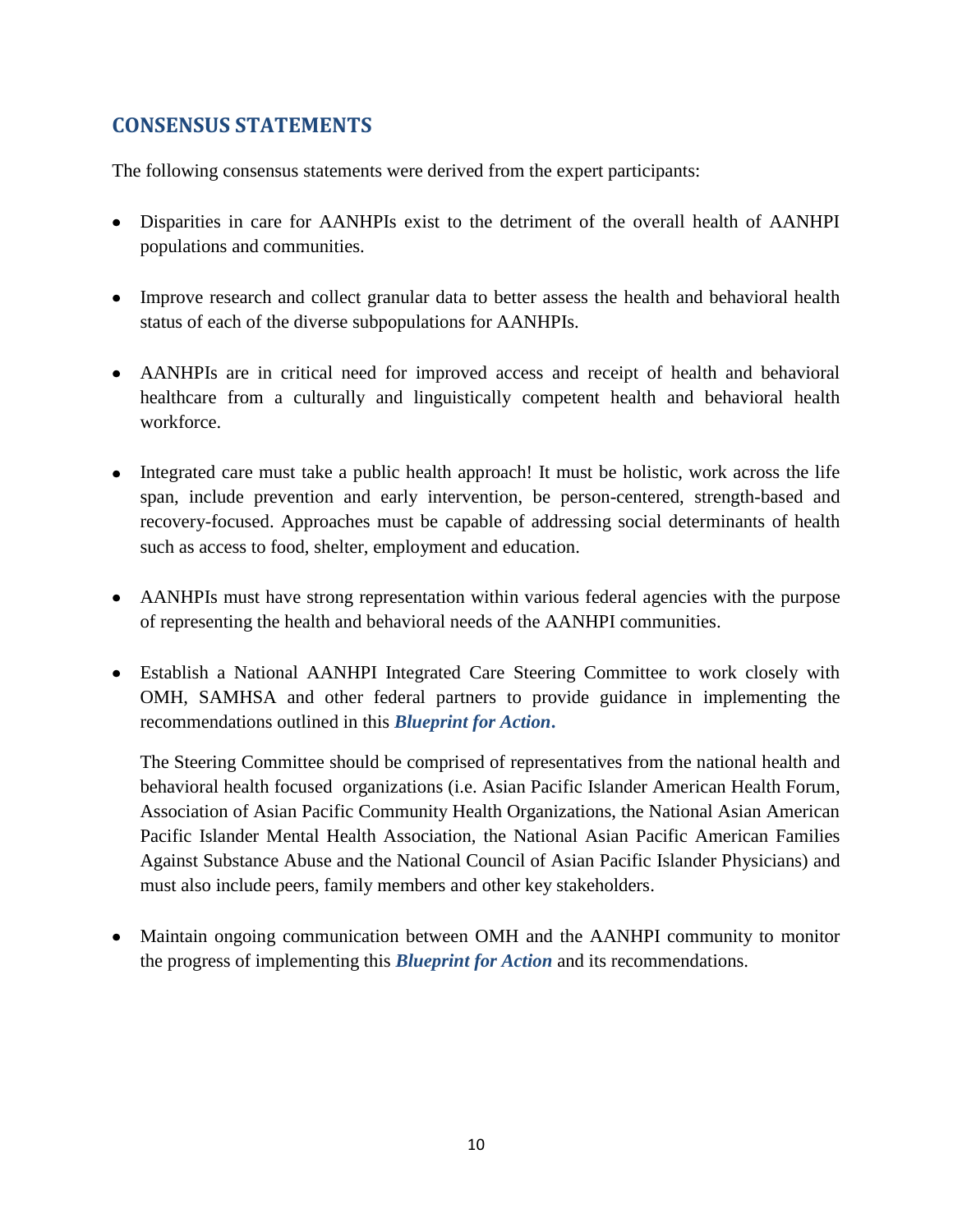# **AANHPI HEALTH AND BEHAVIORAL HEALTH**

Asian American, Native Hawaiian and Pacific Islanders experience health and behavioral health disparities on multiple levels, including high rates of morbidity, comorbidities, and mortality compounded by obstacles in achieving meaningful access to good health and healthcare.

# **Ten Leading causes of death for AANHPIs:**

- **1. Cancer**
- **2. Heart disease**
- **3. Stroke**
- **4. Unintentional injuries**
- **5. Diabetes**
- **6. Chronic lower respiratory disease**
- **7. Influenza and pneumonia**
- **8. Kidney disease**
- **9. Suicide**
- **10.Alzheimer's disease**

**(CDC, 2010)**

AANHPIs health and behavioral health needs have historically been overlooked due to the myth of the 'model minority'; passive, compliant, and without problems or needs. Some of the effects of this myth have been the failure to take seriously the very real concerns of these heterogeneous populations.

AANHPIs are at greater risk for cancer, heart disease, stroke, unintentional injuries and diabetes. They also have a high prevalence and risk factors for chronic obstructive pulmonary disease, hepatitis B, HIV/AIDS, and liver disease. Of the 1.25 million individuals in the U.S. suffering from Chronic Hepatitis B (HepB), half are Asian Americans. HepB is a highly contagious virus that can lead to chronic liver disease and death. AANHPIs also have higher rates of smoking and alcohol use, while Pacific Islanders and Native Hawaiians also have high rates of obesity.

Asian American women were the least likely to have had a Pap test (66%) as compared to other women, and Vietnamese women are five times more likely than other ethnic groups to be diagnosed with cervical cancer due primarily to lack of early testing (NCHS, 2010).

Approximately 10% of Asian Americans have diabetes, the fifth leading cause of death for this population, with a rate that is almost two times greater than the general US population (5.9%). The rate of diabetes increased from 8.8% to 9.4% for Asian American men from 2004-2008 (CDC, 2011). Despite having a lower Body Mass Index (BMI), AANHPIs are more likely to have Type 2 diabetes compared to non-Hispanic whites (Hsu et al., 2006). Even a small amount of weight gain above Western standards greatly increases the risk of developing diabetes; cogent for providers using the accepted standard for BMI as benchmark for people of Asian descent to measure risk for developing the disease.

Asian American, Native Hawaiian, and Pacific Islander (AANHPI) patients should talk to their health care providers about diabetes and routine screening. Diabetes is a serious health concern, with Native Hawaiian and Pacific Islander populations especially at risk. There is a startling 47% diabetes prevalence in American Samoans, 20% diabetes prevalence in Native Hawaiians, and 10% among Asian Americans, compared with 8% of the US general population (NCAPIP, 2010).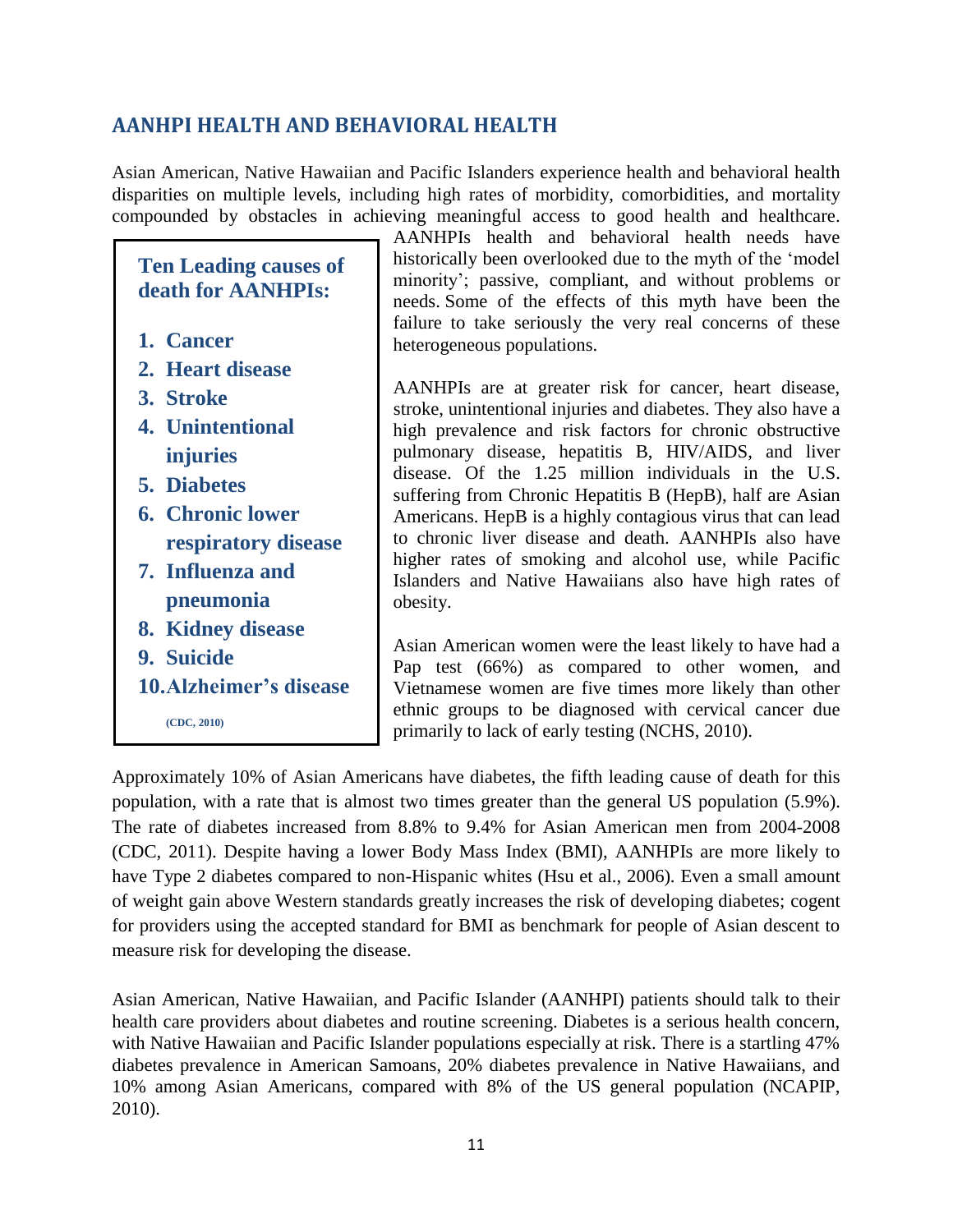AANHPI populations also experience serious mental health problems including high rates of depression, posttraumatic stress disorder and suicide ideology. Suicide is the ninth leading cause of death for all ages for AANHPIs (compared to eleventh for the overall US population). Although Native Hawaiian youth have significantly higher rates of suicide attempts when compared to other adolescents in Hawaii, Chinese women over the age of 65 have the highest reported rate of suicide within their gender and age group (CDC, 2011).

War trauma has greatly affected the Southeast Asian populations resulting in high rates of posttraumatic stress disorder (PTSD) and affecting close to 70% of the refugee populations (Kinzie, 1997). Fifty-four percent of Cambodian, 11% of Vietnamese, and 92% of Hmong outpatient clients met the criteria for PTSD (Marshall, 2005). Additionally, 40% of the SE Asian refugee groups suffer from depression while 35% report anxiety disorders (NIMH 2005). The Cambodian refugee community overall suffers from high rates of PTSD (62%) and major depression (51%), while almost 100 % reported near-death experiences due to starvation and 54% were tortured, while 90% had a family member or friend murdered (Marshall, 2005).

AANHPI populations often experience barriers to good health health, including infrequent medical visits, fears of immigration and deportation, limited English proficiency (LEP), stigma and shame, and lack of health insurance. They are the least likely of any ethnic group to report easily understanding the information provided by their doctors, including instructions for prescription medicines and materials from the doctor's office. Only 16% of foreign born Asian American/Pacific Islanders said they were able to understand the information presented in the doctor's offices. Not only were there serious communication problems with health providers, but Asian Americans received fewer preventive services and less chronic disease care. Additionally, almost half of the respondents (46%) said their doctor's advice was too difficult to follow and almost one-third (32%) said they did not follow the doctor's advice because it went against their personal beliefs (Commonwealth Fund, 2001).

According to a survey conducted by the California Endowment (2003) more than 90% of Vietnamese, 80% of Hmong, and 60% of Cambodians interviewed about their health concerns reported that healthcare was very important to them. Additionally, nearly 30% Hmong and Vietnamese and 23% Cambodian reported experiencing difficulties getting medical care when needed. AANHPIs, along with Hispanic respondents were the most likely to report dissatisfaction with the quality of care they received and felt the doctors did not understand them (Institute of Medicine, 2003). Much of the dissatisfaction can be attributed to the language barriers that make effective communication difficult. A lack of perceived disrespect and disinterest on behalf of practitioner which can be attributed to lack of cultural competency on the part of the provider. Twenty-seven percent of Asian Americans reported that their doctor 'did not listen to everything they said', 'did not fully understand their doctor', or 'felt comfortable asking questions during their visit with the doctor'. This compares with only 16% of the white population. The myth of the model minority must be put to rest and can no longer be used as an excuse for inaction.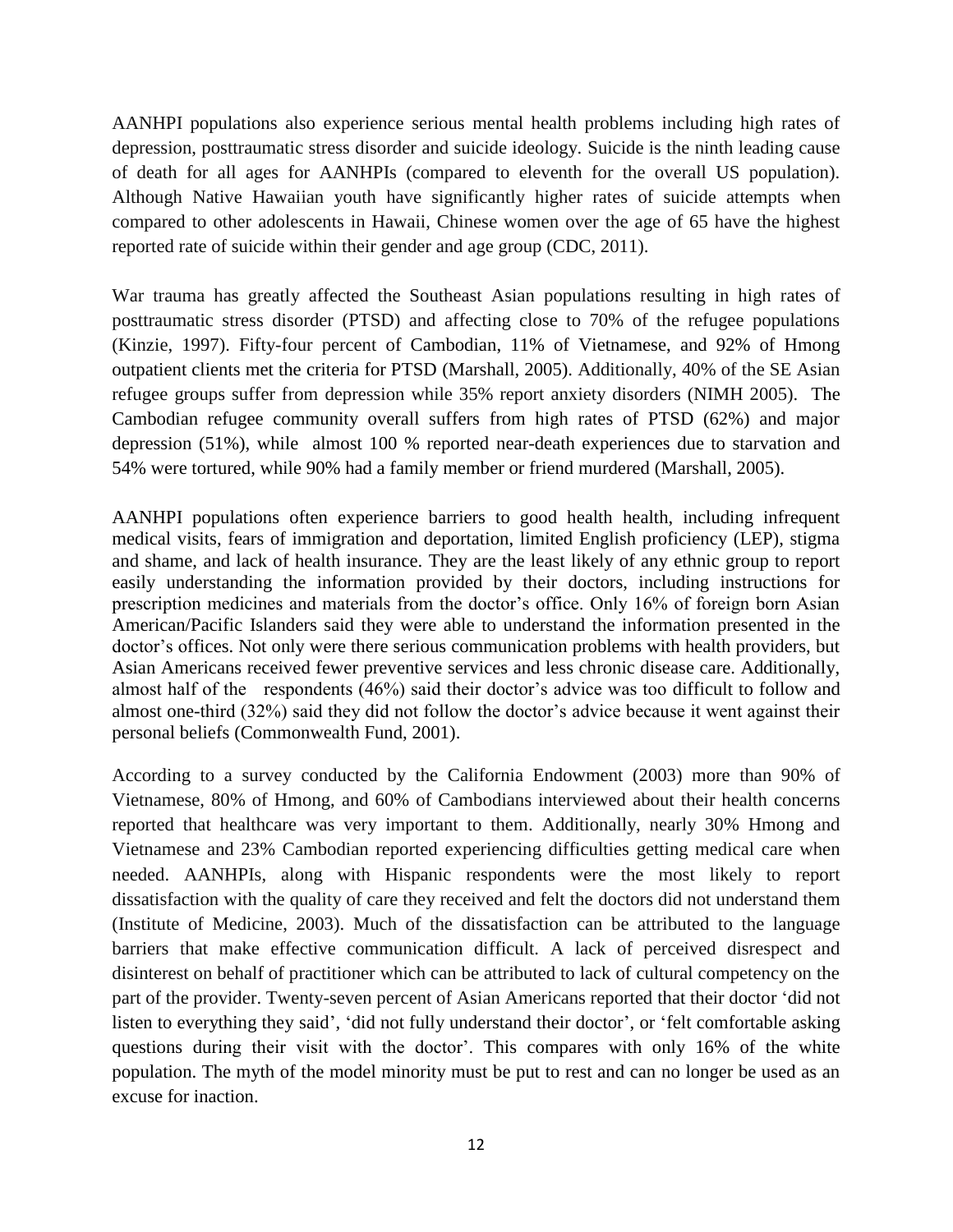# **BUILDING A CASE FOR INTEGRATED CARE FOR AANHPI POPULATIONS**

### **A Strong Correlation between Physical Health and Behavioral Health**

Substantial evidence shows a direct correlation between physical health and behavioral health (Unutzer, 2002; Koyanagi, 2004; Oxman, 2005; Rollman, 2006). Further studies reveal that individuals with diabetes and depression or heart disease and depression demonstrate poor health behaviors-- like adherence to self-care regimens (diet, exercise, smoking and taking medications as prescribed) (Lin, 2004), resulting in higher medical costs (Simon, 2005) and increased risk of medical complications and mortality (Fraser-Smith, 1993; Ngo-Metzger, 2004). Individuals with a comorbid history of diabetes and depression are more likely to develop diabetic complications when compared to those without depression (NIH, 1999), while individuals with depression alone are also at greater risk for developing heart disease (Musselman, 1998).

Rates of smoking are 2-4 times higher among people with psychiatric disorders and substance use disorders with 60% of current smokers reporting a past or current history of a mental health diagnosis (Heiligenstein, 2006; Kalman, 2005). Chronic alcohol and drug abuse is associated with major depression, schizophrenia, bipolar disorder, attention deficit

**People with serious mental health problems die 25 years earlier than the general population.** 

**Sixty percent of these deaths are due to medical conditions that could have been treated with health care interventions.** 

hyperactivity disorder (ADHD), generalized anxiety disorder, obsessive-compulsive disorder, post-traumatic stress disorder, panic disorder, and antisocial personality disorder (DOJ National Drug Intelligence Center, 2004).

One of the most sobering health statistics is that individuals with serious mental health conditions die 25 years earlier than the general population. While suicide and injury account for approximately 30-40% of premature deaths, 60% of deaths are due to comorbid medical conditions such as cardiovascular, pulmonary and infectious diseases which could have been prevented or treated, had they received proper healthcare services (NASHMPD, 2006).

AANHPIs and those with limited English proficiency (LEP), in particular, are more likely to receive mental health care in primary care settings as it is perceived as less stigmatizing than specialty mental health care settings. Therefore, a seamless

**There is a direct relationship between cardiovascular disease, diabetes, and depression.** 

**Cigarette smoking is 2-4 times higher for those with psychiatric and substance use disorders.**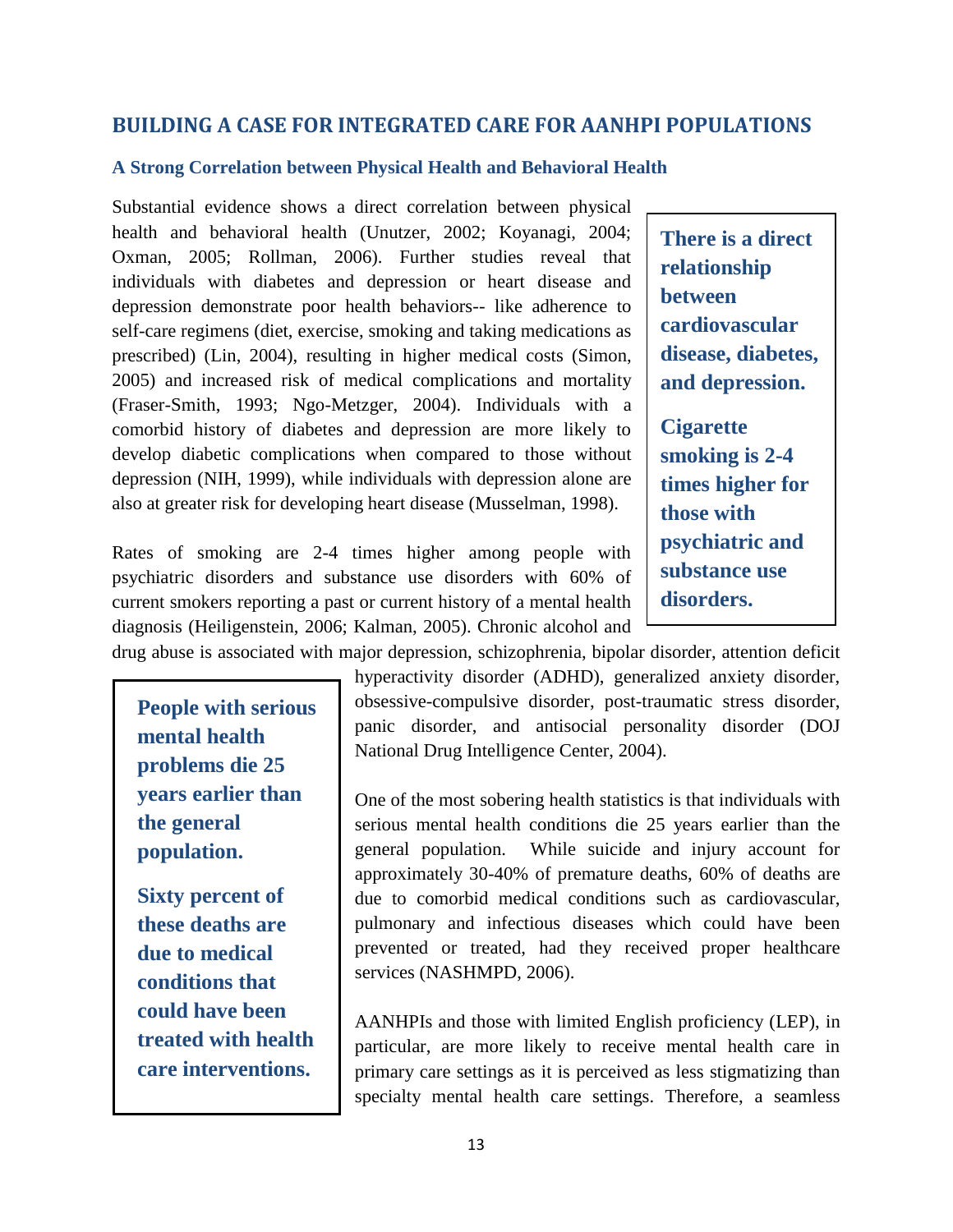#### integrated health and behavioral health care is essential in reaching and serving AANHPIs

For persons with mental illnesses, there is also an increased risk for kidney failure and respiratory disease, including pneumonia and influenza as well as higher rates of smoking and alcohol use. Mortality rates among this group are several times higher than the general population. Unfortunately, exact numbers among AANHPIs are not completely known due to lack of population data collection. However, it is known that AANHPIs are less likely to seek or receive appropriate behavioral and physical healthcare because of a number of factors, including associated stigma and shame. They are also less likely to find providers with needed language skills, cultural competency and experience working in integrated care settings--- an approach that may prevent premature death.

Individuals who experience both behavioral and physical health conditions also utilize a disproportionate level of emergency and other medical care services resulting in higher health costs. As much as 70% of primary care visits are due to mental health needs. Unfortunately,

most primary care providers are ill prepared or lack the appropriate infrastructure to address the array of complex issues associated with behavioral health problems—overt or hidden (Kathol, 2006).

For AANHPI communities, an integrated preventative care approach is critical. Although trauma can be directly linked to comorbid health, mental health, and substance use problems, little attention is paid to early trauma and the potential for developing future health risks. In 1994 the Center for Disease Control (CDC) and Kaiser Permanente initiated the Adverse Childhood Experiences (ACE) study to assess the relationship between adult health risks and traumatic events in childhood. This study aimed to analyze the relationship between multiple categories of childhood trauma and the potential for health and behavioral

# **Prevention matters!**

**Early childhood trauma can increase the risk of a person experiencing heart, lung or liver disease and multiple types of cancer in adulthood.**

health outcomes in later life. Although the findings were relevant for all populations, they were particularly salient for victims of torture and warfare, such as experienced by Southeast Asian refugees and the secondary trauma experienced by the following generations; the colonization of Native Hawaiians and the subsequent poverty experienced by other Pacific Islanders.

The ACE study concluded that childhood traumatic events include the physical and emotional abuse by a parent, sexual abuse by anyone, growing up with an alcohol and/or drug abuser in the household, the incarceration of a household member, living with a family member with mental illness, domestic violence, loss of a parent, emotional neglect and physical neglect. While this is a co-relational study, the results have strong implications for looking at the causal relationship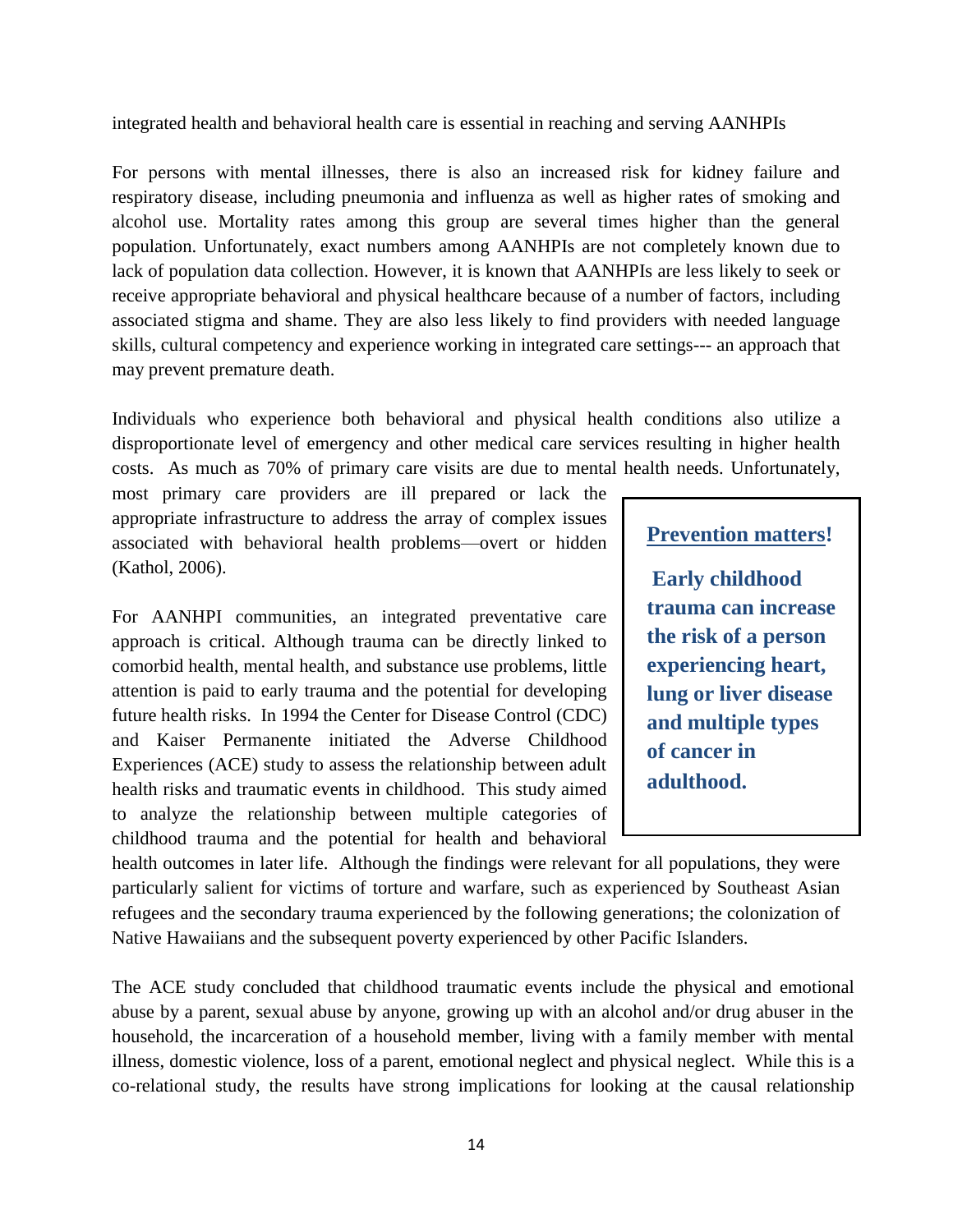between early trauma and negative health and behavioral health outcomes throughout the lifespan. In addition to suicide, elevated ACE Scores were also associated with increased risk for physical disease like heart, lung, and liver disease as well as multiple types of cancers. All better reasons for early identification and intervention, care coordination and, integrated care.

### **Cost of poor healthcare**

The need to improve health outcomes is increasingly important to our overall public health, in addition to addressing the major burden on the country's economy due in part to out-of-control health costs (Insel, 2008). Health care costs are projected to account for as much as 20% of the nation's gross domestic product by 2016 (Poisal, 2007).

The lack of coordination in care is particularly difficult for AANHPIs with limited English proficiency who must navigate multiple systems. The lack of collaboration between disciplines results in lack of coordination in care, development of inappropriate and ineffective treatment plans, and duplication of services and overall poorer health outcomes and lack of patient/consumer follow through—all costly. The situation is exacerbated when there is a lack of transportation, increasing the likelihood that they will not continue to seek services until there is a crisis.

The American Psychiatric Association reviewed research on the effectiveness of integrated care; and in 37 randomized trials, it was shown to significantly improve the treatment of depression in medical outpatient settings. Individuals diagnosed with depression in a collaborative care setting showed improved mental health outcomes as well as the likelihood of saving medical costs over a two-year period. In a series of studies, individuals with depression and diabetes who were treated in an integrated setting had 2 months fewer days of depression per year with a projected \$2.9 million/year lower total health costs; those with panic disorders also had 2 months fewer days of anxiety/year for a projected \$1.7 million lower total health costs; those with unexplained physical complaints had up to 53% decrease in costs associated with healthcare utilization.

The Institute of Medicine's report *Improving the Quality of Health Care for Mental and Substance Use Conditions* showed that the lack of proper mental health treatment has adverse consequences that are felt in the workplace, in our education system, in the welfare and justice systems and impacts the nation's economy as a whole. It is estimated that mental illness accounts for 59% of the economic loss from illness or injury-related productivity each year and is the leading cause of disability in the United States. Research conducted by the National Comorbidity Survey collected data from nearly 5,000 individuals and found that serious mental illness is associated with an annual loss of earnings totaling \$193.2 billion (Kessler, 2008).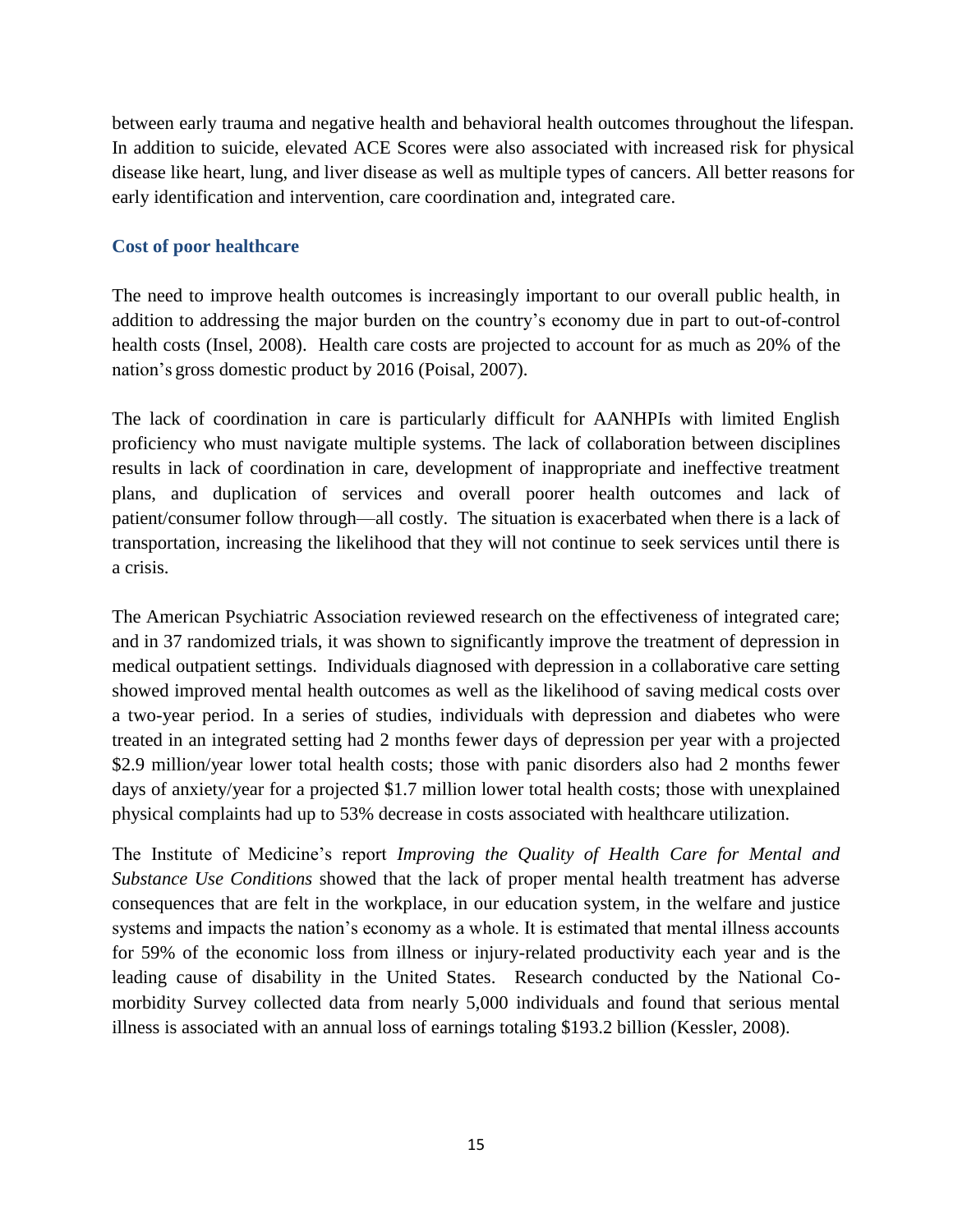### **Cultural and Linguistic Competence**

Integrated care focuses on a seamless approach for mental health, substance use and physical care for individuals and families. Models require collaboration across systems of care, interdisciplinary communication, delivering services in a coordinated manner, and the shared goal of whole health for all. Integrated care is more than the physical location or co-location of primary care, behavioral health and other specialty services. For a successful care approach for AANHPI communities, integrated care models must be designed with the individual and family at the center, along with the language and culture of the target population.

Working with AANHPIs would also require that the team recognize cultural definitions of health and pathology, and incorporate traditional healing practices. Common characteristics to consider essential for AANHPI integrated care include: a) a team approach; b) culturally and linguistically competent clinical and management leadership; c) a strong philosophy and practice of knowledge exchange; and d) effective use of mid-level practitioners, para-professionals, peer specialists, cultural navigators, community health workers and trained interpreters.

It is possible to have two separate agencies provide culturally appropriate integrated care while maintaining separate locations and staffing patterns. This is accomplished by working collaboratively to develop a true coordinated treatment plan. They must have clarity on who provides what services, how information will be shared and identify new resources that may be needed and collectively address issues of culture and language.

While there is no single definition for integrated care, there was clear agreement among Summit participants regarding core elements for culturally and linguistically competent integrated systems of care. Integrated care for AANHPIs must:

- Include language and culture at each level of development, implementation, and evaluation of services, including the use of traditional healing practices.
- Be person-centered, strength-based, and recovery-focused.
- Work across the lifespan.
- Include prevention and early intervention.
- $\bullet$ Incorporate a public health approach that not only includes primary health and behavioral health but also looks at the impact of employment, housing, education, poverty, immigration, neighborhood safety and other social determinants of health.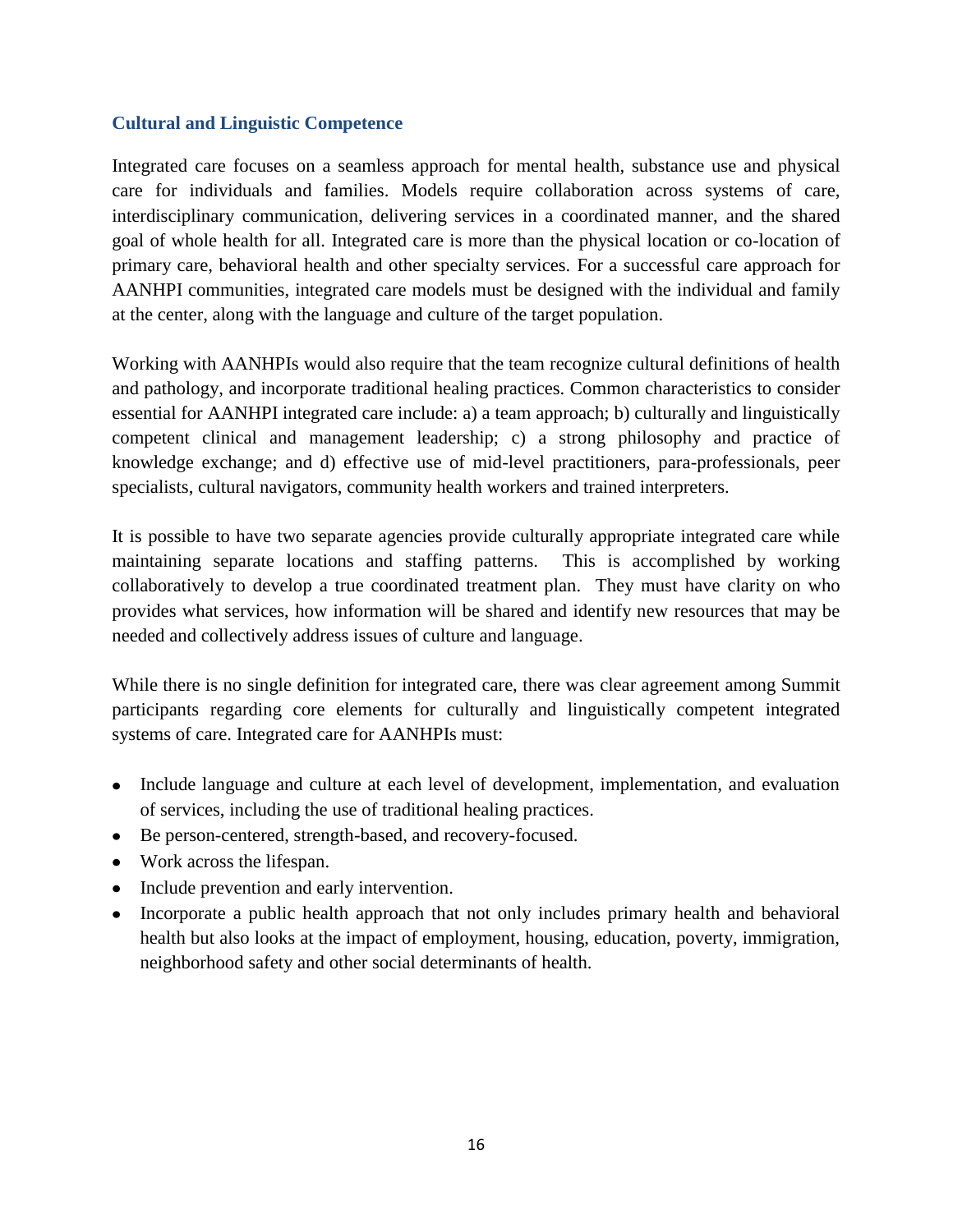### **Health Homes**

Health homes have been authorized under the Patient Protection and Affordable Care Act (ACA) under section 2703 & 1945(e) to allow States to build person-centered systems of care for

**Deciding that integrated care is an important road to take is the easy part.**

**The challenge is figuring out how to get there!**

individuals with at least two chronic conditions; or only one, if the condition is a serious mental illness. Health homes are not a physical location or integrated care model specifically, but a strategy to provide coordinated care and supports to individuals and families. However, integrated care models for AANHPIs should be considered when including the health home model. Facilitating access to care under one roof would greatly benefit AANHPIs, particularly those with limited English proficiency; reducing the complexity of navigating multiple systems. Individuals, families and communities can become fully engaged in the development of intervention strategies that incorporate language and culture at every step of health and behavioral healthcare. Interventions should also acknowledge and include traditional healing practices for higher levels of treatment engagement and adherence.

In order for health homes to become for culturally relevant, a variety of access points or "front" doors" must be available to accommodate the diverse needs of AANHPI individuals and communities. "Front doors" may include community health clinics, but must also include community-based organizations, homeless shelters, substance abuse treatment centers, etc. In general, "front doors" should be patient/consumer defined and friendly. Integrated care sites must be located where patients/consumers are likely to reside and seek care, within the respective communities. Likewise, integrated care sites must also incorporate traditional and spiritual healing methods and must include these practitioners as potential entry points into care.

ACA provisions allow Medicaid to reimburse providers for the time spent coordinating interdisciplinary care. This becomes a key incentive for agencies that struggle to provide services which have not been traditionally reimbursable. Seventy-percent of individuals who have significant mental health and/or substance use disorders also have at least one chronic physical health condition, 45% have two, and almost 30% have three or more, making them excellent candidates for receiving this type of service. A health home with an integrated care approach could promote the collaboration between health centers, community based specialty mental health or substance use centers, traditional healers and other supports needed to secure better health for AANHPIs.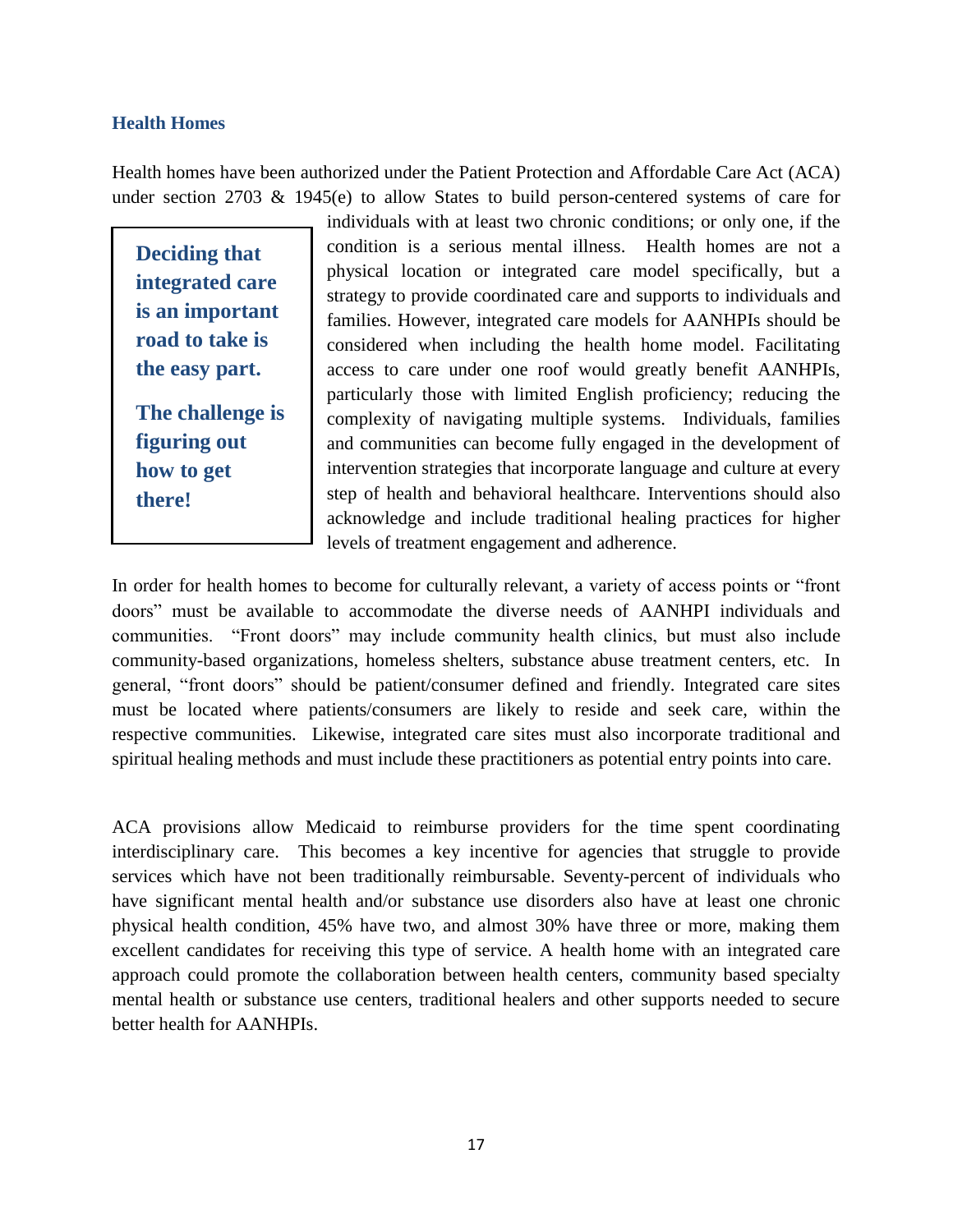# **RECOMMENDATIONS FROM THE SUMMIT**

# **Strategies to Eliminate Disparities through Integrated Care**

The Affordable Care Act provides an opportunity for improving overall health and behavioral health quality for AANHPI communities by employing affordable integrated care models that are culturally and linguistically relevant. Summit participants highlighted elements of integrated care by outlining priorities and recommendations for: 1) eliminating disparities, 2) building capacity through workforce development and training, 3) health information technology, and 4) Community-Based Participatory Research.

# **1. Strategies to Eliminate Disparities Subcommittee**

### **Priorities and Recommendations for integrated care models:**

- Need a uniform definition of integrated care.
- Integrated care must be guided by equal standing between primary care, mental health and substance use.
- Avoid medical model and include attention to critical social determinants of health, i.e. immigration, trauma, lack health insurance, poverty, language/cultural barriers, etc.
- Incorporate the following business practices into integrated care model:
	- $\triangleright$  Training of staff
	- $\triangleright$  Delivery of services
	- $\triangleright$  Billing
	- $\triangleright$  Record keeping
	- $\triangleright$  HIPPA
- Ensure quality services through building a diverse workforce, including peer specialist and para- professionals.
- Incorporate core competencies across disciplines and professions.
- Implement safeguards for patient/client confidentiality when working across systems.
- Develop a research and evaluation agenda on best integrated care practices for AANHPI populations.
- Demand effective communications and coordination of care when working across geographical distances.

# **Priorities and Recommendations to U.S. Department of Health and Human Services**

- HHS AANHPI Action Plan must include behavioral health and integrated care.
- Ensure for AANHPI representation on advisory groups, including for groups that focus on health care reform and integrated care.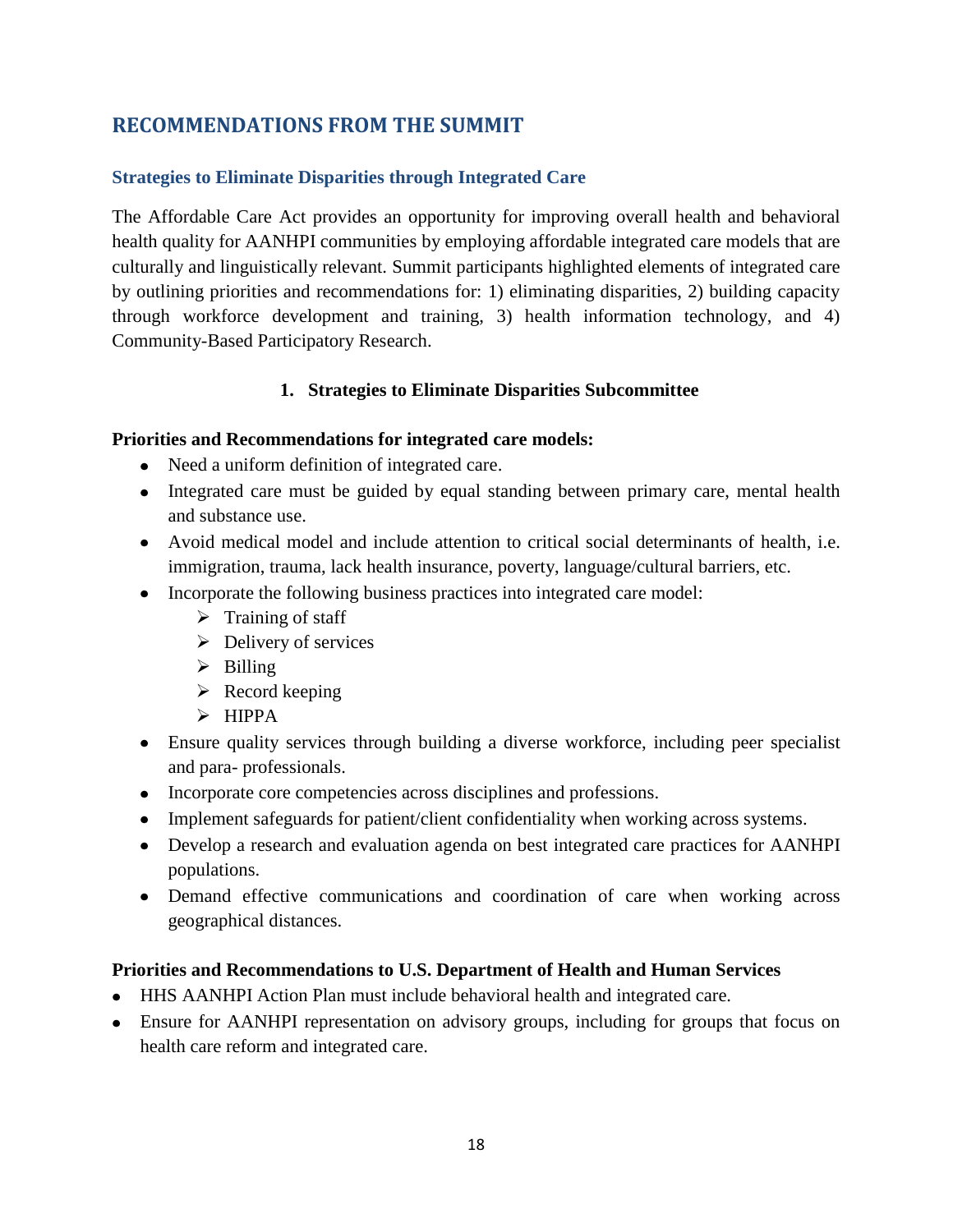- Adopt full Institute of Medicine (IOM) recommendations for granular AANHPI ethnicity data and commission IOM study on language access. Support analysis and reporting of granular ethnicity and language data and over sampling of AANHPI populations.
- Commission an IOM study on patient-centeredness and equity.
- Apply standards for data collection on race, ethnicity, sex, primary language and disability status, as required by Section 4302 of the Affordable Care Act, to health and behavioral health care services and electronic health records.
- Require that CLAS Standards be embedded in all HHS funding and ensure that cultural competency always includes AANHPIs.
- Develop and fund a national AANHPI Accountable Care Organization (ACO), using the Veteran's Administration system model to operate under the "Underserved Populations" rules of the Affordable Care Act. The national AANHPI ACO could function similar to a Health Maintenance Organization (HMO) with a national network of culturally and linguistically competent service providers.

• Proactively review state Medicaid health home applications to include AANHPIs.

**A culturally and linguistically competent workforce is essential to eliminating disparities, while enhancing meaningful access to quality health and behavioral health care.**

- Ensure that the six Pacific jurisdictions are supported in creating Medicaid health homes.
- Fund bilingual/bicultural models of integrated care for AANHPIs and ensure all other grant initiatives have at least one Asian American and one Native Hawaiian/Pacific Islander grantee. Disseminate lessons from integrated care projects focused on AANHPIs.
- Designate a graduate-level senior staff employee for AANHPI issues to the OS Office of Minority Health and to the Substance Abuse and Mental Health Services Administration (SAMHSA) and create infrastructure with responsible staff to address needs of AANHPI communities.
- Review the National Registry of Evidence-Based Practices for AANHPIs and develop process for recognizing practice-based projects for AANHPIs.
- Provide funding for the Medicare/Medicaid/Children's Health Insurance Program (CHIP) for language services in integrated care.
- Include language services as essential benefits in state health insurance exchanges.
- Support integrated care in Compact of Free Association jurisdictions through Medicaid and Medicare.
- Fund both payer-specific and multi-payer models of integrated care to reach all populations, including underserved populations.
- Enforce parity in billing for behavioral health providers in Federally Qualified Health Centers (FQHCs).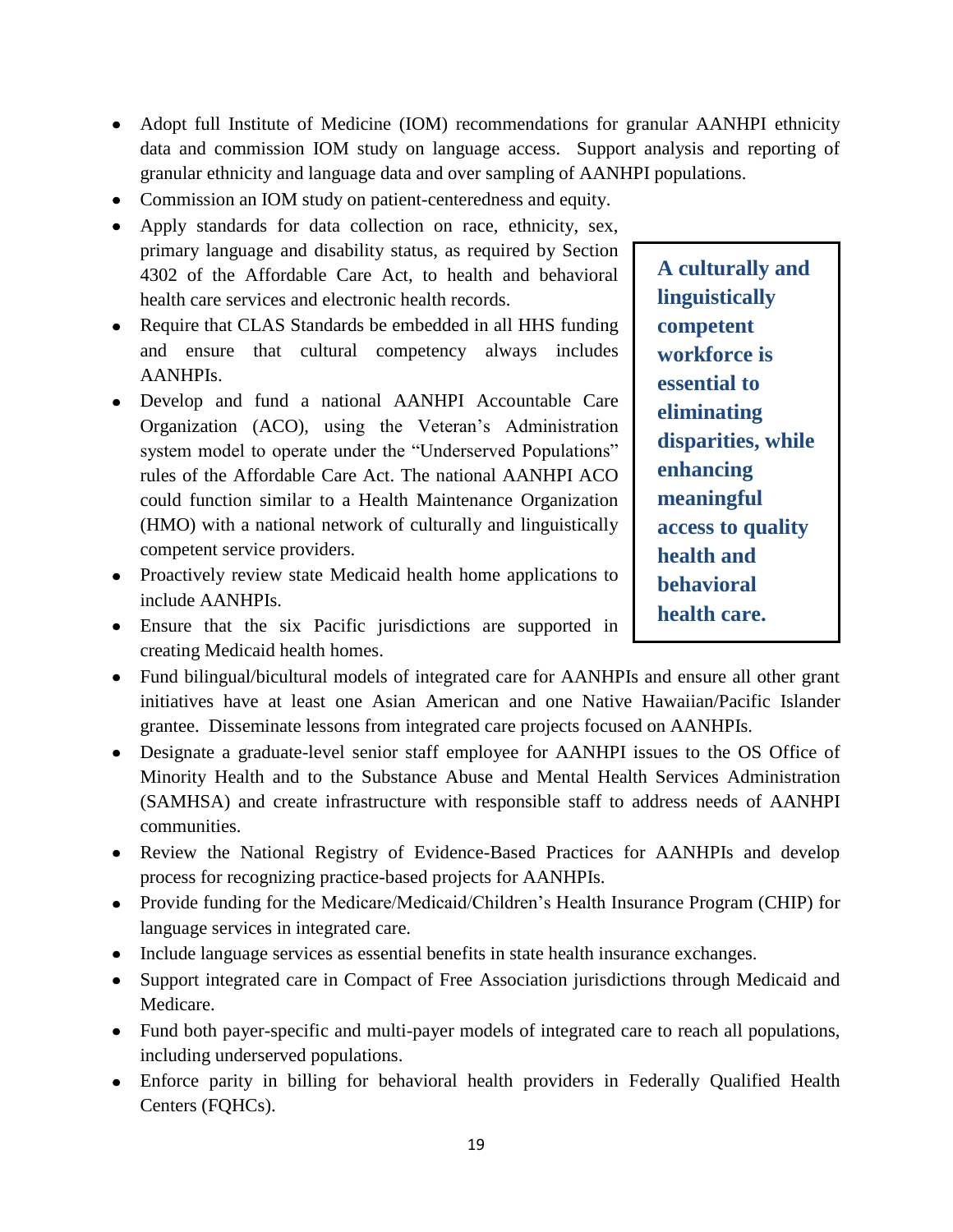### **Priorities and Recommendations to State Governments:**

- Encourage states to apply for Medicaid health home demonstrations that include AANHPIs.
- Collect/analyze/report granular data on AANHPI ethnicities and language needs.
- Ensure AANHPIs represented on community and expert advisory entities for health reform implementation.
- Create infrastructure and assign staff to address AANHPI community needs.
- Meet with state, local and national AANHPI organizations as community resources for advocacy support, information on community needs and guidance.

# **Workforce Development and Training for Integrated Care**

Revamping the current workforce to establish culturally and linguistically appropriate integrated models of care is central to improving the quality of services for AANHPIs. Integrated care approaches reduce the stigma associated with behavioral health concerns for AANHPIs who already seek services from primary care providers. Primary care has not always provided the level of care hoped for, as AANHPIs are often dissatisfied with the quality of care they receive.

**Invest in building community health workers, health navigators and peer specialists into the integrated care team!**

At 44%, AANHPIs were the least likely of any ethnic group to report that it was easy to understand the information provided by their doctors, including instructions for prescription medicines and materials from the doctor's office. They were the least likely to have a great deal of trust in their doctor (55% vs. 71% for white patients). Nearly half of the Asian Americans (46%) said their doctor's advice was too difficult to follow and almost onethird (32%) said they did not follow the doctor's advice because it went against their personal beliefs.

Increasing meaningful access is frequently cited as a central component to eliminating healthcare disparities. However,

without a properly trained workforce, there are few options for receiving care for AANHPIs, especially those with LEP. Providers may include physicians, social workers, nurses, pharmacists, dentists, psychiatrists, certified chemical dependency counselors, psychologists, therapists, acupuncturists, naturopaths, etc. Providers must also include patient navigators, community health workers, peer specialists and spiritual leaders.

One of the strengths in training peer specialists and other para-professionals is the ability to increase the current workforce in a timely manner with individuals who have the language and cultural skills needed to effectively engage with those in need of services. Peer specialists also provide the additional benefit of utilizing persons with the lived experience who can provide their unique perspective on the health situation and challenges facing the individual in need of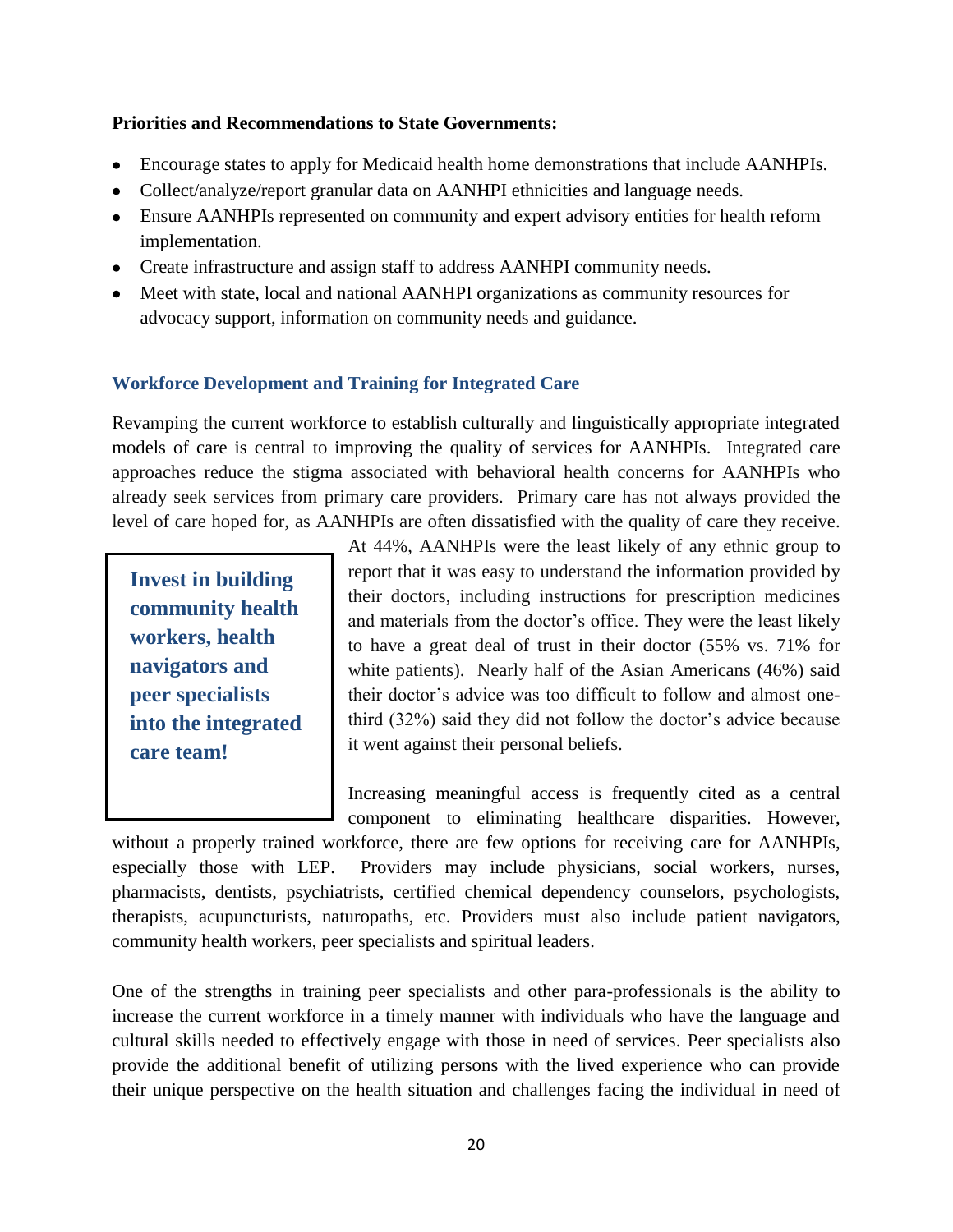services. The intent is not to replace professionals but rather augment the current workforce in a timely and cost effective manner. Traditional healers, acupuncturists, ayurvedic medical practitioners, naturopaths, meditation guides, in collaboration with Western treatment providers must also be incorporated for the utmost success with AANHPIs communities.

The workforce must also be recovery-focused and patient/consumer centered, addressing the whole person from an emotional, physical and spiritual perspective. It must take a public health approach which looks at individual, family, communities and systems, as well as at environmental factors impacting an individual, including immigration, housing, employment, education, poverty, and safety.

# **2. Workforce Development and Training Subcommittee**

# **Priorities and Recommendations for building a workforce**

- Increase the number of AANHPIs entering graduate programs in various health-related fields including primary care medicine, nursing, pharmacy, public health, psychology, social work, counseling and psychiatry.
- Develop a National AANHPI Training Center that includes on-going supervision support to trainees. The Center can be a virtual center using technology to access expertise from around the country to train and provide supervision and consultation.
- Provide credentialing for community health workers, health navigators, peer specialists, care coordinators and interpreters.
- Fund the development of training models across disciplines at AANHPI integrated care facilities. (e.g. Center for Integrated Health Solutions) and incorporate use of traditional healers. Involve peers in developing curriculum as was done with NAAPIMHA's "Growing" Our Own "curriculum.

# **Priorities and Recommendations of Core Components of Training**

- Fund the development of training models that work across disciplines at AANHPI integrated care facilities (e.g. Center for Integrated Health Solutions) and incorporate use of traditional healers. Involve peers in developing curriculum as was done with NAAPIMHA's "Growing Our Own" curriculum.
- The concept of self among AANHPIs needs to be re-examined and defined and incorporated into an individual-family-community-land-centered orientation. All prevention and treatment efforts must be competent at addressing care at all of these levels.
- Understanding the meaning of language (verbal and non-verbal) as expressions of  $\bullet$ worldview, socio-cultural, historical and political contexts of each group. The depth and breadth of context and differences of each group needs to be understood across disciplines and across generations.
- Incorporate knowledge from different philosophies of life and foci of care.
- Understanding confidentiality and enhanced knowledge of law and ethics in integrated care models.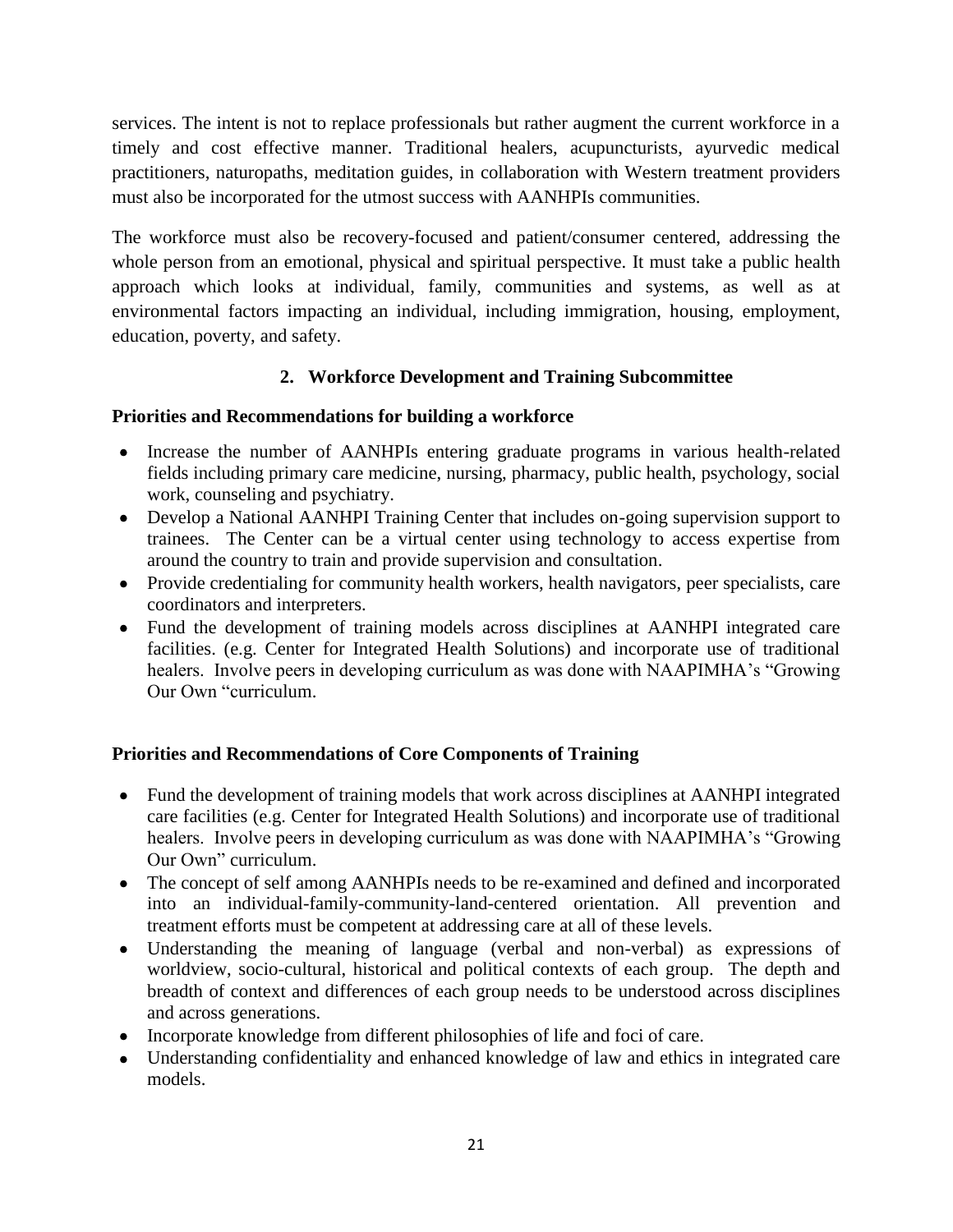- The construct of 'self care' must comprise cultural significance and include family and community.
- Improved training for the identification of and culturally competent models of intervention for trauma for the diverse AANHPI communities. Include war, torture, cultural trauma, trans-generational trauma and conflict, areas unique to the AANHPI experience.

### **Priorities and Recommendations for Screening, Recruitment and Retention**

- When developing and implementing recruitment and screening strategies, use community leaders as linguistic and cultural experts and advisors.
- Create job descriptions for linguistic and cultural care providers, community health providers, care coordinators; and create job ladders for these workers. Include mentoring and support with professional development opportunities.
- Provide minority fellowships that focus on integrated care within AANHPI communities.
- Create a K-12+ educational-career pipeline.
- Train for health promotion and wellness careers in the community to decrease stigma and provide incentivizing stipends for students entering these fields.
- For federal health professions loan reimbursement programs, allow students to work in both urban and rural settings.
- Reimburse linguistic and culturally appropriate services at higher rates given the need for special skills required for coordination of care and direct services.
- Create reimbursement schedules for all levels of care including, community health workers, traditional healers, shamans, care coordinators, language and cultural specialists.
- Develop an annotated guide for AANHPI integrative services in existing credentialing programs (e.g., JACHO standards).

**The development of HIT must include AANHPIs to capture the unique cultural and language experiences of the community.**

#### **Health Information Technology for Integrated Care**

Many AANHPI communities are isolated due to language, cultural and/or geographical barriers. The use of technology can be an effective tool not only to address these barriers, but also for establishing new and creative ways of providing services. For those AANHPI communities where linguistic and cultural isolation impedes access to care, technologies such as tele-health are being used to address the service challenge, and this technology enables culturally and linguistically competent clinicians the ability to extend their reach into isolated communities.

The AANHPI community must also be engaged in software development for electronic health records. For example, practitioners must be able to use health records to document the use of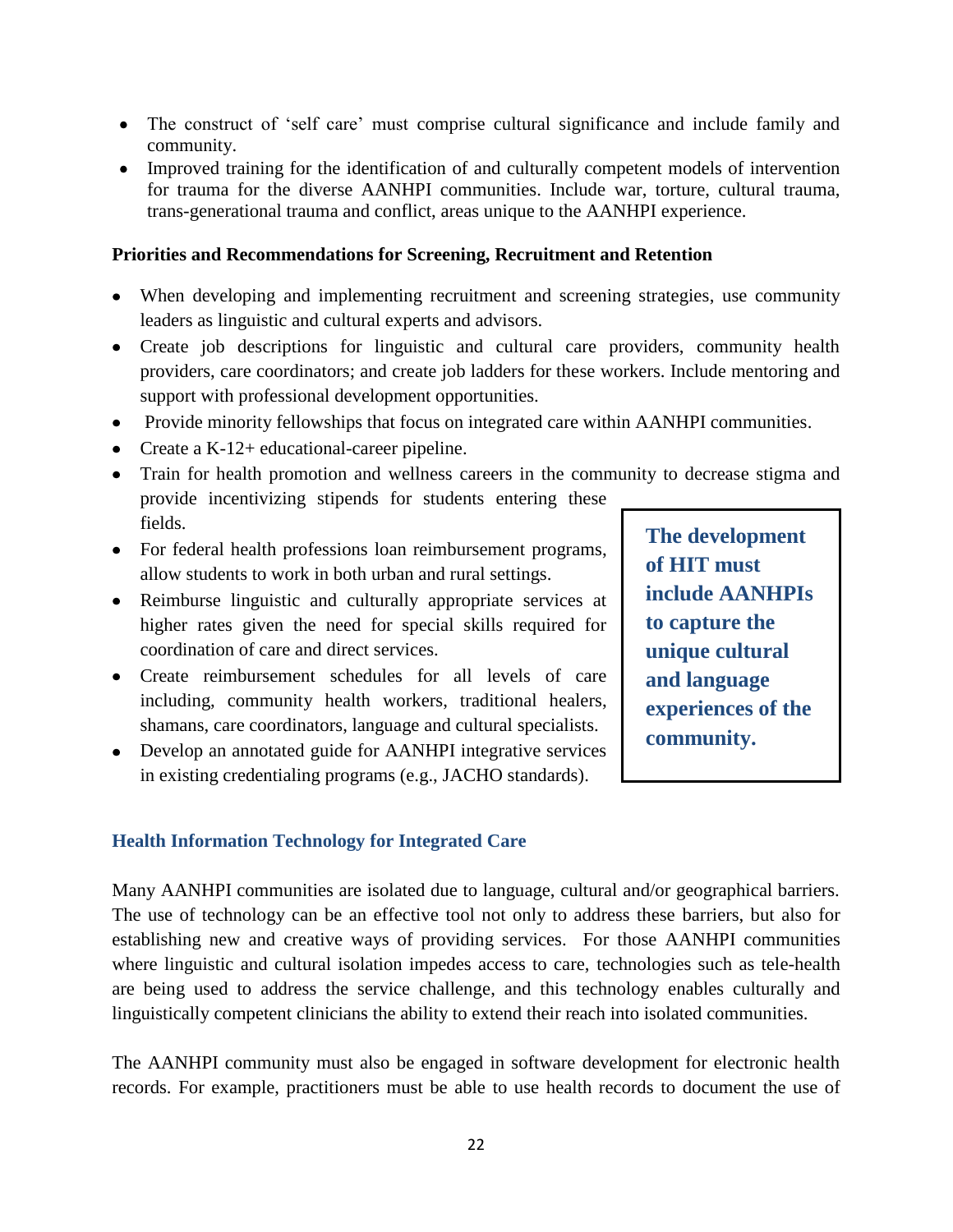traditional medicines and herbs, and use of traditional practices such as acupuncture and acupressure across the diverse cultures.

Moore's Law tells us that every three-years the functionality of technology doubles while the price of that technology drops in half. With the current rate of innovation and the recent investment of government funds into advancing Health Information Technology (HIT), opportunities to ensure the cultural and linguistic relevance of emerging tools, electronic health records software and HIT policies are great.

# **3. Health Information Technology (HIT) Subcommittee**

# **Priorities and Recommendations for HIT in Integrated Care**

- Create incentives for HIT research and development in cultural and linguistic competency for integrated care.
- Involve AANHPI communities in developing and testing on the front end of product development of all health information technologies and software to address cultural and linguistic relevance and cost effectiveness.
- Provide ongoing technical assistance to AANHPI providers to assist in the adoption and implementation of HIT.
- Electronic health record systems must be able to aggregate and disaggregate data, including demographics.
- Ensure that data systems collect and use disaggregated and granular data for informing, reporting and determining language and communication needs of the AANHPI populations.
- Data systems should be capable of evaluating treatment approaches and tracking longitudinal outcomes, epidemiology and morbidities.
- Mandate "bluetooth" concept of connectivity among electronic health records systems, whereby individual software vendors can preserve their innovation, but still allow different systems to talk to each other.
- Advocate for standards and certification requirements that will maintain connectivity across systems. The goal is interoperability between electronic health record systems to ensure ease of secure health information exchange, with appropriate privacy and confidentiality protections.

# **Priorities and Recommendations for HIT for Promoting Patient/Consumer/Community Access**

• Bridge the "digital divide" within AANHPI communities by funding language-specific consumer education for AANHPI communities so that limited-English proficient consumers understand how to use new health technologies and how to access information regarding their health care rights, care protections, medical records and how to navigate the system.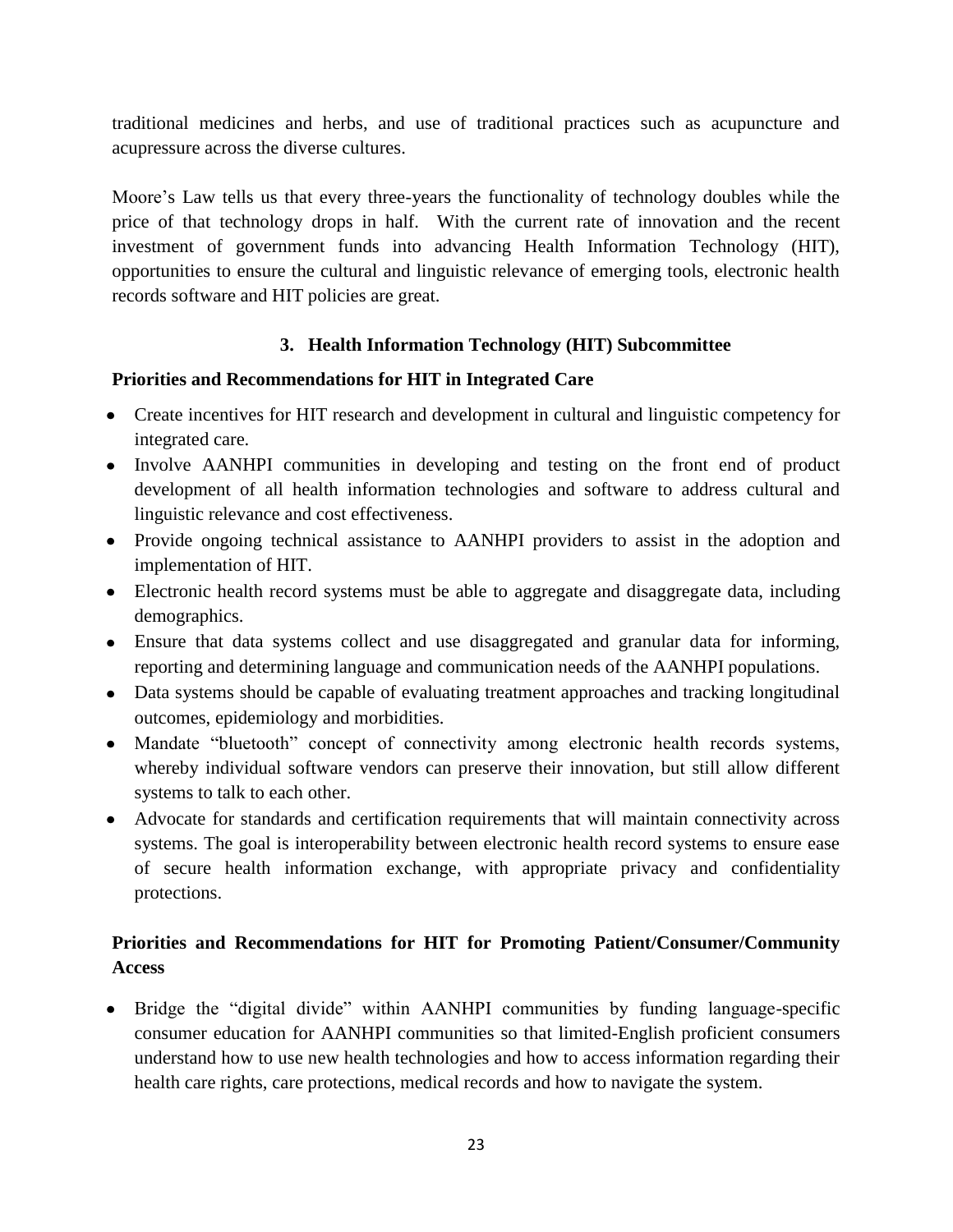- Ensure broadband access and connectivity in all communities, especially low income communities of color. As systems become more dependent upon internet access, whether for tele-health communications or health data access, low income communities must not be left out due to slow internet connections or lack of access to the internet.
- Access Universal Service Fund (USF) from the 96 Telecom Act to expand broadband access to communities that need it.
- Use mobile health technologies such as text messaging in addition to internet-based technologies; change mobile phone service plans to allow health-related text messages to be received and sent for free, as all U.S. carriers have agreed to with the Text4Baby program.

# **Community-Based Participatory Research for Integrated Care**

AANHPI communities deserve the best knowledge and receipt of health, prevention and care that can lead to their optimal health. Research that is developed and focused specifically with AANHPI populations is sparse and yet desperately needed in order to inform health, behavioral health and public health fields of useful science, culturally relevant approaches and evidencebased interventions. Too often decisions about what should be studied excludes the specific needs, concerns, inputs, expertise and leadership of the communities targeted, particularly for AANHPI and other racial and ethnic minorities, leading to distaste, disrespect, irrelevance and sometimes abuse. For health and behavioral health interventions, the lack of community participation can lead to patient/consumer–provider distrust; resulting in poor health outcomes.

Community-Based Participatory Research (CBPR) is a research methodology that involves all partners, including community stakeholders in the research process, and begins with topics valuable to the communities themselves. The aim is to recognize the importance of social, political and economic systems to health and behavioral health outcomes with a goal towards enhancing health equity and eliminating disparities for AANHPI communities.

A literature review and survey is needed in order to further inform the AANHPI CBPR agenda. See the HHS Agency for Healthcare Research and Quality National Agenda for Research in Collaborative Care at: <http://www.ahrq.gov/research/collaborativecare/collabcare.pdf>

# **4. Community-Based Participatory Research Subcommittee**

# **Priorities and Recommendations for CBPR to Innovate Models of Integrated Care**

- Develop an inventory of effective integrated care practices in the AANHPI community and an approach to community-defined evidence. Use the National Network to Eliminate Behavioral Health Disparities' "Community-Defined Evidence Models in Latino Communities" (see [http://nned.net/index-nned.php/NNED\\_content/standard\\_article/cdep\)](http://nned.net/index-nned.php/NNED_content/standard_article/cdep) as a model.
- Establish a Center of Excellence on CBPR for AANHPI communities.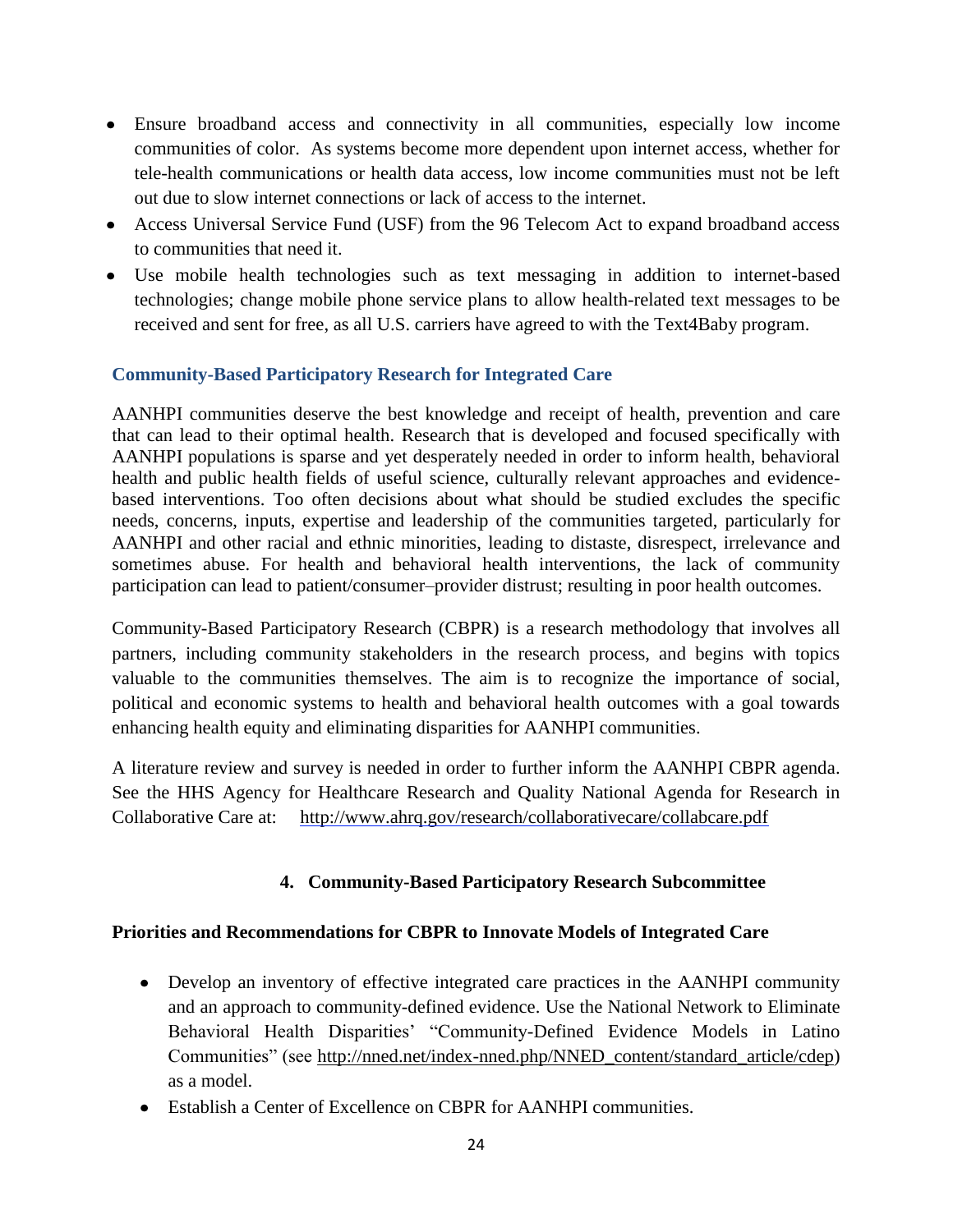- Invest in building capacity by developing researchers from within AAHNPI communities.
- Develop a national AANHPI CBPR network for integrated care building from the American Academy of Family Physicians' Collaborative Care Research Network (see [www.aafp.org/nrn/ccrn\)](http://www.aafp.org/nrn/ccrn).
- Develop common definitions/usage of language between researchers, practitioners, policy makers, community leaders and users, including a lexicon and glossary of terms that is also culturally and linguistically relevant.

# **Priorities and Recommendations for CBPR to Improve Data Collection**

- Supplement the 2011 CDC National Health Survey with a survey report on AANHPI Health and Wellness. This report should include:
	- A literature review and environmental scan of AANHPI community health and behavioral health needs.
	- $\triangleright$  A survey of models of integrated care in AANHPI communities.
- Incorporate the need for better data collection, with particular focus on the diverse AANHPI populations

# **Priorities and Recommendations for CBPR Research and Evaluation Questions:**

The following research questions should be considered when examining integrated care models developed for or utilized with AANHPI populations:

- What models of integration have been used and how effective are they with AANHPI communities? Is one model more effective than another?
- Does one integrated care setting produce better outcomes than another (i.e. medical clinic versus community-based organization)?
- What are the identified barriers to successful integration and sustainability?
- How is culture addressed and what impact does this have?
- What are the core competencies that cut across disciplines, including peer specialists and para-professionals?
- What are the core elements of an effective integrated care model when working with AANHPIs? Which elements of integration are vital toward producing desired goals?
- To what extent does the impact of integrated care vary for different populations? Who is most likely to benefit from this type of care? Is there variation in outcomes produced across ethnicities? Will this approach work with children and adolescents and elders? Is integrated care a viable approach for substance abuse as it is with mental illness? Will this model work in rural settings?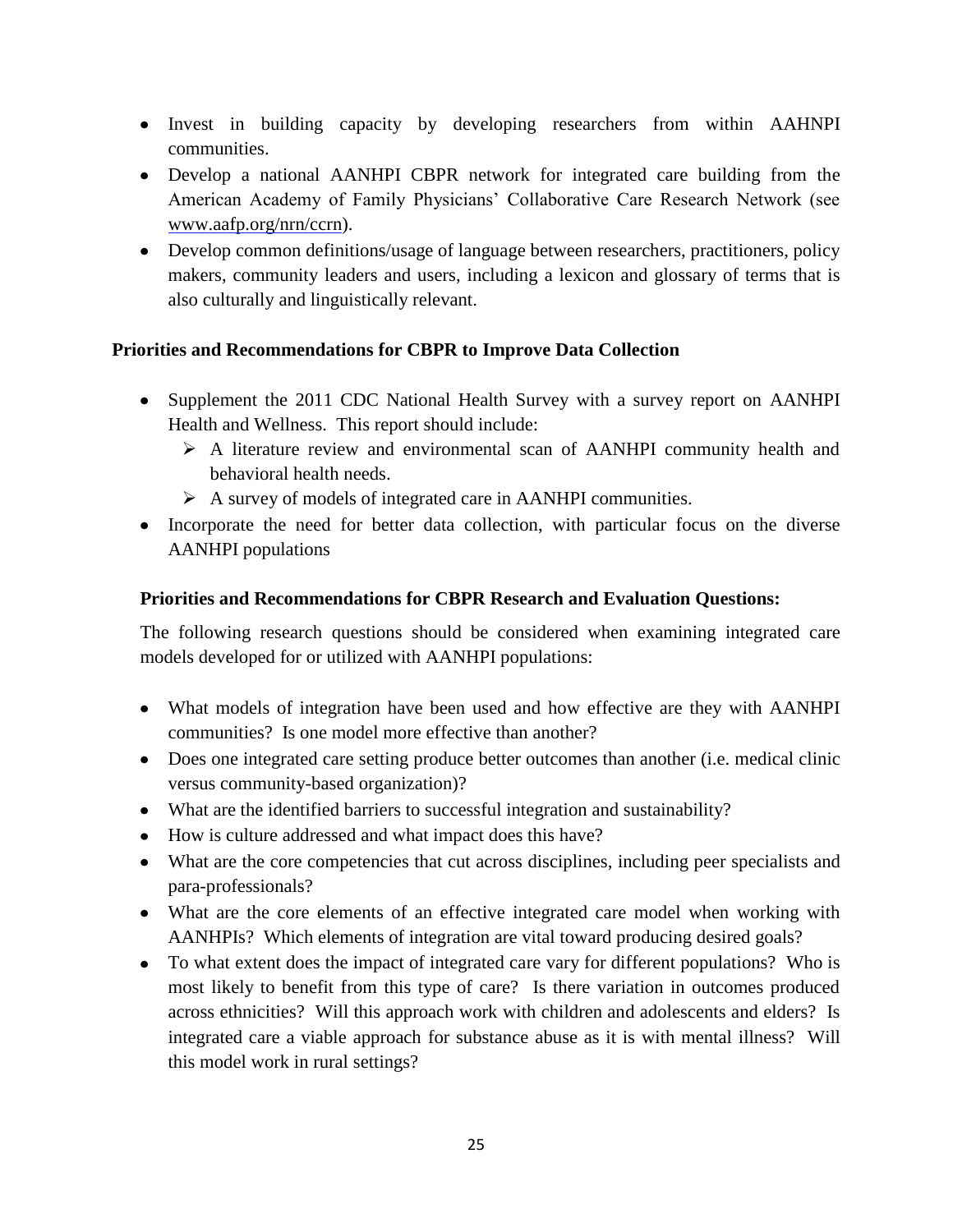- Who would most likely to benefit from integrated care? Are there particular diagnoses like depression that are more effectively addressed through an integrated care approach?
- Does it make a difference whether a bilingual provider is used as opposed to using an interpreter?
- How can the use of technology support integrated care? How effective is HIT for mental health consultations?
- Does the use of health information technology (HIT) improve outcomes in integrated care?
- Can HIT be used effectively when working with LEP populations?

# **CONCLUSION**

The US DHHS, Office of Minority Health along with its partner, the National Asian American Pacific Islander Mental Health Association convened a national consensus meeting of experts to review, discuss and highlight promising and best practices in integrated care for Asian American, Native Hawaiian and Pacific Islander populations and communities.

Summit participants considered the Affordable Care Act and the Paul Wellstone and Pete Domenici Mental Health Parity and Addiction Equity Act of 2008 as important components in building a framework for examining opportunities for improving overall health and behavioral health quality for AANHPIs by creating affordable integrated care models that are culturally and linguistically relevant.

The consensus statements and recommendations presented in this document describe key strategies for establishing models for an integrated care **blueprint** to be used when working with AANHPI communities. The **blueprint** is for improving meaningful access to health care and improving health quality for AANHPIs, while the priorities and recommendations provide ample suggestions for creating an integrated care framework. Summit participants highlighted elements of integrated care by outlining priorities and recommendations in the following topics: 1) eliminating disparities, 2) building capacity through workforce development and training, 3) health information technology, and 4) Community-Based Participatory Research.

This **blueprint** is intended to provide guidance to a broad audience including but not limited to community leaders, persons and families, providers working with AANHPI communities, federal partners, local, state and national health and behavioral health policy makers, appointed and elected officials, and others who are interested in examining integrated care approaches for eliminating health and behavioral health disparities, designed for AANHPI populations and communities.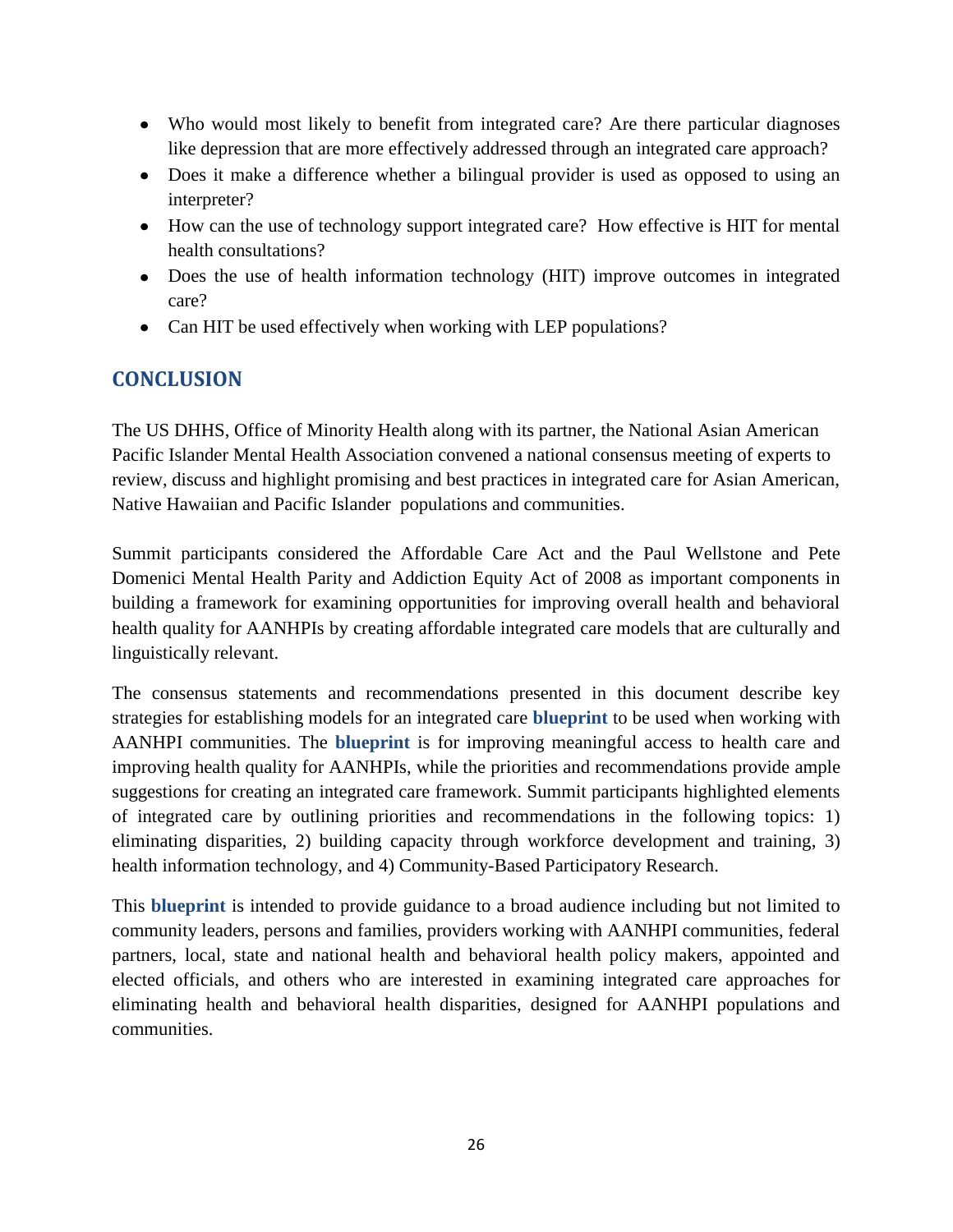#### **REFERENCES**

- American Psychiatric Association. (2009). Hoc Work Group Report on the Integration of Psychiatry and Primary Care, Item Board of Trustees #1, Table 11, pg 23.
- American Psychiatric Association. (2000). Diagnostic and statistical manual of mental disorders: DSM-IV-TR (4<sup>th</sup> Ed.). Washington, D.C.
- American Psychological Association. (2007). Report of the APA presidential task force on integrated health care*. Blueprint for Change: Achieving Integrated Health Care for an Aging Population.* Washington, D.C.: Brehm, S.
- American Public Health Association (2010). A Report from APHA's summit on health reform. *Reforming out Nation's Health System: Lessons for the Public Health Community.*  Washington, D.C.: Wolf, M.
- American Public Health Association (2010). Issue Bried. *Prevention Provisions in the Affordable Care Act*. Washington, D.C.: Shearer. G.
- Anderson, R., et al (2000). Prevalence of depression in adults with diabetes: a systematic review. *Diabetes.* 49(Suppl 1): A64.
- Bazelon Center for Mental Health Law. (2005). *Integration of Primary Care and Behavioral Health: Report on a Roundtable Discussion of Strategies for Private Health Insurance*. Washington, D.C.: Bazelon, D.
- Blount, A. (2003). Integrated primary care: Organizing the evidence. *Families, Systems, & Health*. 21(2):121-133.
- Browne, C, & Broderick, A (1994). Asian and Pacific Island Elders: Issues for Social Work Practice and Education. *Social Work, 39(3), 252-259.*
- Butler, M., Kane, RL., McAlpine, D., Kathol, RG., Fu, SS., Hagedorn, H., Wilt, TJ., Integration of Mental Health/Substance Abuse and Primary Care No. 173 (Prepared by the Minnesota Evidence-based Practice Center under Contract No. 290-02-0009.) AHRQ Publication No. 09-E003. Rockville, MD. Agency for Healthcare Research and Quality. October 2008.
- California Endowment. (2003). *Bridging Language Barriers in Health Care: Public Opinion Survey of California Immigrants from Latin America, Asia and the Middle East*.
- California State Assembly Democratic Caucus. (2009). API Mental Health Report. *The State of Asian American, Native Hawaiian, and Pacific Islander Mental Health in Southern California November, 2009 Town Hall Summary.* Los Angeles, CA: California State Assembly.
- Centers for Disease Control and Prevention. Morbidity and Mortality Weekly Report January 14, 2011(Vol 60): TABLE 1. Age-adjusted prevalence of medically diagnosed diabetes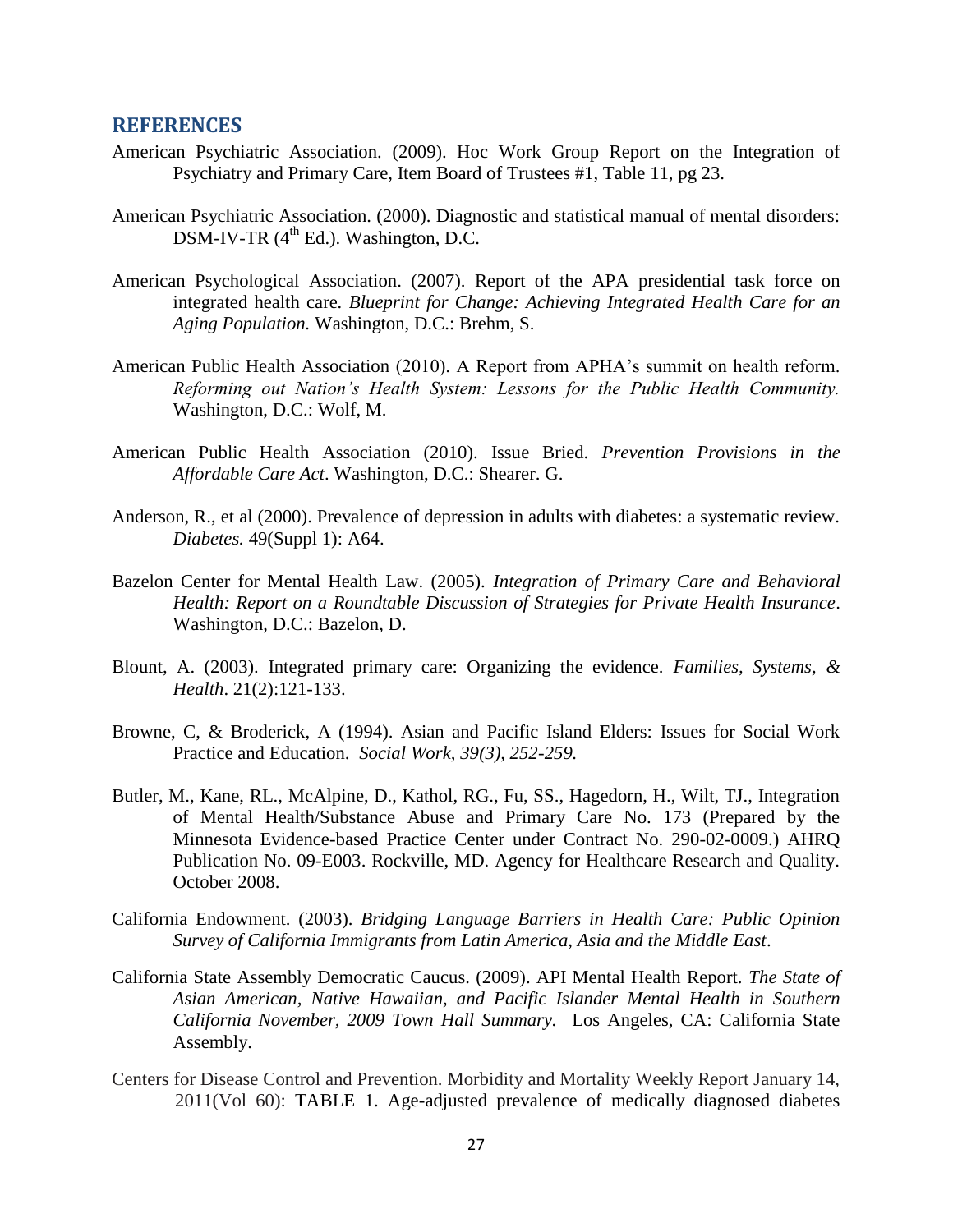among adults aged ≥18 years, by selected characteristics — National Health Interview Survey, United States, 2004 and 2008 Retrieved November 29, 2011 from http:// www.cdc.gov/ mmwr/pdf/ other/su6001.pdf

- Centers for Disease Control and Prevention, National Center for Injury Prevention and Control. Web-based Injury Statistics Query and Reporting System (WISQARS). Retrieved November 1, 2011, from<http://www.cdc.gov/injury/wisqars/index.html>
- Ciechanowski, P., et al (2000). Depression and diabetes: impact of depressive symptoms on adherence, function, and costs. *Archives of Internal Medicine*. 160(21): 3278-85.
- Chapa, Teresa. Mental health services in primary care settings for racial and ethnic minority populations. Rockville, MD: U.S. Department of Health and Human Services, Office of Minority Health, September 2004. 29p.
- Chapa, T & Acosta, H. Movilizandonos por Nuestro Futuro: Strategic Development of a Mental Health Workforce for Latinos: Consensus Statement and Recommendations. Rockville, MD: U.S. Department of Health and Human Services, Office of Minority Health, February 2010. 31p.
- Chen, T. (2008). *Mental Health Services for Asian Americans: Designing a Reasonable System of Care AANHOPI Learning Session*. New York, NY.
- Chung, H. (2002) The challenges of providing behavioral treatment to Asian Americans. *Western Journal of Medicine*. Vol 176.
- Commonwealth Fund (2001): *Health Care Quality Survey*. [http://www.commonwealthfund.org/Surveys/2001/2001-Health-Care-Quality-](http://www.commonwealthfund.org/Surveys/2001/2001-Health-Care-Quality-Survey.aspx)[Survey.aspx.](http://www.commonwealthfund.org/Surveys/2001/2001-Health-Care-Quality-Survey.aspx) Retrieved March 8, 2010
- Commonwealth Fund. (2011). *The Essential Health Benefits Provisions of the Affordable Care Act: Implications for People with Disabilities.* Washington, D.C.: Rosenbaum, S., Teitelbaum, J., and Hayes, K.
- Quality of Health Care for Asian Americans: A Fact Sheet, Dora L. Hughes, The Commonwealth Fund, March 2002
- Croghan, TW., Brown, JD. Integrating Mental Health Treatment Into the Patient Centered Medical Home. (Prepared by Mathematica Policy Research under Contract No. HHSA290200900019ITO2.) AHRQ Publication No. 10-0084-EF. Rockville, MD: Agency for Healthcare Research and Quality. June 2010.
- Davis, King. Pathways to Integrated Health Care: Strategies for African American Communities and Organization: Consensus Statements and Recommendations. Rockville, MD: U.S. Department of Health and Human Services, Office of Minority Health, April 2011. 34p.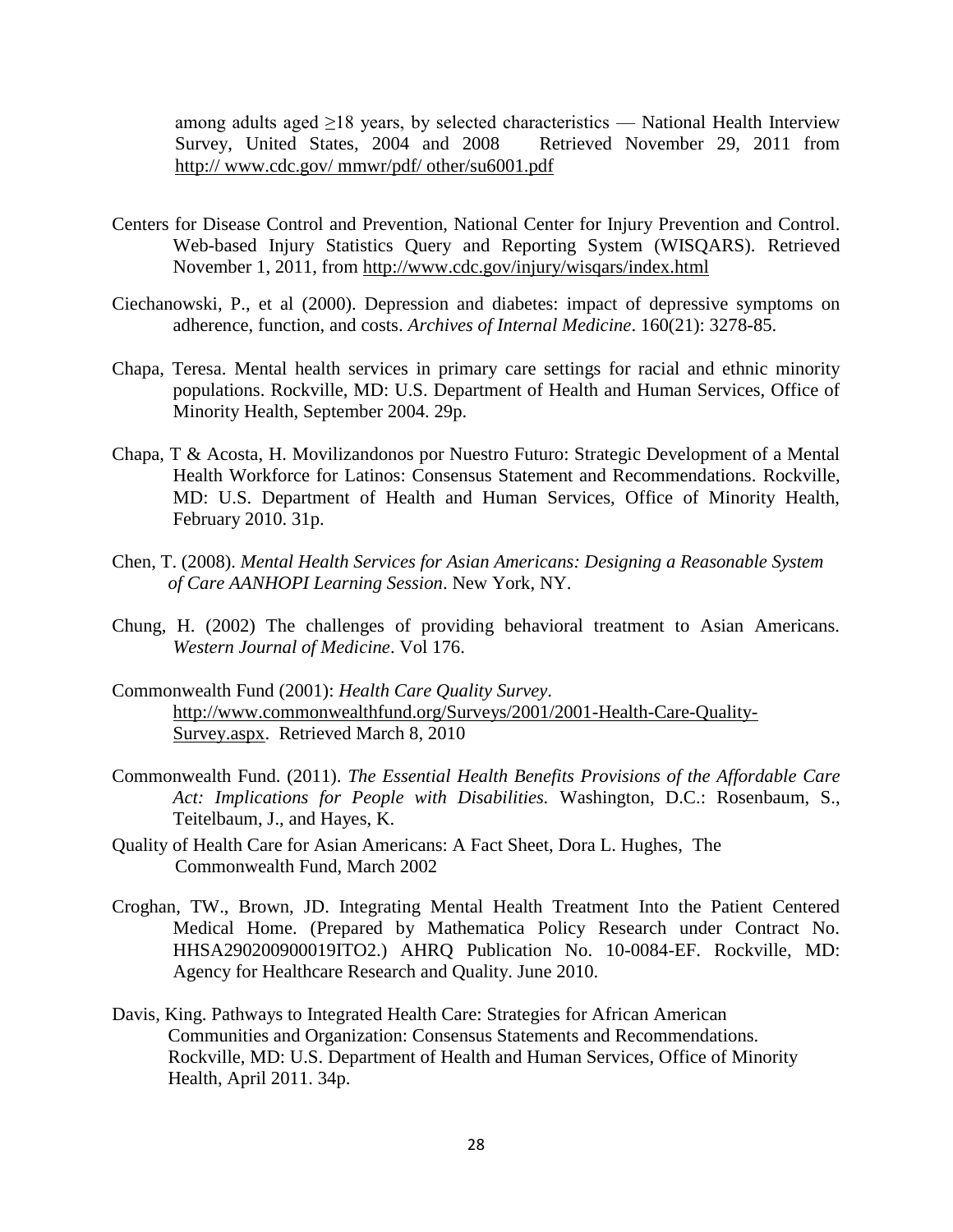- Du, N. and Lu, F. (1997). *Assessment and treatment of posttraumatic stress disorder among Asian Americans. In E. Lee (Ed.), In working with Asian Americans: A guide for clinicians.* New York: Guilford Press.
- Families USA. (2008). Health Coverage in Communities of Color: Talking about the New Census Numbers. Washington, D.C.: Minority Health Initiatives
- Frasure-Smith, N., and et al (Oct 20, 1993). Depression following myocardial infarction. Impact on 6-month survival. *JAMA.* 270(15):1819-1825.
- Gallo, J.J. and Lebowitz, B.D. (1999). The Epidemiology of Common Late Life-Mental Disorders in the Community: Themes for the New Century. 50:1158-1166.
- Gilbody, S. and et al (June 18, 2003). Educational and organizational interventions to improve the management of depression in primary care: a systematic review. *Jama.*  289(23):3145-3151.
- Heiligenstein, E. and Stevens, S. (2006). Smoking and mental health problems in treatment seeking university students. *Nicotine and Tobacco Research*. 8:1-5.
- Hsu, W. and et al (2006) Identification of Linguistic Barriers to Diabetes Knowledge and Glycemic Control in Chinese Americans with Diabetes. *Diabetes Care.* 29(2): 415-416.
- Huang, L. (October 16, 2010). *Why Should Behavioral Health Matter for Asian Pacific Americans?* Presented at Asian Pacific American Medical Student's Association conference. Johns Hopkins University, School of Medicine, Baltimore, MD
- Hutton, D., Tan, D., So, S., and Brandeau, M. (October 2007). Cost-Effectiveness of Screening and Vaccinating Asian and Pacific Islander Adults for Hepatitis B. *Annals of Internal Medicine.* 147(7): 460-469.
- Ida, D. (2009). Going Beyond Access The need for culturally and linguistically competent training and workforce development, in "Diversity in Mind and in Action." J.J. Chin (ed.). Health and Mental Health: Disparities and Competence, Volume II
- Insel, T. (2008). Assessing the economic costs of serious mental illness. *Am J Psychiatry* 165:663-665
- Institute of Medicine (2006). [Improving the quality of health care for mental and substance-use](http://www.iom.edu/?id=30858)  [conditions.](http://www.iom.edu/?id=30858) Washington, D.C.: National Academies Press.
- Institute of Medicine (2009). Report Brief. Race, ethnicity, and language data: Standardization for health care quality improvement. Washington, D.C. National Academies Press.
- Institute of Medicine National Academy of Sciences (2003). Crossing the quality chasm: A new health system for the  $21<sup>st</sup>$  century.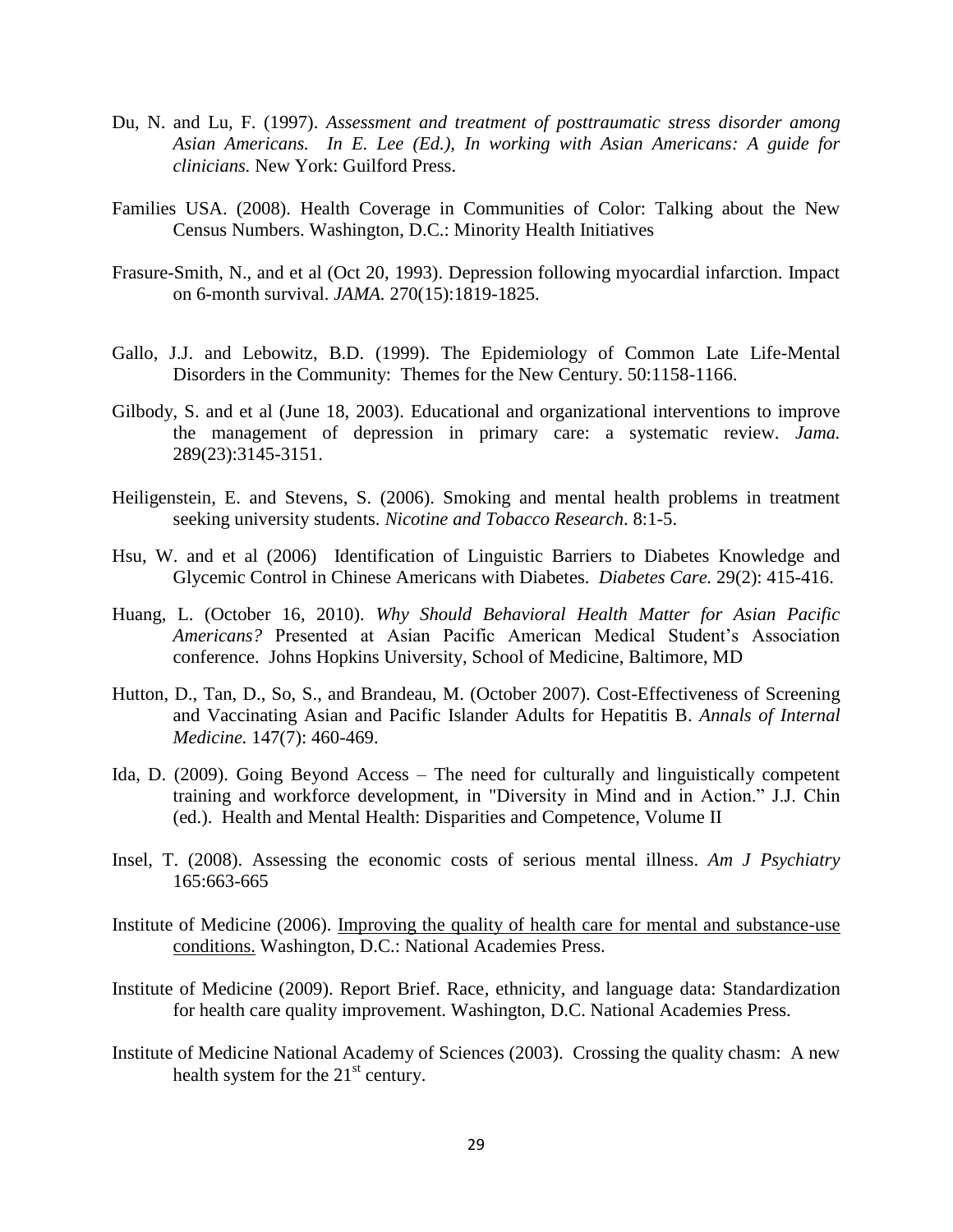- Kaiser Foundation (March, 2009). *Focus on health reform: National health insurance ~ A brief history of reform efforts in the US. #7871*. Menlo Park, CA.
- Kalman, D, Morissette S, and George, T. (2005). Co-morbidity of smoking in patients with psychiatric and substance use disorders. *American Journal on Addictions.* 14(2):106- 123.
- Kathol, R. and et al (July, 2006). Epidemiologic trends and costs of fragmentation. *Medical Clinics of North America*. 90(4):549-72.
- Katon, W. and et al (2006). Cost-effectiveness and net benefit of enhanced treatment of depression for older adults with diabetes and depression. *Diabetes Care.* 29(2):265-270.
- Katon, W., Lin, E., and Kroenke, K. (2007). The association of depression and anxiety with medical symptom burden in patients with chronic medical illness. *General Hospital Psychiatry.* 29 (2):147-155.
- Kessler, R., and et al (2008). Individual and societal effects of mental disorders on earnings in the United States: results from the national comorbidity survey replication. *Am J Psychiatry*. 165:703–711.
- Kinzie, J.D., Leung, P.K., and Boehnlein, J.K. (1997). *Treatment of Depressive Disorders in Refugees. In E. Lee (Ed.) Working with Asian Americans: A Guide for Clinicians.* New York: Guilford Press.
- Kodner, D. (2002). Integrated care: Meaning, logic, applications, and implications a discussion paper. International Journal of Integrated Care. 2: e12.
- Koyanagi, C. (2004). *Get It Together: How to integrate physical and mental health care for people with serious mental disorders*. Washington, DC: Bazelon Center for Mental Health Law.
- Lasser, K. and et al (2000). Smoking and mental illness: A population based prevalence study. *JAMA.* 284:2606-2610.
- LaVeist, T., Gaskin, D., and Richard, P. (2009) The economic burden of health inequalities in the United States. *Joint Center for Political and Economic Studies.*
- Lethbridge-Çejku M, Rose D, Vickerie J. Summary health statistics for U.S. Adults: National Health Interview Survey, 2004. National Center for Health Statistics. Vital Health Stat 10(228). 2006.
- Lin, E. and et al (2004). Relationship of depression and diabetes selfcare, medication adherence, and preventive care. *Diabetes Care.* 27(9):2154-2160.
- Marshall, G. and et al (2005). Mental health of Cambodian refugees two decades after resettlement in the United States. *Journal of the American Medical Association*. 294(5).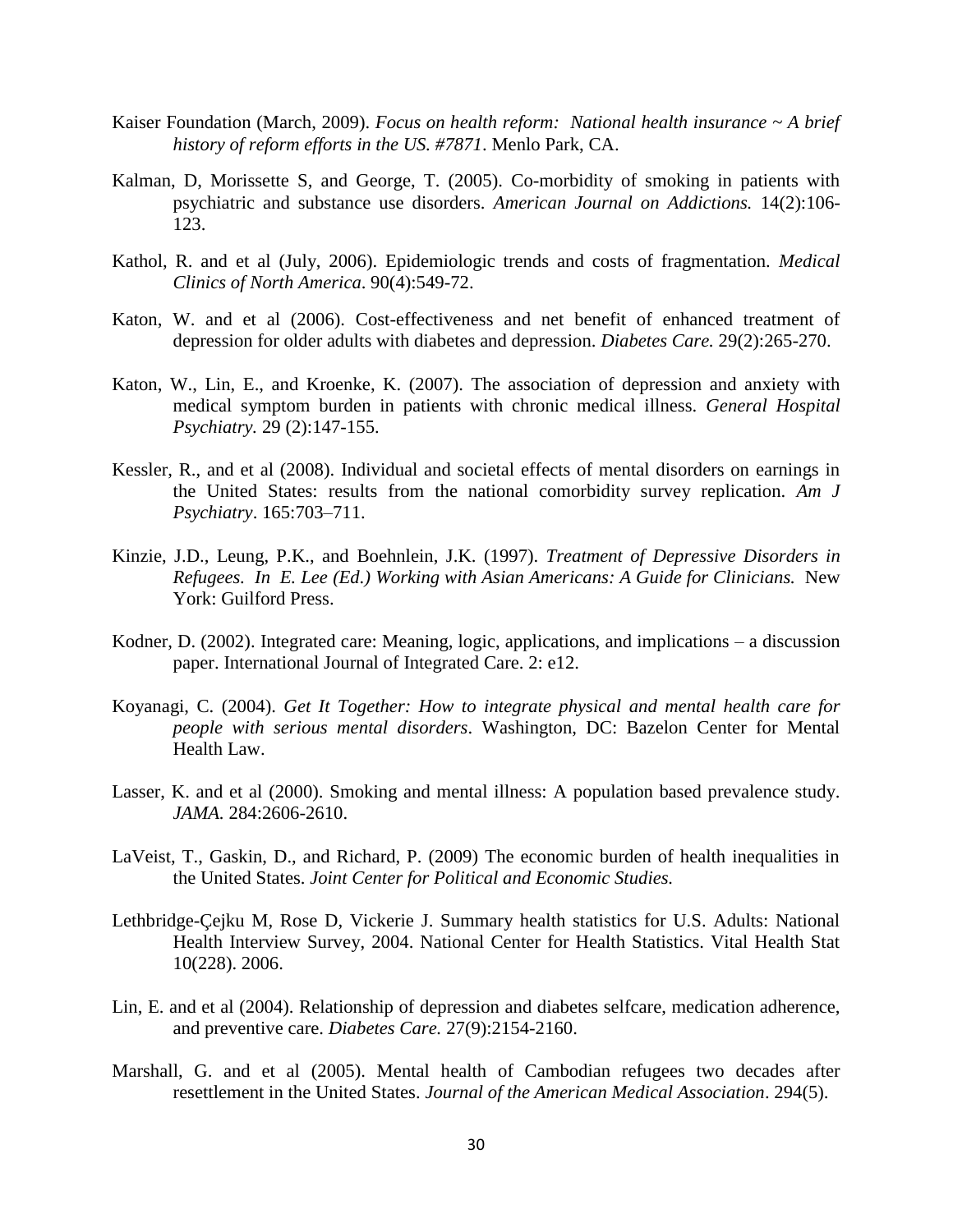- Merikangas, K. and et al (2007). The impact of comorbidity of mental and physical conditions on role disability in the US adult household population. Archives of General Psychiatry. 64(10):1180-8.
- Millbank Memorial Fund. (2010). Evolving Models of Behavioral Health Integration in Primary Care. New York, NY: Collins, C., Hewson, DL., Munger, R., and Wade, T.
- Musselman, D. L., Evans, D. L., and Nemeroff, C. B. (1998). The relationship of depression to cardiovascular disease epidemiology, biology, and treatment. *Archives of General Psychiatry*, 55, 580–592.
- National Center for Health Statistics (2010). Health, United States, 2009: With Special Feature on Medical Technology. Hyattsville, MD.
- National Council for Community Behavioral Healthcare. (2010). Substance Use Disorders and the Person-Centered Healthcare Home: Mind & Body Collaboration Integration. Washington, D.C.: Mauer, B.
- National Institutes of Health (March, 1999). Diabetes statistics*.* National Institute of Diabetes and Digestive and Kidney Diseases. Pub. No. 99-3892. Bethesda, MD
- National Institute of Mental Health (2005). PTSD, Depression epidemic among Cambodian Immigrants. Retrieved August 12, 2009 [http://www.nimh.nih.gov/science-news/2005](http://www.nimh.nih.gov/science-news/2005%20/ptsd-depression-epidemic-among-cambodian-immigrants.shtml)  [/ptsd-depression-epidemic-among-cambodian-immigrants.shtml.](http://www.nimh.nih.gov/science-news/2005%20/ptsd-depression-epidemic-among-cambodian-immigrants.shtml)
- Ngo-Metzger, Q., Legedza, A., and Phillips, R. (2004). Asian Americans' Reports of their Health Care Experiences. *Journal of General Internal Medicine* 19: 2.

.

- Office of Minority Health, Asian American/Pacific Islander Profile. Retrieved November 29, 2011 from http://minorityhealth.hhs.gov/templates/browse.aspx?lvl=2&lvlID=53
- Oxman, T., Dietrich, A., and Schulberg, H. (2005). Evidence-based models of integrated management of depression in primary care. *Psychiatric Clinics of North America*. 28: 1061–1077.
- Physician Leadership on National Drug Policy (1998). National Project Office, Brown University
- Poisal, J. and et al (2007). Health spending projections through 2016: modest changes obscure Part D's impact. Health Affairs (Millwood). 26:w242.
- Rollman, B. and et al (2006). Implementation of guideline-based care for depression in primary care. *Administration and Policy in Mental Health and Mental Health Services Research*. 33(1): 43–53.
- SAMHSA (2003). Reasons for Not Receiving Treatment among Adults with Serious Mental Illness. Rockville, MD: U.S. Department of Health and Human Services, October 2003.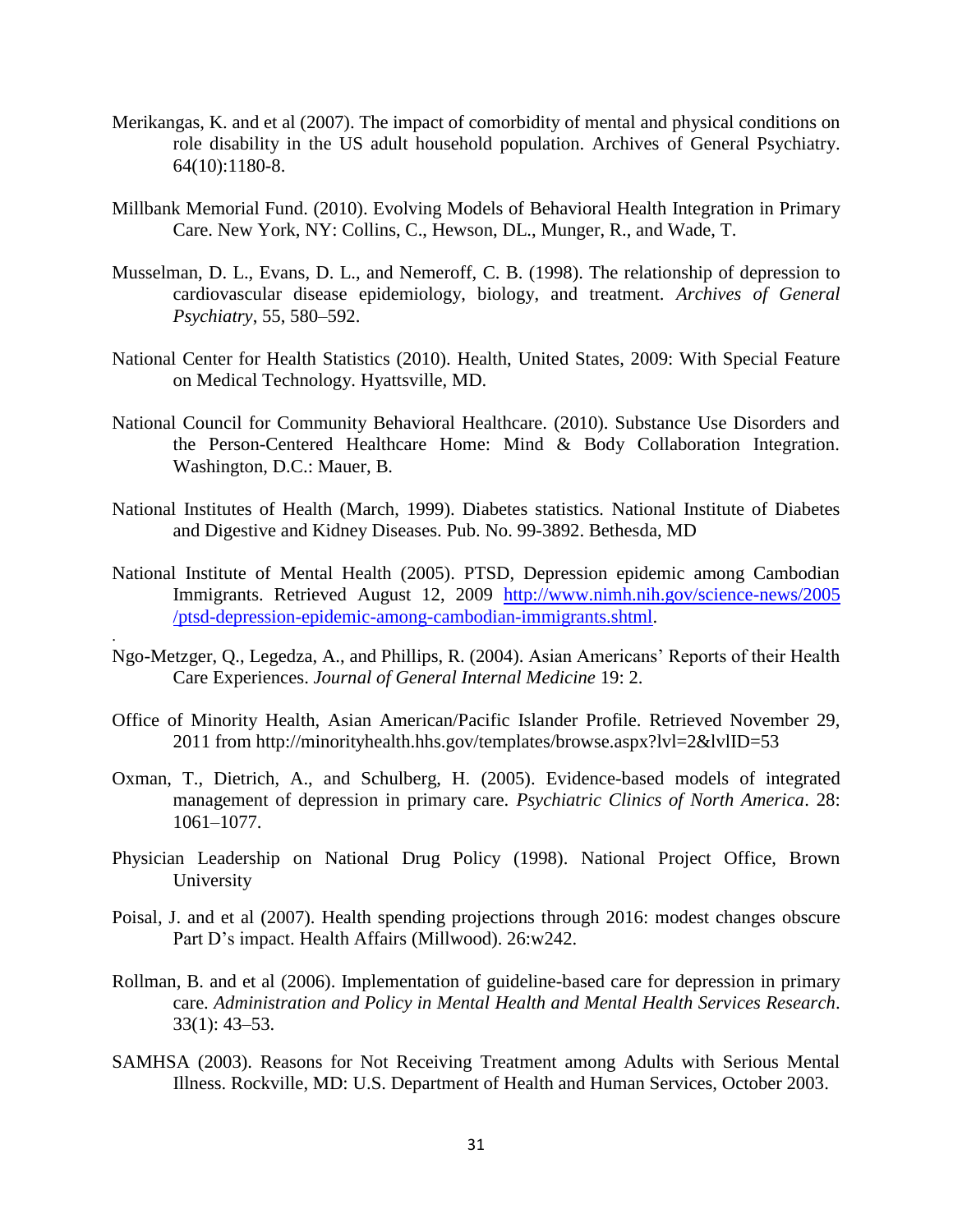- Simon, G. and et al (Sep-Oct 2005). Diabetes complications and depression as predictors of health service costs. *General Hospital Psychiatry.* 27(5):344-35.
- Simon, G. and et al (2007). Cost-effectiveness of systematic depression treatment among people with diabetes mellitus. *Archives General Psychiatry.* 64(1):65-72.
- Swarbrick, M., Murphy, A., Zechner, M., Spanolo, A., and Gill, K. (2011). Wellness coaching: A new role for Peers. *Psychiatric Rehabilitation Journal*. 34(4): 328-331.
- Taylor, V. and et al (2008). Cervical cancer control research in Vietnamese American communities cancer. *Cancer Epidemiology Biomarkers Prev* 17:2924-2930.
- Thirteenth in a Series of Technical Reports. (2006). *Morbidity/Mortality in People with Serious Mental Illness*. Alexandria, VA: National Association of State Mental Health Program Directors (NASMHPD)
- Thorndike, A., Stafford, R., and Rigotti, N. (2001). US physicians' treatment of smoking in outpatients with psychiatric diagnoses. *Nicotine Tobacco Research.* 3:85-89.
- Unützer, J. and et al. (2002). The IMPACT investigators: Collaborative care management of latelife depression in primary care: a randomized controlled trial. *Journal of American Medical Association,* 288(2): 2836–2845.
- U.S Department Health and Human Services (2007). **National Standards on Culturally and Linguistically Appropriate Services**. Washington, D.C.: U.S. Department of Health and Human Services, April 2007.
- U.S Department Health and Human Services (2002). Teaching Cultural Competence in Health Care: A Review of Current Concepts, Policies and Practices. Washington, D.C.: U.S. Department of Health and Human Services, March 2002.
- U.S Department Health and Human Services (2011). HHS Action Plan to Reduce Racial and Ethnic Health Disparities: A Nation Free of Disparities in Health and Health Care. Washington, D.C.: U.S. Department of Health and Human Services, April 2011.
- U.S. Department of Health and Human Services (2006). Centers for Disease Control and Prevention (2006). Screening for chronic hepatitis B among Asian/Pacific Islander populations--New York City, 2005*.* MMWR Morb Mortal Wkly Rep. 55(18): p. 505-9.
- U.S. Department of Health and Human Services, Centers for Disease Control and Prevention, National Center for Injury Prevention and Control (Jan 3, 2007). *Web-based Injury Statistics Query and Reporting System (WISQARS)*. Retrieved March 8, 2010 [http://www.cdc.gov/ncipc/wisqars.](http://www.cdc.gov/ncipc/wisqars)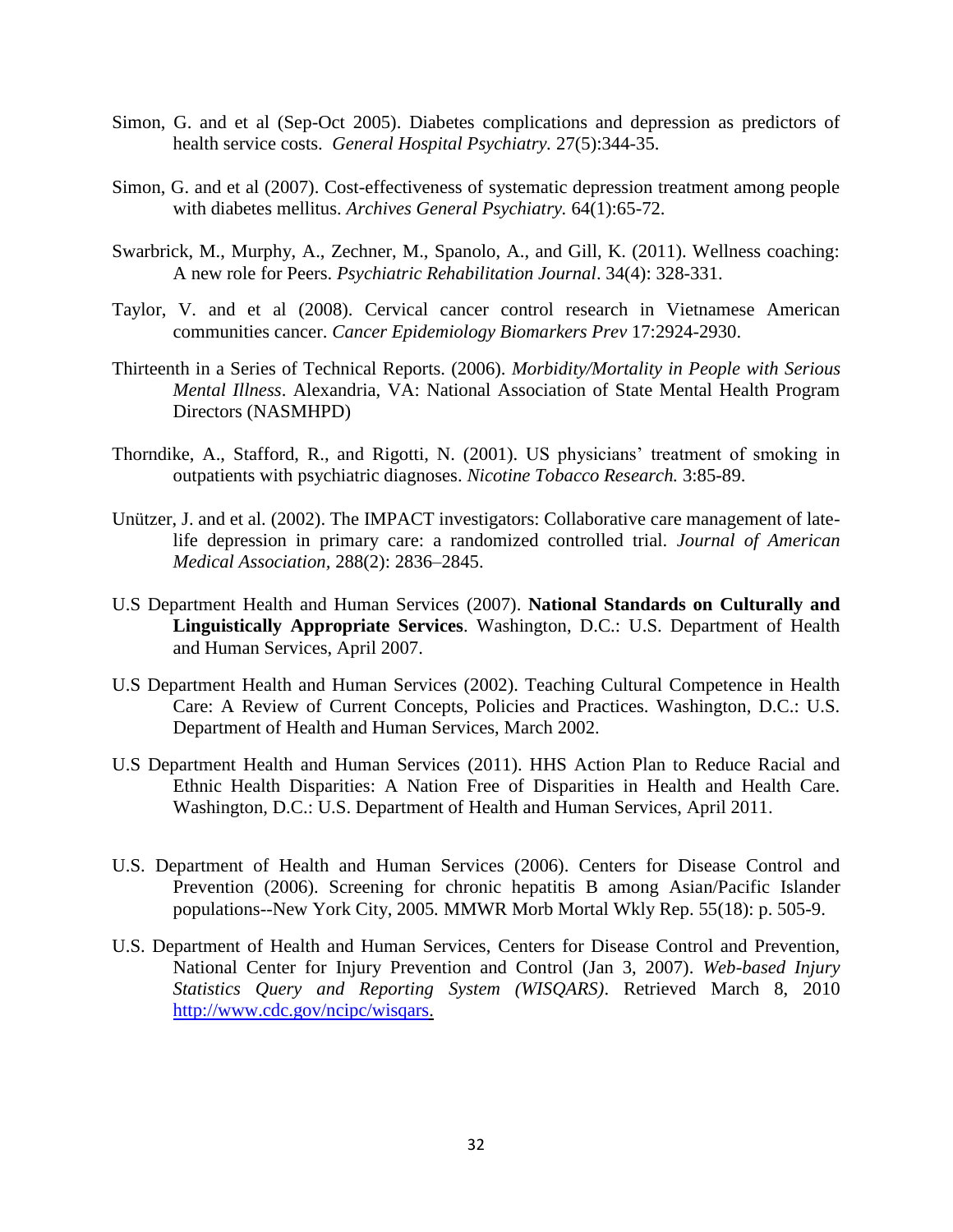- U.S. Department of Health and Human Services, Centers for Disease Control and Prevention, National Center for Injury Prevention and Control (2010). Summary Health Statistics for U.S. Adult. Retrieved Feb 3, 2011 <http://minorityhealth.hhs.gov/templates/content.aspx?lvl=2&lvlID=71&ID=3057>
- U.S. Department of Health and Human Services, Center for Disease Control (2010). [Leading](http://www.cdc.gov/nchs/data/hus/hus10.pdf#026)  [Causes of Death by Race/Ethnicity](http://www.cdc.gov/nchs/data/hus/hus10.pdf#026) Health, U.S. Table 26.

.

- U.S. Department of Health and Human Services, Center for Disease Control (2010). Deaths: Final data for 2007. National vital statistics reports. 58, no.19. Table 17 and Table 16.
- U.S. Department of Health and Human Services, Center for Disease Control and Prevention (2011). Health, United States, 2010, table 60. DHHS Pub No. 2011-1232.
- U.S. Department of Health and Human Services (2007). National Survey on Drug Use and Health: Co-occurring Major Depressive Episode and Alcohol Use Disorder among Adults. Washington, D.C: U.S. Department of Health and Human Services, Substance Abuse and Mental Health Services, Office of Applied Studies, (February, 2007). Retrieved March 8, 2010
- U.S. Department of Justice, National Drug Intelligence Center (2004). Fact sheet No 2004- L0559-005. Retrieved March 8, 2010
- U.S. Department of Justice, Office of Justice Programs Bureau of Justice Statistics (June 2004). Special Report on State Prison Expenditures for 2001, Report number NJC 202949.
- Office of Minority Health (June 2009). Diabetes and Asian and Pacific Islanders. <http://minorityhealth.hhs.gov/templates/content.aspx?ID=3057> Retrieved March 8, 2010
- World Health Organization (2003). Investing in Mental Health, Geneva Switzerland. ISBN 92 4 156257 9
- World Health Organization (Sep 2007). Mental Health: strengthening mental health promotion*.*  Fact sheet No220.
- Yuen, N. and et al (2000). Cultural identification and attempted suicide in native Hawaiian adolescents. *Journal of the American Academy of Child and Adolescent Psychiatry, Vol 39 (3), 360-367.*
- Yoshioka, M. and et al (2000). Asian family violence report: A stud of the Cambodian, Chinese, Korean, South Asian and Vietnamese Communities in Massachusetts. Boston, MA: Asian Task Force Against Domestic Violence, Inc.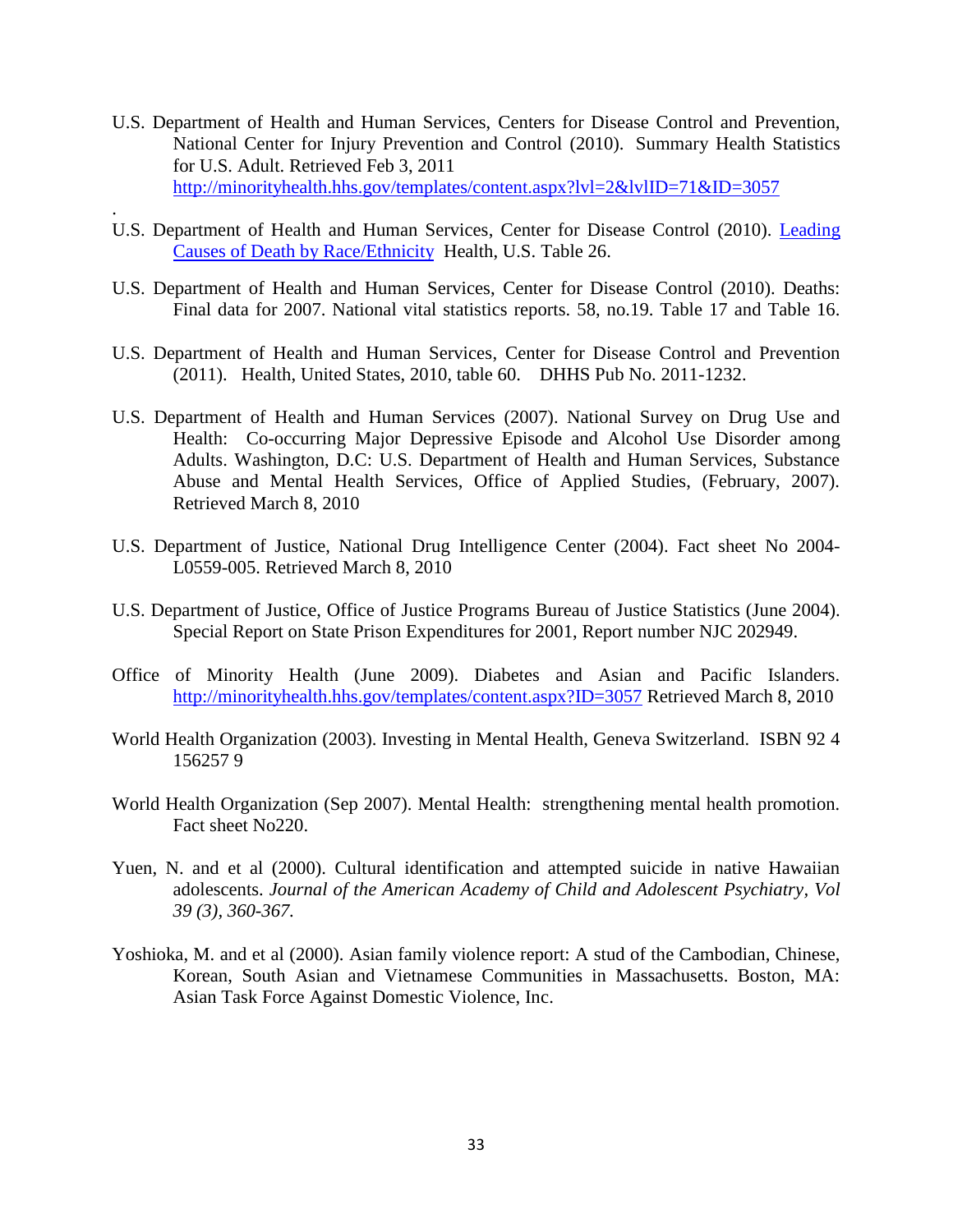# **APPENDICES**

- Appendix A: List of Participants
- Appendix B: Break-Out Group Rosters
- Appendix C: Summit Agenda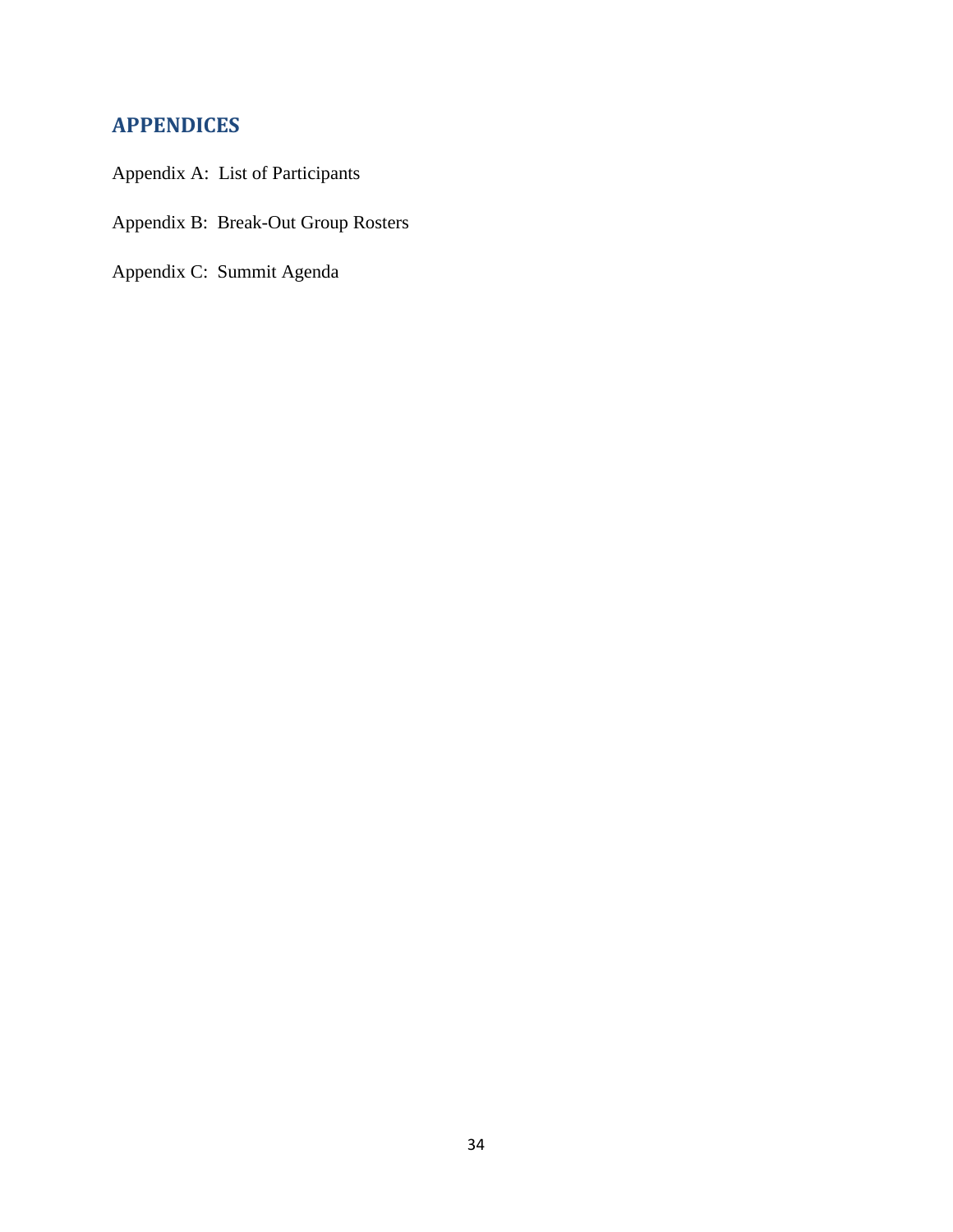#### **Appendix A: LIST OF PARTICIPANTS**

### **Integrated Care for Asian American, Native Hawaiian and Pacific Islander Communities: A Blueprint for Action**

### **Listing of Summit Participants**

**Alvin Alvarez, Ph.D.** President Asian American Psychological Association Assistant Professor SF State University, Department of Counseling

**Ignatius Bau JD** Health Policy Consultant San Francisco, CA

**Sharon Black, JD** Professor, Telecommunications University of Colorado Erie, CO

**Jeff Caballero** Executive Director Association of Asian Pacific Community Health **Organizations** Oakland, CA

#### **Rocco Cheng, Ph.D**

Corporate Director Preventions and Early Intervention Services Pacific Clinics Irwindale, CA

**Congresswoman Judy Chu**  Chair, Congressional Asian Pacific American Caucus Washington, D.C.

**Jaesu Han, M.D**. Residency Training Director University of California, Davis Sacramento CA

**Kavoos Bassiri, LMFT, CGP** CEO RAMS, Inc.

San Francisco, CA

**Kinike Bermudez Thompson** Consumer Advocate NAAPIMHA Board Arlington, TX

**Thomas Buckley, MPH, RPh** Assistant Clinical Professor University of Connecticut School of Pharmacy Storrs, CT

**Teddy Chen, PhD** Director of Mental Health Bridge Program Charles B. Wang Health Clinic New York, NY

**Jean Lau Chin, Ed D, ABPP**

Dean Derner Institute for Advanced Psych Studies Adelphi University Garden City, NY

**Terry Gock, Ph.D.** Executive Director Asian Pacific Family Center Rosemead, CA

**Yoon Joo Han, M. Ed, MSW** Behavioral Health Director Asian Counseling and Referral Services Seattle, WA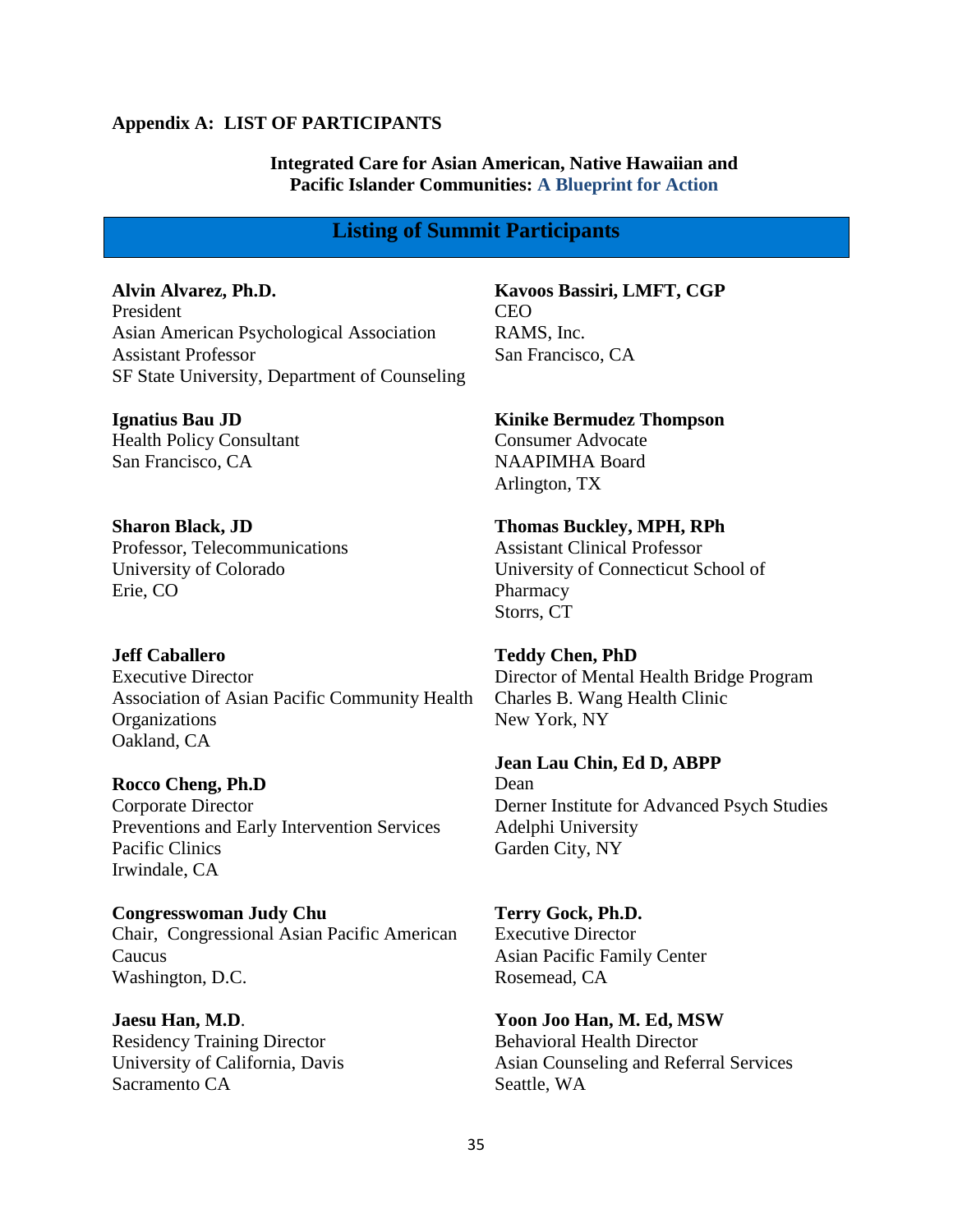**Sherry Hirota** Chief Executive Officer Asian Health Services Oakland, CA

### **Ramey Ko, JD** Member President's Advisory Commission on Asian Americans & Pacific Islanders

Austin, TX **Theanvy Kuoch, MA, LPC** Executive Director

Khmer Health Advocates, Inc. West Hartford, CT

### **Ford Kuramoto, DSW**

National Asian Pacific American Families Against Substance Abuse (NAPAFASA) Los Angeles, CA

### **Jean Lin**

Outreach Coordinator Asian Pacific Islanders with Disabilities in California Oakland, CA

**Francis G. Lu, MD** Director of Cultural Psychiatry Association Chair for Medical Student Education Department of Psychiatry & Behavioral Sciences University of California, Davis Health System Sacramento, CA

**Ben Lui, MD, MPH** AMC Site Director Asian Health Services Oakland, CA

### **D.J. Ida, Ph.D.**

Executive Director National Asian American Pacific Islander Mental Health Association (NAAPIMHA) Denver, CO

**Keawe'aimoku Joseph Kaholokula, Ph.D.** Chair and Associate Professor John A. Burns School of Medicine University of Hawai'i, Manoa Honolulu, HI

### **JR Kuo, MA**

Executive Assistant NAAPIMHA Denver, CO

### **Daphne Kwok**

Chair President's Advisory Commission on Asian Americans & Pacific Islanders San Francisco, CA

#### **Poka Laenui, JD**

Executive Director Wai'anae Coast Community Mental Health Center Hale Na'au Pono Wai'anae, HI

### **Dexter Louie, MD**

Board Chair National Council of Asian Pacific Islander **Physicians** San Francisco, CA

#### **Charmaine Manansala, MPH**

Vice President for Strategic Engagement Initiatives Asian Pacific Islander American Health Forum San Francisco, CA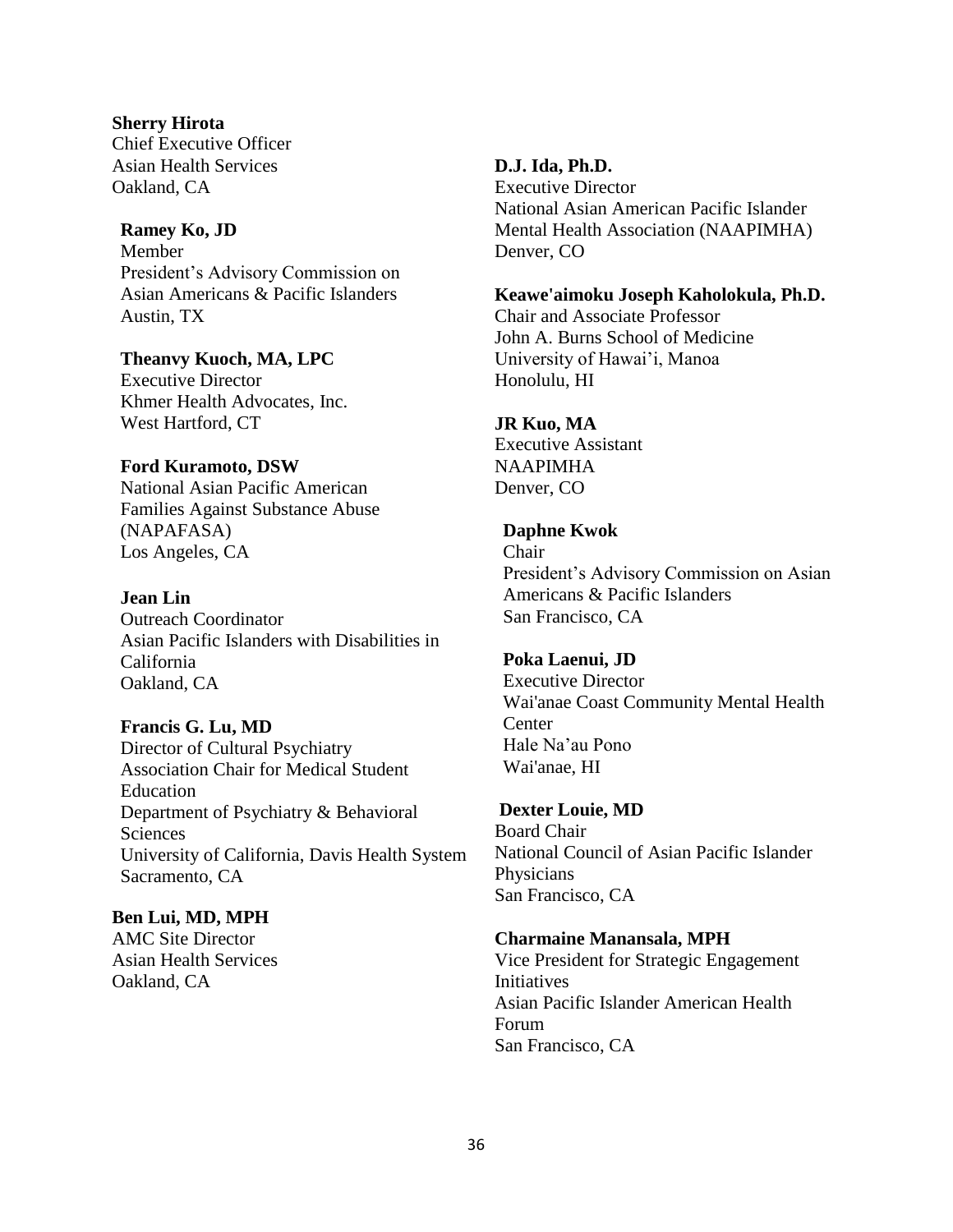#### **[Benjamin F. Miller](http://flavors.me/collaborativecare#_)**, **Psy.D**

Assistant Professor University of Colorado School of Medicine Administrative Director Collaborative Care Research Network [\(CCRN\)](http://www.aafp.org/nrn/ccrn) Denver, CO

**Ryan Nguy**

University of Maryland Intern US DHHS, Office of Minority Health Rockville, MD

**Myron Dean Quon, Esq.** National Director National Asian Pacific American Families Against Substance Abuse Los Angeles, CA

**Lance Toma, LCSW** Executive Director Asian and Pacific Islander Wellness Center San Francisco, CA

**Ho Tran, MD** Executive Director

National Council of Asian Pacific Islander Physicians San Francisco, CA

**Chris Wanifuchi, MA**

Executive Director Asian Pacific Development Center Aurora, CO

**Ann Yabusaki, Ph.D.** Director Family Intervention and Training Coalition for Drug Free Hawaii Honolulu, HI

**Jeff Mori** Executive Director Asian American Recovery Services South San Francisco, CA

**Diem Nguyen, Pharm. D**. Executive Director Mary Queen of Vietnam Community Development Corporation New Orleans, LA

**Mary Scully, APRN, CS** Clinical Director Khmer Health Advocates, Inc. West Hartford, CT

**Lily Sue Stearns, Ph.D.** Executive Director Asian Counseling and Mental Health Services Oakland, CA

**Ed Wang, Psy.D.** Director Office of Multicultural Affairs Department of Mental Health Commonwealth of Massachusetts Boston, MA

**Jorge Wong, Ph.D**. Asian Americans for Community Involvement San Jose, CA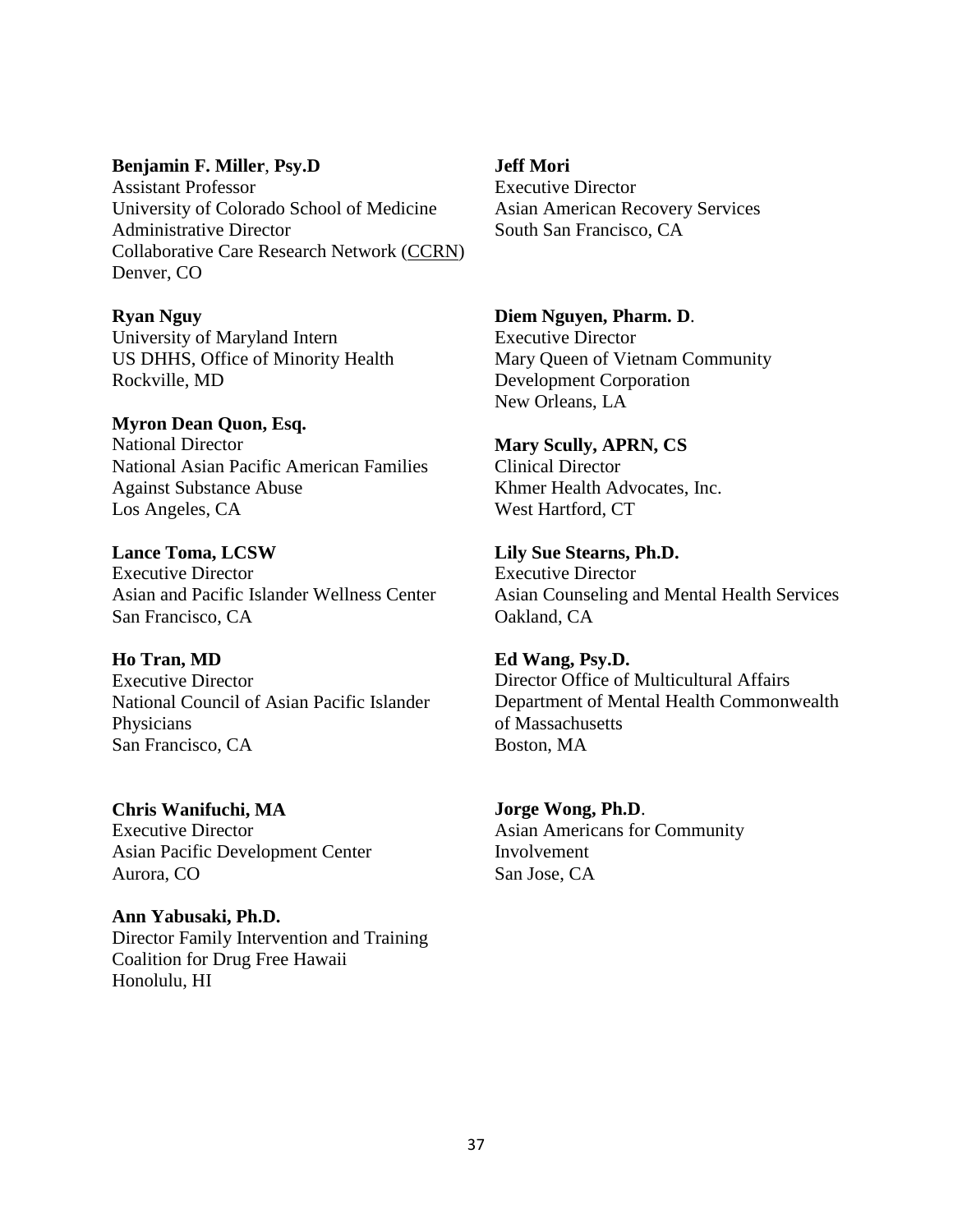# **U.S. Department of Health and Human Services**

# **Teresa Chapa, Ph.D., MPA**

Senior Policy Advisor, Mental Health US DHHS, Office of Minority Health Rockville, MD

#### **Trina Dutta, Ph.D**

Project Officer for Integrated Care US DHHS Substance Abuse and Mental Health Services Administration Rockville, MD

### **Event Scribes**

**Kitty Ha Yumi Iwai** Graduate Student Graduate Student Graduate Student San Francisco University San Francisco University

**Margie Lam James Millan** Graduate Student Graduate Student San Francisco University San Francisco University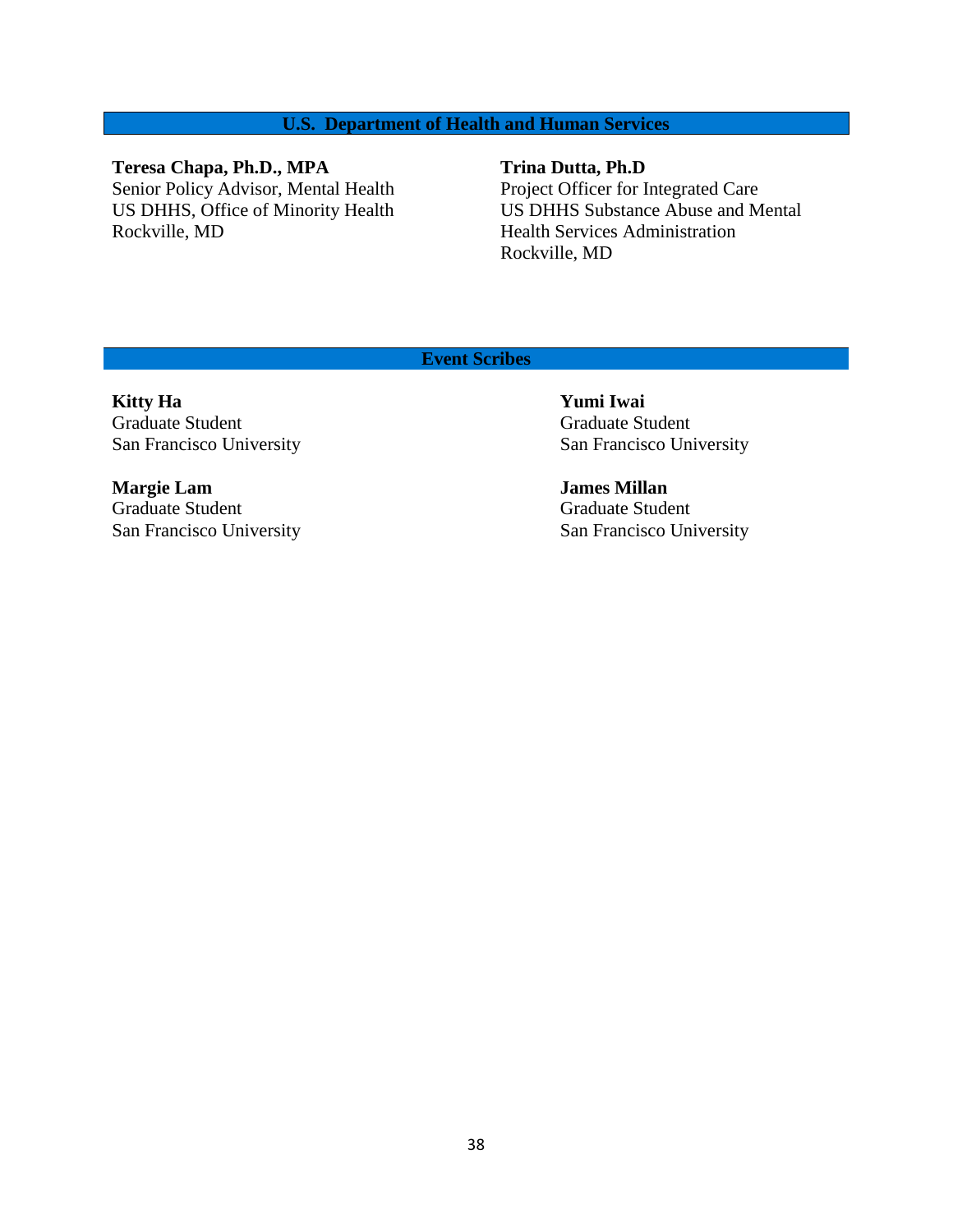# **APPENDIX B: BREAK OUT ROSTERS**

### **Workforce Development and Training**

Facilitator: Ann Yabusaki, PhD

| Kavoos Bassiri, LMFT, CGP | Ben Lui, MD, MP   |
|---------------------------|-------------------|
| Tom Buckley, MPH, RPh     | Jeff Mori         |
| Terry Gock, PhD           | Lily Stearns, PhD |
| Keawe Kaholokula, PhD     | Kinike Thompson   |
| Francis Lu, MD            |                   |

Ben Lui, MD, MPH Kinike Thompson

### **Community-Based Participatory Research and Evaluation**

Facilitator: Ed Wang, Psy.D

| Alvin Alvarez, PhD | Theanvy Kuoch, MA, LPC |
|--------------------|------------------------|
| Rocco Cheng, PhD   | Poka Laenui, JD        |
| Jaesu Han, MD      | Ben Miller, Psy.D      |
| Ramey Ko, JD       | Ho Tran, MD            |
|                    |                        |

### **Health Information Technology**

Facilitator: Sharon Black, JD

| Jean Lau Chin, Ed.D, ABPP | Mary Scully, APRN, CS |
|---------------------------|-----------------------|
| Daphne Kwok               | Lance Toma, LCSW      |
| Dexter Louie, MD          | Chris Wanifuchi, MA   |
| Myron Quon, Esq           | Jorge Wong, PhD       |

### **Strategies to Eliminate Disparities through Integrated Care**

Facilitator: Ignatius Bau, JD

| Jeff Caballero         | Ford Kuramoto, DSW       |
|------------------------|--------------------------|
| Teddy Chen, PhD        | Jean Lin                 |
| Yoon Joo Han, Med, MSW | Charmaine Manansala, MPH |
| Sherry Hirota          | Diem Nguyen, Pharm.D     |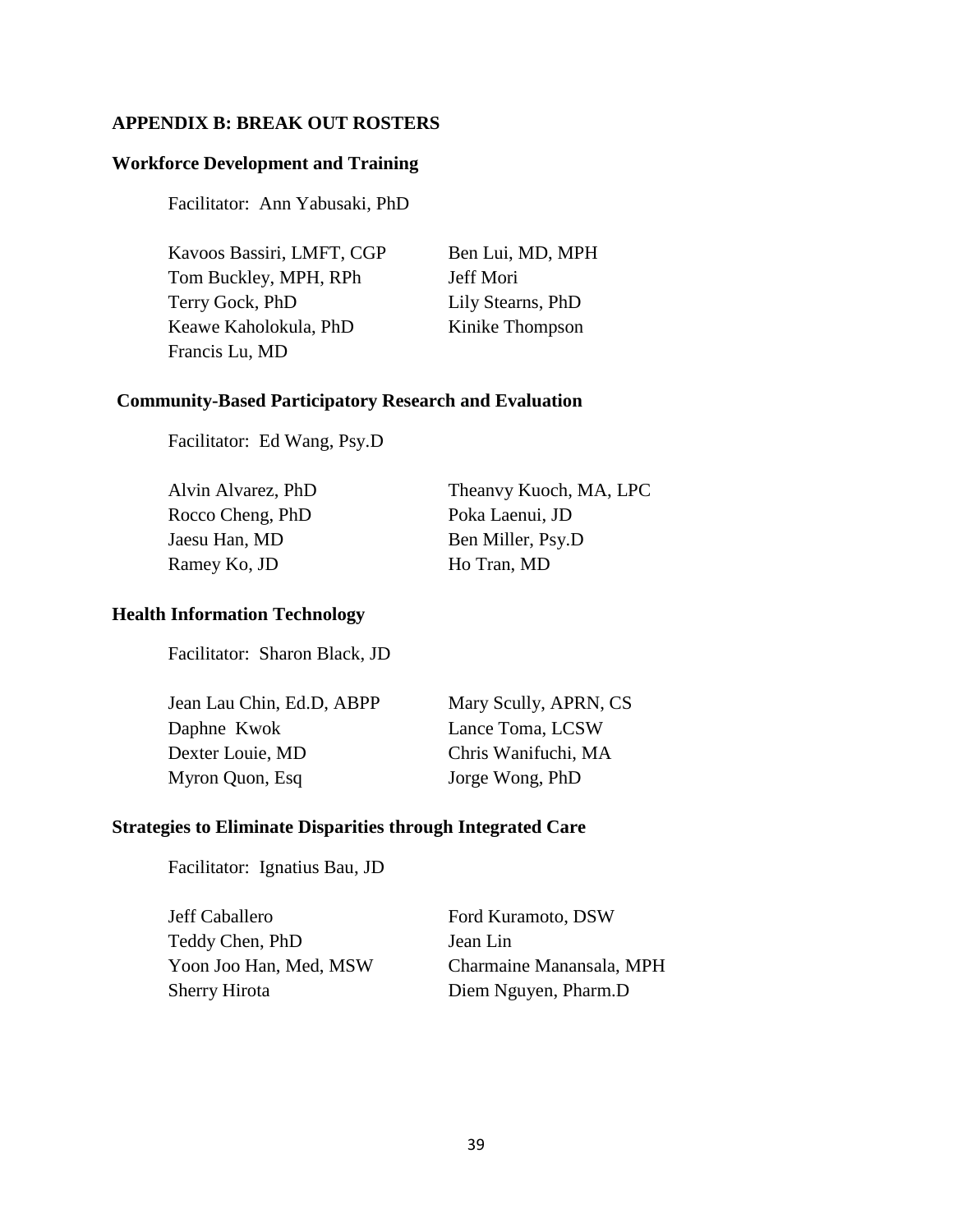# **APPENDIX C: SUMMIT AGENDA**

### **Integrated Care for Asian American, Native Hawaiian and Pacific Islander Communities: A Blueprint for Action**

| Sunday, August 14, 2011       |                                                                                                                                                          |
|-------------------------------|----------------------------------------------------------------------------------------------------------------------------------------------------------|
| <b>Sunday August 14, 2011</b> |                                                                                                                                                          |
| 6:30 PM $-$ 8:00 PM:          | Meet and Greet Reception                                                                                                                                 |
| Monday, August 15, 2011       |                                                                                                                                                          |
| $7:00 AM - 8:15 AM$           | <b>Breakfast</b>                                                                                                                                         |
| $8:00 AM - 8:30 AM$           | Registration                                                                                                                                             |
| $8:30 AM - 9:00 AM$           | Welcome and Introductions                                                                                                                                |
|                               | D.J. I da<br><b>Executive Director</b><br>National Asian American Pacific Islander Mental Health<br>Association                                          |
|                               | <b>Teresa Chapa</b><br>Senior Policy Advisor, Mental Health<br>United States Department of Health and Human Services<br><b>Office of Minority Health</b> |
| $9:00 AM - 9:10 AM$           | Overview of Meeting Agenda and Goals<br>D.J. Ida<br><b>NAAPIMHA</b>                                                                                      |
|                               | <b>Janet SooHoo</b><br><b>Independent Consultant</b>                                                                                                     |
| $9:10 AM - 9:15 AM$           | White House Initiative on Asian Americans Pacific Islanders                                                                                              |
|                               | <b>Daphne Kwok</b><br>Chair<br>President's Advisory Commission on Asian Americans and<br>Pacific Islanders                                               |
| $9:20$ AM $- 10:35$ AM:       | Developing Effective Integration Strategies for Asian American,<br>Native Hawaiian, Pacific Islander (AANHPI) Communities                                |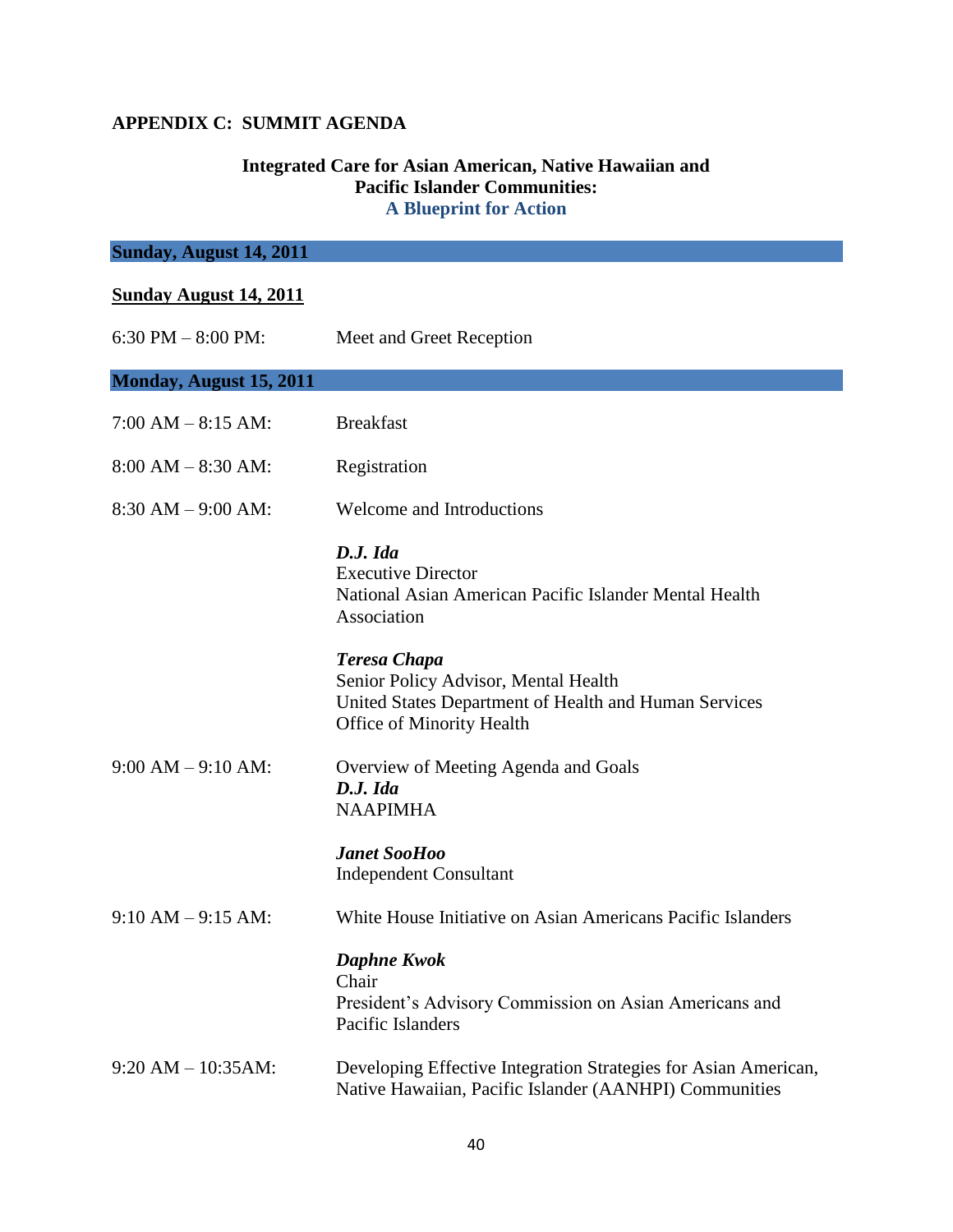### *Jae Han*

Residency Training Director, Family Medicine/Psychiatry Department of Family and Community Medicine University of California, Davis

#### *Keaweaimoku Kaholokula*

Chair and Associate Professor Department of Native Hawaiian Health John A. Burns School of Medicine University of Hawai'i, Manoa

#### *Theanvy Kuoch*

Executive Director Khmer Health Advocates, Inc.

*Mary Scully* Clinical Director Khmer Health Advocates, Inc.

*Thomas Buckley*  University of Connecticut School of Pharmacy

### *Teddy Chen*

Program Director Bridge Program, Charles B. Wang Health Center

# *Kinike Bermudez Thompson*

Consumer Advocate

10:35 AM – 10:45 AM: Break

10:45 AM – 11:30 AM: Working in a Changing Landscape

*Charmaine Manansala* Vice President for Strategic Engagement Asian Pacific Islander Health Forum

#### *Ed Wang*

**Director** Office of Multicultural Affairs Department of Mental Health, Commonwealth of Massachusetts

11:30 AM – 12:15 PM: Health Information Technology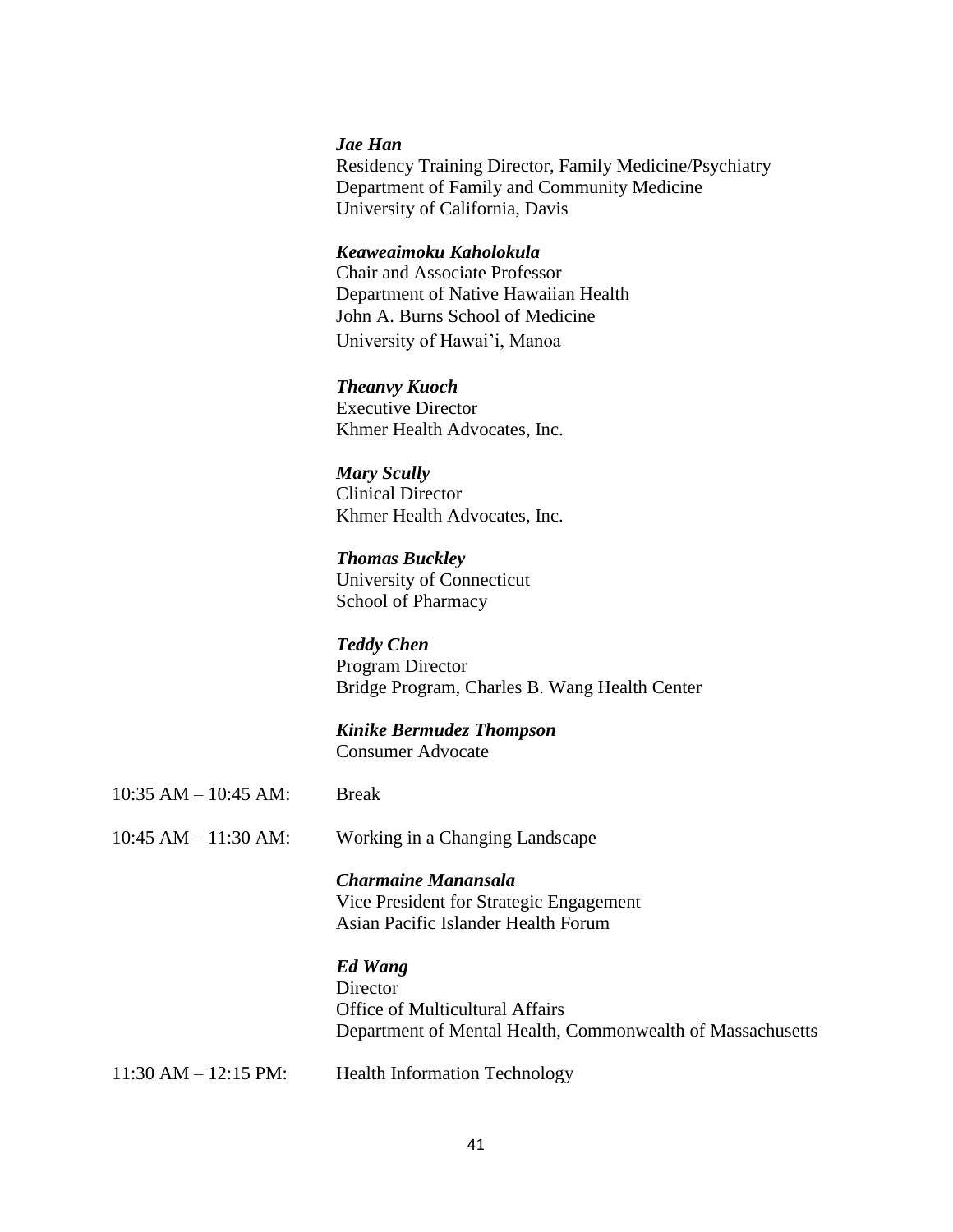|                          | <b>Sharon Black</b><br><b>Adjunct Professor</b><br>University of Colorado<br><b>Interdisciplinary Telecommunications Department</b> |
|--------------------------|-------------------------------------------------------------------------------------------------------------------------------------|
|                          | <b>Ignatius Bau</b><br><b>Health Policy Consultant</b>                                                                              |
|                          | <b>Mary Scully</b><br><b>Clinical Director</b><br>Khmer Health Advocates, Inc.                                                      |
| $12:15$ PM $- 1:15$ PM:  | Lunch provided on-site                                                                                                              |
| $1:15$ PM $- 1:30$ PM:   | Review of Break-Out Group Assignments and Expected Outcomes<br><b>Janet SooHoo</b>                                                  |
| $1:30$ PM $-3:00$ PM:    | <b>Breakout Groups</b>                                                                                                              |
|                          | A) Workforce Development and Training<br>B) Community-Based Participatory Research and Evaluation                                   |
|                          | C) Health Information Technology<br>D) Strategies to Eliminate Disparities through Integrated Care                                  |
| $3:00$ PM $-3:15$ PM:    | <b>Break</b>                                                                                                                        |
| $3:15$ PM $-4:15$ PM:    | <b>Break-out Groups Continued</b>                                                                                                   |
| 4:30 PM $-$ 5:00 PM:     | Reconvene: Review of day's meeting and prepare for Day Two<br><b>Janet SooHoo</b>                                                   |
| 5:00 PM:                 | Adjourn - Dinner on your own                                                                                                        |
| Tuesday, August 16, 2011 |                                                                                                                                     |
| $7:00 AM - 8:30 AM$ :    | <b>Breakfast</b>                                                                                                                    |
| $8:30 AM - 9:00 AM$      | Overview of Day 1 and Review of Tuesday's Schedule<br><b>Janet SooHoo</b>                                                           |
| $9:00 AM - 10:30 AM$     | <b>Breakout Groups Continued</b>                                                                                                    |
|                          | Goal: Develop Action Plans and Final Recommendations                                                                                |
|                          | A) Workforce Development and Training                                                                                               |